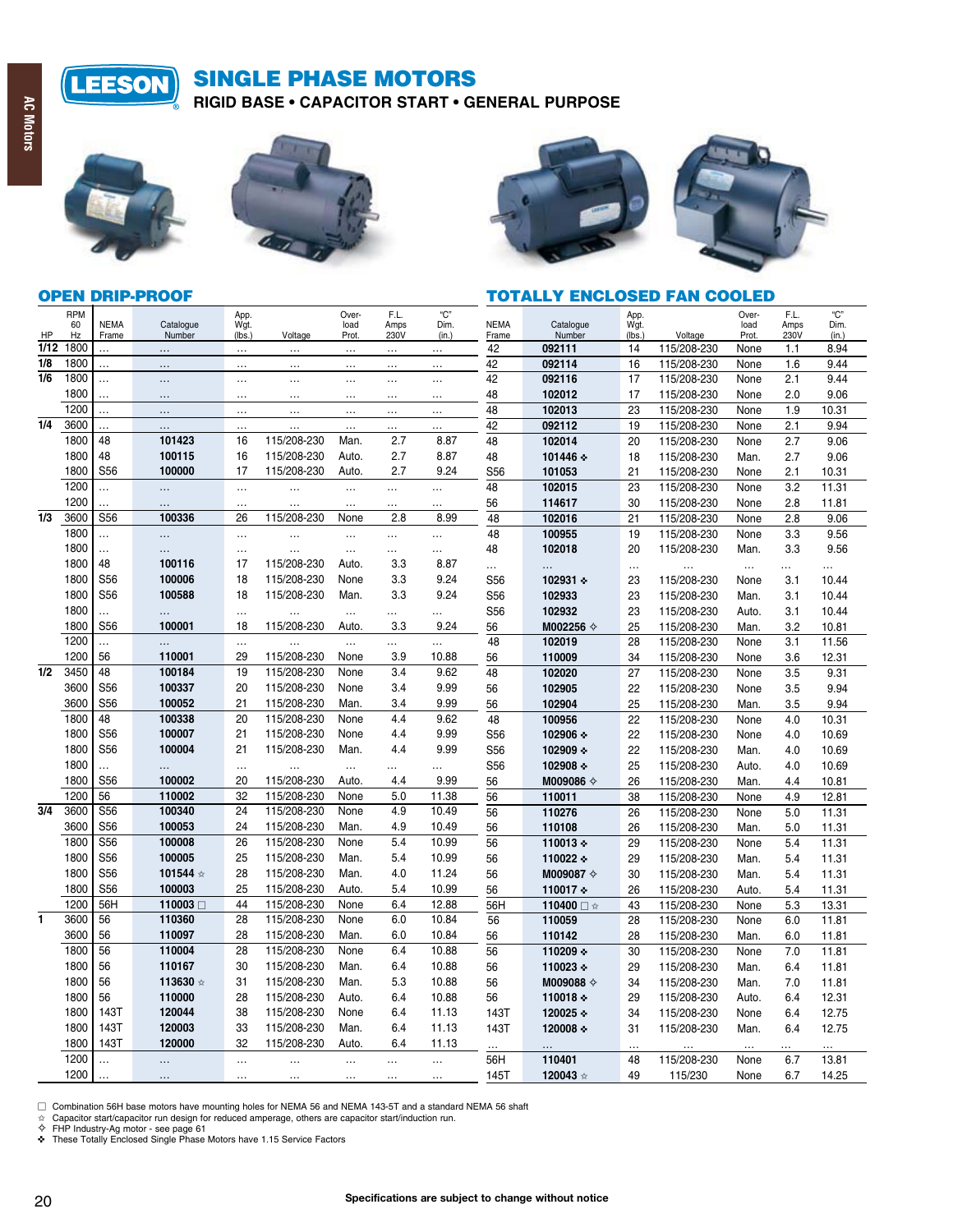# **SINGLE PHASE MOTORS**<br>RIGID BASE • CAPACITOR START • GENERAL PURPOSE **LEESON**

|                           |                        |                      | <b>OPEN DRIP-PROOF</b>      |                       |             |                        |                      |                      |                      | <b>TOTALLY ENCLOSED FAN COOLED</b>     |                       |             |                        |                      |                      |
|---------------------------|------------------------|----------------------|-----------------------------|-----------------------|-------------|------------------------|----------------------|----------------------|----------------------|----------------------------------------|-----------------------|-------------|------------------------|----------------------|----------------------|
| HP                        | <b>RPM</b><br>60<br>Hz | <b>NEMA</b><br>Frame | Catalogue<br>Number         | App.<br>Wgt.<br>(lbs. | Voltage     | Over-<br>load<br>Prot. | F.L.<br>Amps<br>230V | "C"<br>Dim.<br>(in.) | <b>NEMA</b><br>Frame | Catalogue<br>Number                    | App.<br>Wgt.<br>(lbs. | Voltage     | Over-<br>load<br>Prot. | F.L.<br>Amps<br>230V | "C"<br>Dim.<br>(in.) |
| 11/2                      | 3600                   | 56                   | 110361 *                    | 29                    | 115/208-230 | None                   | 8.2                  | 10.84                | 56                   | 110094                                 | 32                    | 115/208-230 | None                   | 8.5                  | 12.31                |
|                           | 3600                   | 56                   | 110110                      | 28                    | 115/208-230 | Man.                   | 8.2                  | 10.84                | 56                   | 110109                                 | 31                    | 115/208-230 | Man.                   | 8.5                  | 12.31                |
|                           | 3600                   | 56                   | 113631                      | 36                    | 115/208-230 | Man.                   | 6.2                  | 11.34                | $\cdots$             | $\ddotsc$                              | $\ldots$              | $\cdots$    | $\ldots$               | $\cdots$             | $\cdots$             |
|                           | 3600                   | 143T                 | 120107                      | 32                    | 115/208-230 | None                   | 8.2                  | 11.28                | 143T                 | 120130                                 | 36                    | 115/208-230 | None                   | 8.5                  | 13.25                |
|                           | 1800                   | 56H                  | 110005 □ ☆                  | 37                    | 115/208-230 | None                   | 8.6                  | 11.84                | 56H                  | 110253 □ ☆                             | 38                    | 115/208-230 | None                   | 8.6                  | 12.81                |
|                           | 1800                   | 56H                  | 110006 □ ☆                  | 38                    | 115/208-230 | Man.                   | 8.6                  | 11.84                | 56H                  | M009089 $\Leftrightarrow$ * $\diamond$ | 47                    | 115/208-230 | Man                    | 9.0                  | 13.31                |
|                           | 1800                   | 56H                  | 113266 □ ☆                  | 42                    | 115/208-230 | Man.                   | 6.7                  | 12.38                | $\ddotsc$            | $\ddotsc$                              | $\ddotsc$             | $\cdots$    | $\ldots$               | $\cdots$             | $\cdots$             |
|                           | 1800                   | $\cdots$             | $\cdots$                    | $\sim$                | $\cdots$    | $\sim$                 |                      | $\ldots$             | 56H                  | 110019 *                               | 38                    | 115/208-230 | Auto.                  | 8.6                  | 12.81                |
|                           | 1800                   | 145T                 | 120042 *                    | 38                    | 115/208-230 | None                   | 8.6                  | 12.28                | 145T                 | 120026 ☆                               | 44                    | 115/208-230 | None                   | 8.6                  | 13.25                |
|                           | 1800                   | 145T                 | 120004 *                    | 40                    | 115/208-230 | Man.                   | 8.6                  | 12.28                | 145T                 | 120009 *                               | 42                    | 115/208-230 | Man.                   | 8.6                  | 13.25                |
|                           | 1800                   | 145T                 | 120001 *                    | 40                    | 115/208-230 | Auto.                  | 8.6                  | 12.28                | $\cdots$             | $\cdots$                               | $\ddotsc$             | .           | $\ldots$               | $\ddotsc$            | $\cdots$             |
|                           | 1200                   | $\cdots$             | Ш.                          | $\sim$                | $\sim$      | $\ldots$               | $\ddotsc$            | $\ddotsc$            | 184T                 | 131526                                 | 69                    | 115/208-230 | None                   | 11.0                 | 15.46                |
| $\overline{\mathbf{2}}$   | 3600                   | 56                   | 110363                      | 37                    | 115/208-230 | None                   | 10.0                 | 11.84                | 56H                  | 110352 □ †÷                            | 41                    | 115/208-230 | None                   | 10.0                 | 13.31                |
|                           | 3600                   | 56                   | 110362                      | 38                    | 115/208-230 | Man.                   | 10.0                 | 12.34                | 56H                  | 110402 □ †÷                            | 41                    | 115/208-230 | Man.                   | 10.0                 | 13.31                |
|                           | 3600                   | 56                   | 113632 *                    | 38                    | 115/208-230 | Man.                   | 8.6                  | 11.34                | $\ddotsc$            | $\cdots$                               | $\sim$                | $\ddotsc$   | $\sim$                 | $\ldots$             |                      |
|                           | 3600                   | 145T                 | 120106                      | 40                    | 115/208-230 | None                   | 10.0                 | 12.28                | 145T                 | 120036 ++                              | 42                    | 115/208-230 | None                   | 10.0                 | 13.75                |
|                           | 3600                   | $\ddotsc$            |                             | $\ddotsc$             |             | $\cdots$               |                      |                      | 145T                 | 120395 ++                              | 44                    | 115/208-230 | Man.                   | 10.0                 | 13.75                |
|                           | 1800                   | 56H                  | 116704 □ ☆                  | 45                    | 115/208-230 | Man.                   | 8.6                  | 12.88                | 56HZ                 | M009090 $\phi * \Diamond$              | 50                    | 230         | Man.                   | 9.5                  | 14.25                |
|                           | 1800                   | 145T                 | 120067 *                    | 42                    | 115/230     | None                   | 10.5                 | 13.28                | 145T                 | 121507 *                               | 48                    | 115/208-230 | None                   | 9.2                  | 13.75                |
|                           | 1800                   | 145T                 | 120879 *                    | 51                    | 115/208-230 | Man.                   | 8.6                  | 13.31                | 145T                 | 120867 *                               | 48                    | 115/208-230 | Man.                   | 9.2                  | 13.75                |
|                           | 1800                   | 182T                 | 131515                      | 56                    | 115/208-230 | None                   | 12.4                 | 13.19                | 182T                 | 131509                                 | 65                    | 115/208-230 | None                   | 12.4                 | 14.46                |
|                           | 1800                   | 182T                 | 131536                      | 63                    | 115/208-230 | Man.                   | 12.4                 | 13.19                | 182T                 | 131541 + $*$                           | 50                    | 115/208-230 | Man.                   | 12.4                 | 14.46                |
|                           | 1800                   | 182T                 | 131535                      | 63                    | 115/208-230 | Auto.                  | 12.4                 | 13.19                |                      |                                        | $\sim$                |             | $\ddotsc$              | $\ddotsc$            |                      |
|                           | 1200                   |                      | $\ddotsc$                   | $\ddotsc$             | $\ldots$    | $\ddotsc$              | $\ldots$             | .                    | 215T                 | 140747 *                               | 118                   | 115/208-230 | None                   | 11.2                 | 18.71                |
| $\overline{\overline{3}}$ | 3600                   | 56H                  | 116706                      | 39                    | 230         | Man.                   | 15.0                 | 12.38                | 56H                  | 116705                                 | 53                    | 208-230     | Man.                   | 14.0                 | 13.81                |
|                           | 3600                   | $\ddotsc$            | $\ldots$                    | $\sim$                | $\sim$      | $\ldots$               | $\ddotsc$            |                      | 145T                 | M019341 $\diamond$                     | 48                    | 230         | None                   | 12.5                 | 13.75                |
|                           | 3600                   | $\ldots$             | $\ddotsc$                   | $\ddotsc$             | .           | $\cdots$               | $\cdots$             | $\cdots$             | 145T                 | 120341 *                               | 46                    | 230         | None                   | 13.0                 | 14.25                |
|                           | 3600                   | 182T                 | 131636                      | 74                    | 115/208-230 | None                   | 14.0                 | 14.18                | 182T                 | 131537                                 | 78                    | 115/208-230 | None                   | 13.4                 | 14.96                |
|                           | 1800                   | 184T                 | 131534                      | 69                    | 115/230     | None                   | 16.9                 | 14.19                | 184T                 | 131533                                 | 83                    | 115/230     | None                   | 16.8                 | 16.46                |
|                           | 1800                   | 184T                 | 131561                      | 76                    | 115/230     | Man.                   | 16.9                 | 14.19                | 184T                 | 131542 + $*$                           | 88                    | 230         | Man.                   | 13.6                 | 14.96                |
|                           | 1800                   | 184T                 | 131851 ☆                    | 72                    | 208-230     | Man.                   | 13.7                 | 15.22                | $\cdots$             | $\ddotsc$                              | $\sim$                | $\sim$      | $\ddotsc$              | $\ddotsc$            | $\cdots$             |
|                           | 1800                   | 184T                 | 131530                      | 69                    | 115/230     | Auto.                  | 16.9                 | 14.19                | $\cdots$             | $\ddotsc$                              | $\ddotsc$             | $\ddotsc$   | $\cdots$               | $\ddotsc$            | $\cdots$             |
| 5                         | 3600                   | 56H                  | 116708 *                    | 45                    | 230         | Man.                   | 20.8                 | 13.34                | $\cdots$             | $\ldots$                               | $\sim$                | $\sim$      | $\ddotsc$              | $\ddotsc$            |                      |
|                           | 3600                   | 145T                 | 120554 ☆∑                   | 48                    | 230         | Man.                   | 20.8                 | 13.31                | $\cdots$             | $\ddotsc$                              | $\ddotsc$             | $\sim$      | $\ddotsc$              | $\ddotsc$            | $\cdots$             |
|                           | 3600                   | 184T                 | 131616                      | 84                    | 208-230     | None                   | 22.0                 | 14.69                | 184T                 | 131549 *                               | 93                    | 230         | None                   | 19.8                 | 16.96                |
|                           | 3600                   | $\cdots$             | $\ldots$                    |                       |             | $\cdots$               | $\cdots$             |                      | 184T                 | 132042                                 | 103                   | 230         | Man.                   | 19.8                 | 16.97                |
|                           | 1800                   | $\cdots$             | $\cdots$                    | $\ldots$              | $\cdots$    | $\ldots$               | $\ldots$             | $\cdots$             | 184T                 | 131538 $*$ †                           | 95                    | 230         | None                   | 23.0                 | 17.46                |
|                           | 1800                   | 184T                 | 131537 *                    | 83                    | 208-230     | None                   | 21.0                 | 14.69                |                      | $\ldots$                               | $\ddotsc$             | $\sim$      | $\ddotsc$              | $\ddotsc$            | $\cdots$             |
|                           | 1800                   | 184T                 | 131560 *                    | 82                    | 208         | None                   | 23.2                 | 14.69                | $\cdots$             |                                        | $\ddotsc$             | $\ldots$    | $\ddotsc$              | $\cdots$             |                      |
|                           | 1800                   | 184T                 | 131622 *                    | 82                    | 208-230     | Man.                   | 21.0                 | 14.69                | 184T                 | 131543 * 14 *                          | 96                    | 230         | Man.                   | 20.5                 | 17.46                |
| $7^{1/2}$                 | 3600                   | 184T                 | 132044 *                    | 110                   | 208-230     | Tstat                  | 31.0                 | 16.69                | 213T                 | 140684 *                               | 120                   | 208-230     | None                   | 32.0                 | 18.34                |
|                           | 3600                   | 213T                 | 140680 *                    | 112                   | 208-230     | None                   | 29.5                 | 16.55                | $\ldots$             | $\ddotsc$                              | $\ddotsc$             | .           | $\cdots$               | $\cdots$             |                      |
|                           | 1800                   | 215T                 | 140155 $\dot{\mathbf{x}}$ + | 113                   | 230         | None                   | 36.0                 | 17.26                | $\ddotsc$            | $\ddotsc$                              | $\ddotsc$             | $\ldots$    | $\ldots$               | $\ldots$             | $\cdots$             |
|                           | 1800                   |                      |                             | $\ddotsc$             | $\cdots$    | $\cdots$               | $\cdots$             | .                    | 215T                 | 140130 $\star$ + $\star$               | 144                   | 230         | Man.                   | 33.6                 | 20.21                |
| 10                        | 3600                   | 215T                 | 140681 *                    | 135                   | 208-230     | None                   | 37.0                 | 18.05                | 215T                 | 140685 *                               | 138                   | 208-230     | None                   | 41.5                 | 19.84                |
|                           | 1800                   | 215TZ                | 140311 ☆ / †                | 140                   | 230         | None                   | 43.0                 | 19.76                | 215T                 | 140414 $\star$ + $\star$               | 156                   | 230         | Man.                   | 40.0                 | 20.71                |

□ Combination 56H base motors have mounting holes for NEMA 56 and NEMA 143-5T and a standard NEMA 56 shaft

Capacitor start/capacitor run design for reduced amperage, others are capacitor start/induction run.<br>
V Motor with standard diameter shaft, 1.0" longer than standard

† Class "F" insulated

These Totally Enclosed Single Phase Motors have 1.15 Service Factors<br> $\Sigma$  These motors are compressor duty rated, may be used at 1.0 Service Factor on general purpose

applications

\* Hi-torque Farm Duty type motors<br>
☆ FHP Industry-Ag motor - see page 61





| HP  | <b>RPM</b><br>60<br>Hz | <b>NEMA</b><br>Frame | Catalogue<br>Number | App.<br>Wgt.<br>(lbs.) | Voltage     | Over-<br>load<br>Prot. | F.L.<br>Amps<br>230V | "С"<br>Dim.<br>(in.) |
|-----|------------------------|----------------------|---------------------|------------------------|-------------|------------------------|----------------------|----------------------|
| 1/6 | 3600                   | 42                   | 092011              | 16                     | 115/208-230 | None                   | 1.0                  | 9.56                 |
|     | 1800                   | 42                   | 092012              | 21                     | 115/208-230 | None                   | 1.8                  | 10.56                |
| 1/4 | 3600                   | 42                   | 092013              | 21                     | 115/208-230 | None                   | 1.7                  | 10.56                |
|     | 1800                   | 48                   | 100361              | 17                     | 115/208-230 | None                   | 2.2                  | 9.43                 |
|     | 1800                   | S <sub>56</sub>      | 102914-             | 24                     | 115/208-230 | None                   | 2.3                  | 9.81                 |
|     | 1800                   | S <sub>56</sub>      | 102915+             | 23                     | 115/208-230 | Auto.                  | 2.3                  | 9.81                 |
| 1/3 | 3600                   | 48                   | 100362              | 24                     | 115/208-230 | None                   | 2.0                  | 9.93                 |
|     | 1800                   | S <sub>56</sub>      | 102912-             | 25                     | 115/208-230 | None                   | 2.6                  | 10.81                |
|     | 1800                   | S <sub>56</sub>      | 102913-             | 25                     | 115/208-230 | Man.                   | 2.6                  | 10.31                |
|     | 1800                   | S <sub>56</sub>      | 1029114             | 24                     | 115/208-230 | Auto.                  | 2.6                  | 10.31                |
| 1/2 | 3600                   | 48                   | 100366              | 27                     | 115/208-230 | None                   | 2.9                  | 10.43                |

Motors in this column have<br>NEMA service factors except as denoted by :-, which have 1.15 service factors.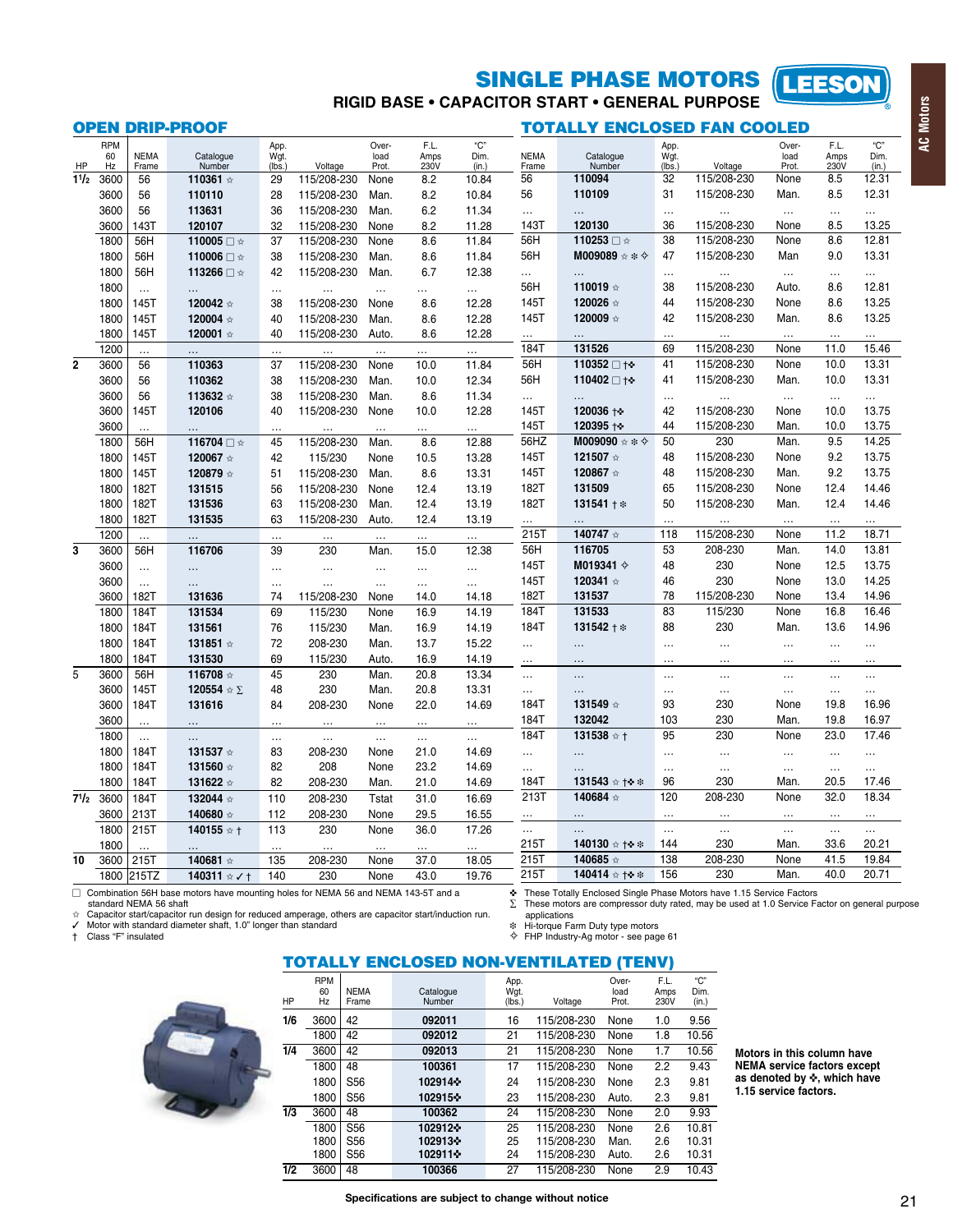

**AC Motors** 

**SINGLE PHASE MOTORS**

**NEMA "C" FACE LESS BASE . CAPACITOR START** 





# **TOTALLY ENCLOSED FAN COOLED**

|                | <b>RPM</b> |                      |                     | App.           |             | Over-         | F.L.         | "С"           |                      |                               | App.          |             | Over-         | F.L.         | "С"           |
|----------------|------------|----------------------|---------------------|----------------|-------------|---------------|--------------|---------------|----------------------|-------------------------------|---------------|-------------|---------------|--------------|---------------|
| HP             | 60<br>Hz   | <b>NEMA</b><br>Frame | Catalogue<br>Number | Wgt.<br>(lbs.) | Voltage     | load<br>Prot. | Amps<br>230V | Dim.<br>(in.) | <b>NEMA</b><br>Frame | Catalogue<br>Number           | Wgt.<br>(lbs. | Voltage     | load<br>Prot. | Amps<br>230V | Dim.<br>(in.) |
| 1/4            | 1800       | <b>S56C</b>          | 100023              | 17             | 115/208-230 | None          | 2.7          | 9.24          | <b>S56C</b>          | $102868 \div \bullet$         | 22            | 115/208-230 | None          | 2.3          | 9.80          |
|                | 1800       | <b>S56C</b>          | 101521              | 17             | 115/208-230 | Auto.         | 2.7          | 9.24          | <b>S56C</b>          | 102866                        | 18            | 115/208-230 | None          | 2.7          | 9.44          |
| 1/3            | 3600       | <b>S56C</b>          | 100355              | 17             | 115/208-230 | Auto.         | 2.8          | 8.99          | <b>S56C</b>          | 102870                        | 20            | 115/208-230 | None          | 2.7          | 9.44          |
|                | 1800       | <b>S56C</b>          | 100024              | 17             | 115/208-230 | None          | 3.3          | 9.24          | <b>S56C</b>          | 101766 +                      | 22            | 115/208-230 | None          | 3.3          | 9.94          |
|                | 1800       | <b>S56C</b>          | 100018              | 18             | 115/208-230 | Man.          | 3.3          | 9.24          | <b>S56C</b>          | 102867 ÷ ●                    | 23            | 115/208-230 | None          | 2.6          | 10.30         |
|                | 1800       | S56C                 | 101522              | 17             | 115/208-230 | Auto.         | 3.3          | 9.24          | $\cdots$             | .                             | $\ldots$      | $\cdots$    | $\cdots$      | $\ddotsc$    | $\ddotsc$     |
|                | 1800       | $\ddotsc$            |                     | $\ddotsc$      | $\sim$      | $\ddotsc$     | $\ldots$     | $\cdots$      | <b>S56C</b>          | $102869 - $                   | 25            | 115/208-230 | Man.          | 2.6          | 10.30         |
|                | 1800       | $\ddotsc$            |                     | $\ddotsc$      | $\ddotsc$   | .             | $\cdots$     | $\cdots$      | 56C                  | 114470 * *                    | 24            | 115/208-230 | Man.          | 3.2          | 10.81         |
|                | 1800       |                      |                     | .              |             | .             | .            | .             | 56C                  | M002290 <b>⊹</b>              | 25            | 115/208-230 | Man.          | 3.2          | 10.81         |
|                | 1200       | $\ddotsc$            |                     | $\ddotsc$      | $\cdots$    | $\ddotsc$     | $\cdots$     | .             | 56C                  | 114463                        | 34            | 115/208-230 | Man.          | 3.6          | 12.31         |
| 1/2            | 3600       | S56C                 | 100054              | 18             | 115/208-230 | Auto          | 3.4          | 9.99          | <b>S56C</b>          | 102864 +                      | 22            | 115/208-230 | None          | 3.5          | 9.94          |
|                | 1800       | <b>S56C</b>          | 100025              | 19             | 115/208-230 | None          | 4.4          | 9.99          | <b>S56C</b>          | 102862 +                      | 21            | 115/208-230 | None          | 4.0          | 10.69         |
|                | 1800       | <b>S56C</b>          | 100019              | 21             | 115/208-230 | Man.          | 4.4          | 9.99          | <b>S56C</b>          | 102865 +                      | 22            | 115/208-230 | Man.          | 4.0          | 10.69         |
|                | 1800       | <b>S56C</b>          | 100020              | 20             | 115/208-230 | Auto.         | 4.4          | 9.99          | 56C                  | 114464 $*$ $*$                | 29            | 115/208-230 | Man.          | 4.4          | 10.81         |
|                | 1800       |                      |                     |                |             |               |              |               | 56C                  | M009492                       | 26            | 115/208-230 | Man.          | 4.4          | 10.81         |
|                |            | $\ddotsc$            | $\cdots$            | $\cdots$       | $\cdots$    | $\cdots$      | $\cdots$     | $\cdots$      | 56C                  |                               | 26            |             | Man.          |              |               |
|                | 1800       | $\cdots$             | $\ddotsc$           | $\cdots$       | $\cdots$    | $\cdots$      | $\ldots$     | $\cdots$      |                      | M006486 $\ast \star \diamond$ |               | 115/208-230 |               | 4.5          | 10.82         |
| 3/4            | 1200       | $\ddotsc$            | .                   | $\ddotsc$      | .           | $\cdots$      | $\cdots$     | .             | 56C                  | 110411                        | 37            | 115/208-230 | None          | 4.9          | 12.81         |
|                | 3600       | <b>S56C</b>          | 100055              | 24             | 115/208-230 | Auto          | 4.9          | 10.49         | 56C                  | 110413                        | 26            | 115/208-230 | None          | 5.0          | 11.31         |
|                | 3600       |                      | .                   | $\cdots$       |             |               |              | .             | 56C                  | 110412                        | 28            | 115/208-230 | Man.          | 5.0          | 11.31         |
|                | 1800       | <b>S56C</b>          | 100026              | 24             | 115/208-230 | None          | 5.4          | 10.99         | 56C                  | 110057 +                      | 25            | 115/208-230 | None          | 5.4          | 11.31         |
|                | 1800       | <b>S56C</b>          | 100021              | 24             | 115/208-230 | Man.          | 5.4          | 10.99         | 56C                  | 110040 +                      | 26            | 115/208-230 | Man.          | 5.4          | 11.31         |
|                | 1800       | S56C                 | 101523              | 26             | 115/208-230 | Auto          | 5.4          | 10.99         | 56C                  | M009493 $\diamond$            | 29            | 115/208-230 | Man.          | 5.4          | 11.31         |
|                | 1200       |                      |                     | $\ddotsc$      |             | .             | .            |               | 56C                  | 110414 ☆                      | 42            | 115/208-230 | None          | 5.3          | 13.31         |
| 1              | 3600       | 56C                  | 110384              | 28             | 115/208-230 | None          | 6.0          | 10.88         | 56C                  | 110416 +                      | 28            | 115/208-230 | None          | 6.0          | 11.81         |
|                | 3600       | $\ddots$             | $\ddots$            | $\ddotsc$      | $\cdots$    | $\cdots$      | $\cdots$     | $\cdots$      | 56C                  | 110415                        | 28            | 115/208-230 | Man.          | 6.0          | 11.81         |
|                | 3600       | $\ddotsc$            |                     | $\cdots$       |             | $\cdots$      | .            | $\cdots$      | 56C                  | 114475 ★                      | 30            | 115/208-230 | Man.          | 6.0          | 11.81         |
|                | 1800       | 56C                  | 110220              | 30             | 115/208-230 | None          | 6.4          | 10.88         | 56C                  | 110058                        | 33            | 115/208-230 | None          | 6.4          | 11.81         |
|                | 1800       | 56C                  | 110036              | 33             | 115/208-230 | Man.          | 6.4          | 10.88         | 56C                  | 110041                        | 29            | 115/208-230 | Man.          | 6.4          | 11.81         |
|                | 1800       | $\ddotsc$            |                     | $\ddotsc$      | .           |               | $\cdots$     |               | 56C                  | 114466 * *                    | 35            | 115/208-230 | Man.          | 7.0          | 11.81         |
|                | 1800       | $\ddots$             | .                   | $\ddotsc$      | .           | $\cdots$      | $\cdots$     | $\cdots$      | 56C                  | M009494 $\diamond$            | 32            | 115/208-230 | Man.          | 7.0          | 11.81         |
|                | 1800       |                      |                     |                |             |               | .            |               | 56C                  | M006488 $** \star \diamond$   | 26            | 115/208-230 | Man.          | 4.5          | 10.82         |
| 11/2           | 3600       | 56C                  | 110387              | 28             | 115/208-230 | None          | 8.2          | 10.84         | 56C                  | 110419                        | 31            | 115/208-230 | None          | 8.5          | 12.31         |
|                | 3600       | $\cdots$             | $\ldots$            | $\ldots$       | $\ldots$    | $\cdots$      | $\ldots$     | $\cdots$      | 56C                  | 110418                        | 31            | 115/208-230 | Man.          | 8.5          | 12.31         |
|                | 3600       |                      |                     |                |             | .             |              |               | 56C                  | 110909 *                      | 33            | 115/208-230 | None          | 8.5          | 12.31         |
|                | 1800       | 56C                  | 110037 ☆            | 39             | 115/208-230 | Man.          | 8.6          | 11.84         | 56C                  | 110042 *                      | 37            | 115/208-230 | Man.          | 8.6          | 12.81         |
|                | 1800       | $\cdots$             | $\cdots$            | $\sim$         |             | $\sim$        | $\sim$       | $\cdots$      | 56C                  | M009495 $\ast \star \diamond$ | 26            | 115/208-230 | Man.          | 4.5          | 10.82         |
|                | 1800       | $\ddotsc$            | $\ddotsc$           | $\cdots$       | .           |               | .            | $\cdots$      | 145TC                | 120017 *                      | 40            | 115/208-230 | None          | 8.6          | 13.75         |
| $\overline{2}$ | 3600       | 56C                  | 110390              | 37             | 115/208-230 | None          | 10.0         | 11.84         | 56C                  | 110422 +                      | 40            | 115/208-230 | None          | 10.0         | 13.31         |
|                | 3600       | $\ddotsc$            | $\ddotsc$           | $\cdots$       | .           | $\ddotsc$     | $\cdots$     | $\cdots$      | 56C                  | 113931                        | 41            | 115/208-230 | None          | 10.0         | 13.31         |
|                | 3600       | $\cdots$             | $\ddotsc$           | $\cdots$       | $\ldots$    | $\ddotsc$     | $\cdots$     | $\cdots$      | 56C                  | 110421 -                      | 41            | 115/208-230 | Man.          | 10.0         | 13.31         |
|                | 3600       | .                    | .                   | $\cdots$       | .           | $\ddotsc$     | $\cdots$     | $\cdots$      | 145TC                | 120102 -                      | 43            | 115/208-230 | None          | 10.0         | 13.75         |
|                | 1800       | $\ldots$             | $\ddotsc$           | $\sim$         | $\cdots$    | $\sim$        | $\sim$       | $\sim$        | 56C                  | 112136                        | 41            | 115/230     | None          | 9.2          | 13.31         |
|                | 1800       | 145TC                | 120073 *            | 49             | 115/208-230 | None          | 10.5         | 13.82         | 145TC                | 120060 *                      | 45            | 115/230     | Man.          | 10.0         | 14.25         |
|                | 1800       | 182TC                | 131515C             | 58             | 115/208-230 | None          | 12.4         | 13.19         | 182TC                | 131541C*                      | 64            | 115/208-230 | None          | 12.4         | 14.46         |
| 3              | 3600       | 56C                  | 113334              | 36             | 230         | Auto          | 15.0         | 11.84         | 145TC                | 120824                        | 56            | 230         | Man.          | 13.0         | 14.25         |
|                | 1800       | 184TC                | 131544              | 73             | 115/208-230 | None          | 16.9         | 14.19         | 184TC                | 131545                        | 82            | 115/208-230 | None          | 16.8         | 16.47         |
| 5              | 1800       | 184TC                | 131539 ☆            | 81             | 230         | None          | 21.0         | 14.69         | 184TC                | 131540 *                      | 104           | 230         | None          | 23.0         | 17.41         |
|                |            |                      |                     |                |             |               |              |               |                      |                               |               |             |               |              |               |

☆ Capacitor start/capacitor run design for reduced amperage, others are capacitor start/induction run.<br>◆ These Totally Enclosed Single Phase Motors have 1.15 Service Factors<br>☆ Hi-torque Farm Duty type motors<br>● These moto

★ C Face and rigid base mount<br>❖ FHP Industry-Ag motor - see page 61

**NOTE: FOR NEMA C FACE KITS - SEE PAGE 124** 

**NOTE:** FOR "C" FLANGE RATINGS NOT LISTED ABOVE. Determine the required frame size, then add the "C"<br>flange list price to the appropriate rigid mount motor price. Apply regular discount.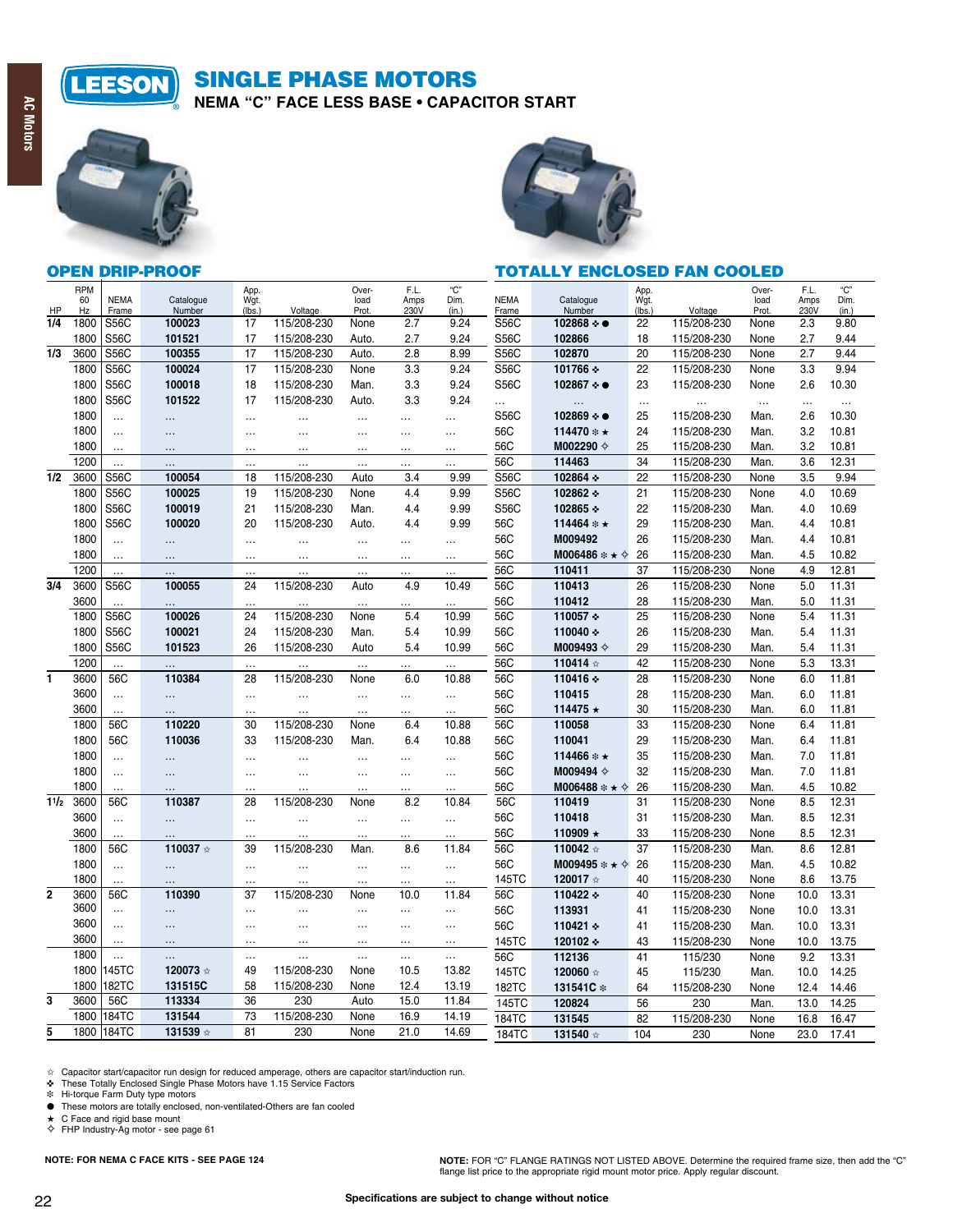

# **CAST IRON THREE PHASE MOTORS**

**RIGID BASE . GENERAL PURPOSE** 



For reliable performance in heavy-duty industrial applications, nothing beats the LEESON Heavyweights. With their cast iron construction and 1.15 Service Factor, they are ideal for "tough to handle" applications.

But that's only part of the story. LEESON 150 and 170-series cast iron motors are extremely versatile and can be field converted in minutes to a number of different configurations, including:

- Severe Duty TEFC (using cast iron fan guard kit)
- F2 mounting 180 frame or larger (by re-assembly)
- $\blacksquare$  C face with rigid base (from stock or using C face kit)
- D flange with base (using D flange kit)

**UL recognized and CSA certified.**

**Insulation System (IRIS™)** provides superior motor protection against voltage spikes induced by variable frequency drives. This *total insulation system* protects better than spike-resistant magnet wire alone. Specially formed phase insulation, cushioned and sleeved connections (from the leads all

**LEESON's Inverter Rated** 



the way into the turns), and deep-penetrating, non-hygroscopic, high temperature varnish are just a few features contributing to the extra protection. All this plus second generation, spike-resistant magnet wire. The IRIS™ *total insulation system* is standard at no extra cost in all LEESON stock NEMA three-phase motors, 1 HP and larger.

**Non-sparking fan.** Small size reduces noise and enhances efficiency. Fan keyed to shaft. **Steel fan cover** for optimum strength. Cast iron cover available for severe service. **Stainless steel "full fact" nameplate** with information on motor efficiency and power factor. Includes wiring diagram, bearing sizes, and motor weight. frame, endbells and conduit box. **100% copper-wound Inverter Rated Insulation System** is double-dipped and baked. Stator pressfitted and pinned to housing. **1.15 Service Factor** provides extra margin of power. Class F insulation system with Class B or lower temperature rise. Many suitable for 50 Hz operation at 1.0 service factor. Contact factory for details. **Dynamically balanced rotor assembly** is keyed to shaft. **Lubrication fittings** on each end of motor (254T frame and larger). New Exxon POLYREX® EM lubricant for extended bearing life. Oversized bearings. Slotted-head pipe plug reliefs. Bearing caps protect against entry of grease into the motor. **Cast iron endplates** for maximum rigidity and long bearing life. **Internal caps on shaft-end and lead-end bearings** 254T frame and larger. 182T through 215T frame motors with C-faces have locked bearing on the shaft end only. Motors are suitable for all mounting positions. **High torques for hard-to-start loads.** Torques exceed NEMA performance standards. **Energy performance verified** by LEESON's NVLAP-Certified testing laboratory.

> **Oversized cast iron conduit box** is gasketed and may be rotated in 90˚ increments. NPT threaded entrance.

**Heavy-duty cast iron**

**12-Lead Delta windings** (254T to 405T frame and larger) for across-the-line or wye delta starts. (182T & 215T frame motors are dual voltage with nine leads. Motors above 405T frame are single voltage with six leads. 575V motors have six leads, except 213T-215T which have three leads) Permanently marked leads with lugs for easy connection. Normally-closed thermostat standard on WATTSAVERe® designs.

**Cast iron mounting feet.** Precisionmachined for accurate alignment. Dual mounting provisions (six mounting holes) on 184T, 215T, 256T, 286T, 326T, 365T, 405T, 445T, 447T and 449T frames.

**One-way, corrosion resistant condensate drains.** (TEFC models) release condensation

and moisture.

**Neoprene shaft slinger** protects bearings by repelling moisture and other contaminants. Internal protection against rust and corrosion.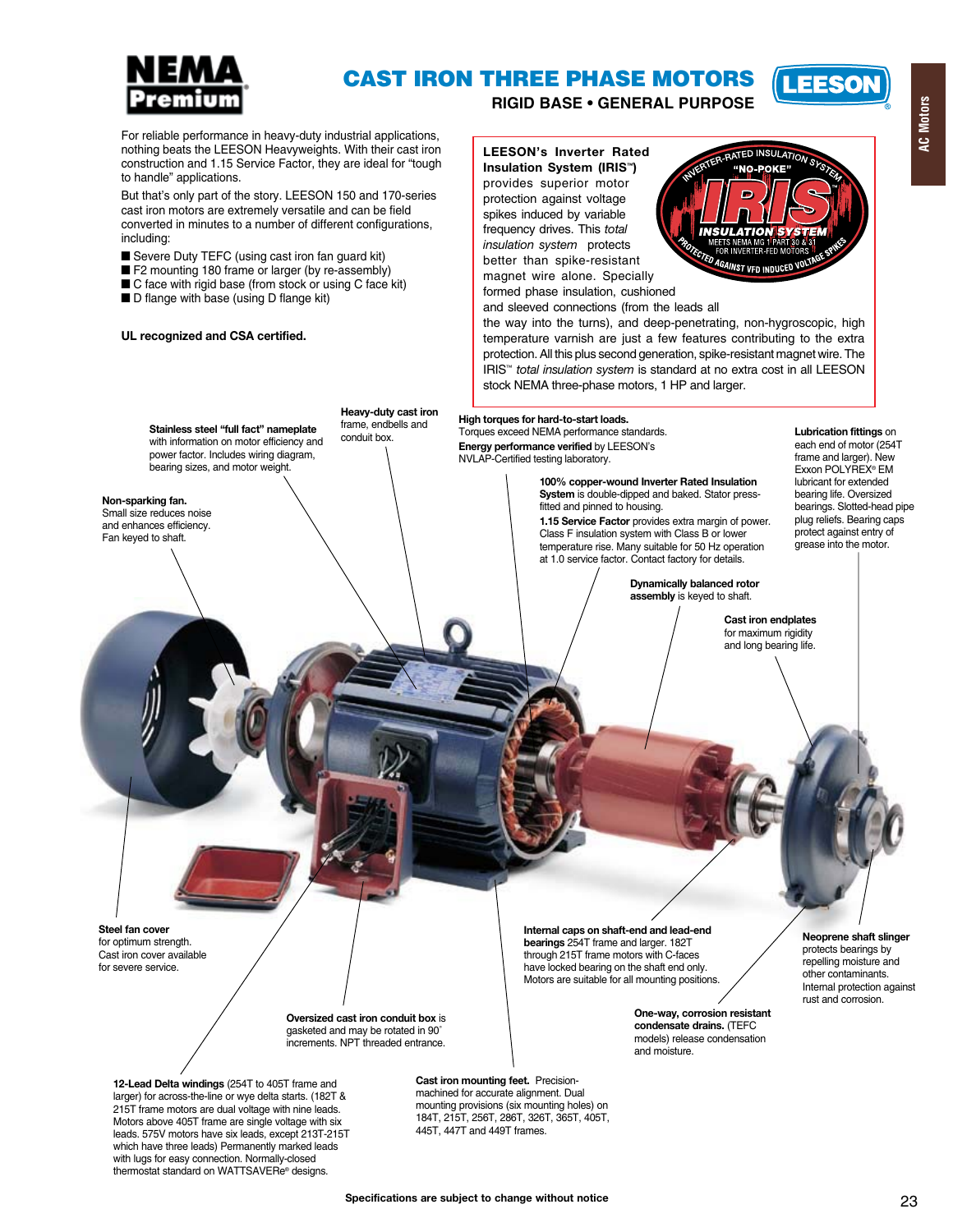# **WATTSAVERe® PREMIUM EFFICIENCY MOTORS**

**GENERAL PURPOSE**





**LEESON** 

The WATTSAVERe® line of premium efficiency motors is *inverter capable*. LEESON's unique IRIS™ voltage-spike-resistant insulation system is standard at no extra cost. WATTSAVERe® motors carry a three-year warranty in general purpose and inverter fed applications. These motors meet or exceed most utility rebate programs and the EPACT federally mandated efficiency levels. The efficiency ratings have

**Efficiencies meet or exceed NEMA Premium** on

been verified to IEEE 112B test standards by LEESON's NVLAP-Certified lab.

Cast iron 170 series motors can be field modified for forced ventilation service to extend the inverter-fed operating range and an encoder package is stocked for closed-loop vector inverter systems. These motors can be converted to IEEE841 compliant using the Custom PDQ Program. Contact LEESON.

**Rugged cast iron construction** on three phase, 1-350 HP models. These motors share features with normal efficiency 150 Series motors detailed on page 18. Add an optional cast iron fan guard for severe duty applications. all WATTSAVERe® motors. **Both 3/4 and full load efficiencies** are listed on the stainless steel nameplate for your convenience in calculating realistic energy savings. Unique serial number identifies each motor and is stamped clearly on the metal nameplate.

> **Independently verified efficiencies** by the Canadian Standards Association, an internationally recognized testing laboratory. CSA Report Number EEV78720-1.

**Premium efficiency motors** finished with primer and chemical resistant green acrylic matte enamel. IP44 enclosure protection.

**Modification to meet IEEE 841** available through Custom PDQ.

(See page 114). Includes addition of watertight Inpro shaft seals, two-part epoxy finish, and plated hardware.

**One-way, corrosion resistant condensate drains.** (TEFC models) release condensation and moisture.

**Three phase models suitable for inverter duty,** as well as both 50 Hz and 60 Hz operation.

# **CLASS I . DIV 2**

All NEMA Premium motors with a "00" suffix date coded Jan 2012 and after are suitable for Hazardous Location designation Class I, Div2, Group A, B, C and D and additionally optional Class I, Zone 2, Groups IIC, IIB, IIA. For all motors dated coded prior to Jan 2012 - contact Regal Beloit Canada.

**WATTSAVERe**® **motors comply with EISA 2007**

**Second-generation, high temperature, spike-resistant magnet wire** for extended motor life. Stator impregnated with extra-heavy varnish system. 1.15 Service Factor. All WATTSAVERe® motors have Class F insulation with a Class B rise. Motors rated at 40 degrees C ambient.



**LEESON's Inverter Rated Insulation System (IRIS™)** provides superior protection against voltage spikes induced by variable frequency drives. This *total insulation system* protects better than spike-resistant magnet wire alone. Specially formed phase insulation, cushioned and sleeved connections (from the leads all the way into the turns), and deep-penetrating, non-

**UL and CSA Recognition**

hygroscopic, high temperature varnish are just a few features contributing to extra protection. All this plus second generation spike-resistant magnet wire.The IRIS™ *total insulation system* is standard at no extra cost in all LEESON stock NEMA three-phase motors, 1 HP and larger.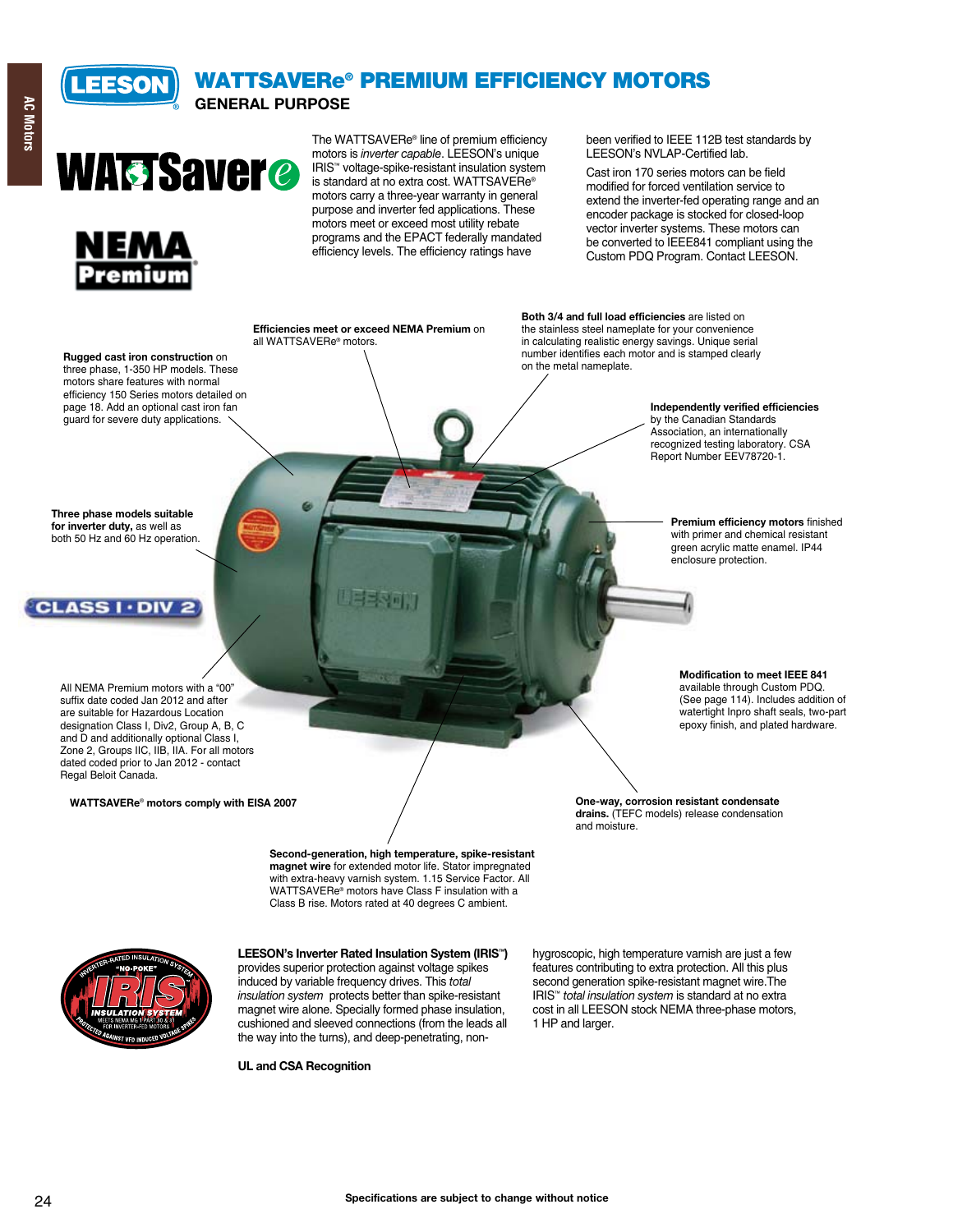**575 VOLT MOTORS**

**THREE PHASE • RIGID BASE • GENERAL PURPOSE** 









LEESON

**AC Motors**

**AC Motors** 

# **OPEN DRIP-PROOF**

|      |                        |                      | <b>OPEN DRIP-PROOF</b> |                        |           |                      |                      |                      |                      | <b>TOTALLY ENCLOSED FAN COOLED</b> |                        |         |                      |                      |                      |
|------|------------------------|----------------------|------------------------|------------------------|-----------|----------------------|----------------------|----------------------|----------------------|------------------------------------|------------------------|---------|----------------------|----------------------|----------------------|
| HP   | <b>RPM</b><br>60<br>Hz | <b>NEMA</b><br>Frame | Catalogue<br>Number    | App.<br>Wgt.<br>(lbs.) | Voltage   | F.L.<br>Amps<br>575V | $\%$<br>F.L.<br>Eff. | "C"<br>Dim.<br>(in.) | <b>NEMA</b><br>Frame | Catalogue<br>Number                | App.<br>Wgt.<br>(lbs.) | Voltage | F.L.<br>Amps<br>575V | $\%$<br>F.L.<br>Eff. | "C"<br>Dim.<br>(in.) |
| 1/4  | 1800                   | $\cdots$             | $\ddotsc$              | $\cdots$               | $\cdots$  | $\sim$               |                      | $\cdots$             | 48                   | 100510 ●                           | 16                     | 575     | 0.5                  | 65.0                 | 9.06                 |
|      | 1800                   | $\cdots$             | $\cdots$               | $\cdots$               | .         | $\cdots$             |                      | $\cdots$             | S56                  | 101050                             | 15                     | 575     | 0.5                  | 66.0                 | 10.31                |
|      | 1800                   | .                    | $\cdots$               | $\cdots$               |           | $\cdots$             | $\cdots$             | $\cdots$             | 56                   | 110956 ●                           | 17                     | 575     | 0.5                  | 67.0                 | 9.88                 |
| 1/3  | 1800                   |                      | .                      | $\ddotsc$              | $\sim$    | $\cdots$             |                      | $\ddotsc$            | 48                   | 100511 ●                           | 18                     | 575     | 0.5                  | 72.0                 | 9.56                 |
|      | 1800                   | S <sub>56</sub>      | 100141                 | 16                     | 575       | 0.6                  | 68.0                 | 9.38                 | S56                  | 101052                             | 19                     | 575     | 0.6                  | 68.0                 | 10.31                |
|      | 1800                   | .                    |                        | $\cdots$               | .         | $\cdots$             | $\cdots$             | $\cdots$             | S56                  | 101667 <sub>M</sub>                | 18                     | 575     | 0.5                  | 77.0                 | 10.81                |
|      | 1800                   |                      |                        | $\cdots$               |           |                      | $\cdots$             | $\cdots$             | 56                   | 110212 ●                           | 20                     | 575     | 0.6                  | 72.0                 | 9.88                 |
|      | 1800                   | .                    | .                      | $\cdots$               |           | $\cdots$             | $\cdots$             | .                    | 56                   | M009212 <b>☆</b>                   | 20                     | 575     | 0.6                  | 72.0                 | 9.88                 |
|      | 1200                   | 56                   | 110702                 | 23                     | 575       | 0.6                  | 65.0                 | 10.38                | 56                   | 110704                             | 23                     | 575     | 0.6                  | 65.0                 | 11.31                |
| 1/2  | 3600                   | $\cdots$             | $\ddotsc$              | $\ldots$               | $\ddotsc$ |                      |                      | $\cdots$             | 56                   | 110714 ●                           | 25                     | 575     | 0.6                  | 76.0                 | 10.38                |
|      | 1800                   | S56                  | 100153                 | 18                     | 575       | 0.8                  | 75.0                 | 9.88                 | S56                  | 101051                             | 24                     | 575     | 0.8                  | 75.0                 | 10.31                |
|      | 1800                   |                      | $\cdots$               | $\cdots$               | $\cdots$  |                      |                      | $\cdots$             | S56                  | 101668 <sub>M</sub>                | 24                     | 575     | 0.7                  | 79.0                 | 10.81                |
|      | 1800                   |                      | $\cdots$               | $\cdots$               | $\cdots$  | $\cdots$             | $\cdots$             | $\cdots$             | 56                   | 110199 ●                           | 25                     | 575     | 0.8                  | 78.5                 | 10.38                |
|      | 1800                   |                      | $\cdots$               | $\cdots$               | $\cdots$  | $\cdots$             |                      | $\ldots$             | 56                   |                                    | 25                     | 575     | 0.8                  | 78.5                 | 10.38                |
|      | 1200                   | 56                   | 110703                 | 27                     | 575       | 0.9                  | 69.0                 | 10.88                | 56                   | 110214                             | 27                     | 575     | 0.9                  | 70.0                 | 11.31                |
|      | 900                    | .                    | $\ddotsc$              | $\sim$                 | $\ldots$  | $\ldots$             | $\ldots$             | $\cdots$             | 56                   | 111292-22                          | 33                     | 575     | 1.3                  |                      | 11.81                |
| 3/4  | 3600                   |                      | $\ldots$               | $\ddotsc$              | $\cdots$  |                      |                      | $\cdots$             | 56                   | 110354                             | 22                     | 575     | 1.0                  | 75.5                 | 10.81                |
|      | 1800                   | S <sub>56</sub>      | 100143                 | 22                     | 575       | 1.1                  | 75.0                 | 10.88                | 56                   | 110178                             | 26                     | 575     | 1.1                  | 77.0                 | 11.31                |
|      | 1800                   | .                    |                        | $\cdots$               | $\ddotsc$ |                      |                      | $\ldots$             | 56                   | 113972 <sub>M</sub>                | 26                     | 575     | 1.1                  | 81.0                 | 11.31                |
|      | 1800                   | .                    |                        |                        | $\cdots$  | $\cdots$             |                      |                      | 56                   | M009178 <b>☆</b>                   | 26                     | 575     | 1.1                  | 81.0                 | 11.31                |
|      | 1200                   | 56                   | 110705                 | 32                     | 575       | 1.1                  | 75.5                 | 11.38                | 56                   | 111394                             | 32                     | 575     | 1.2                  | 75.5                 | 12.81                |
|      | 900                    |                      | $\cdots$               | $\sim$                 | $\cdots$  | $\ldots$             |                      | $\sim$               | 145T                 | 120344-22                          | 35                     | 575     | 1.8                  |                      | 12.75                |
| 1    | 3600                   |                      | $\ddotsc$              |                        | $\ldots$  |                      |                      | $\cdots$             | 56                   | 110715                             | 23                     | 575     | 1.3                  | 77.1                 | 10.81                |
|      | 1800                   | 56                   | 110202                 | 30                     | 575       | 1.7                  | 78.5                 | 10.88                | 56                   | 110206                             | 30                     | 575     | 1.4                  | 78.0                 | 11.81                |
|      | 1800                   | .                    |                        | $\cdots$               | $\cdots$  |                      |                      | $\cdots$             | 56                   | M009206 $\diamond$                 | 30                     | 575     | 1.4                  | 82.0                 | 11.81                |
|      | 1800                   | $\cdots$             | .                      | $\cdots$               | $\ldots$  | $\cdots$             |                      | $\cdots$             | 56                   | 113859 ₪                           | 30                     | 575     | 1.2                  | 84.0                 | 10.81                |
|      | 1800                   | 143T                 | 121945 <sub>M</sub>    | 36                     | 575       | 1.3                  | 85.5                 | 12.12                | 143T                 | 121937 <sub>M</sub>                | 32                     | 575     | 1.1                  | 85.5                 | 13.25                |
|      | 1800                   | $\cdots$             |                        | $\cdots$               | $\ldots$  | $\ldots$             |                      | $\ldots$             | 143T                 | 171649                             | 58.3                   | 575     | 1.2                  | 85.5                 | 13.46                |
|      | 1800                   | 143T                 | G120051                | 31                     | 575       | 1.3                  | 82.5                 | 11.63                | 143T                 | 120122                             | 30                     | 575     | 1.3                  | 82.5                 | 12.75                |
|      | 1800                   | .                    | $\cdots$               | $\cdots$               |           |                      | $\cdots$             | $\ldots$             | 143T                 | G151709                            | 48                     | 575     | 1.4                  | 82.5                 | 13.46                |
|      | 1200                   | $\cdots$             |                        | $\cdots$               | $\cdots$  |                      | $\cdots$             | $\ldots$             | 145T                 | 121938 <sub>M</sub>                | 47                     | 575     | 1.4                  | 82.5                 | 13.75                |
|      | 1200                   |                      | $\cdots$               | $\cdots$               | $\cdots$  |                      |                      | $\cdots$             | 145T                 | 121697 ₪                           | 47                     | 575     | 1.3                  | 82.5                 | 13.75                |
|      | 1200                   |                      | $\cdots$               | $\cdots$               | $\cdots$  | $\cdots$             | $\cdots$             | $\cdots$             | 145T                 | 171650                             | 58                     | 575     | 1.2                  | 82.5                 | 13.46                |
|      | 1200                   |                      | $\cdots$               | $\cdots$               | $\cdots$  | $\cdots$             | $\cdots$             | $\cdots$             | 145T                 | 120167                             | 39                     | 575     | 1.5                  | 80.0                 | 13.25                |
|      | 900                    |                      | $\cdots$               | $\cdots$               | $\cdots$  | $\cdots$             | $\cdots$             | $\cdots$             | 182T                 | 130356-22                          | 57                     | 575     | 2.0                  | 79.0                 | 13.88                |
| 11/2 | 3600                   | $\cdots$             | $\ddotsc$              | $\cdots$               | $\cdots$  | $\cdots$             | $\cdots$             | $\cdots$             | 143T                 | 121939 ₪                           | 33                     | 575     | 1.6                  | 84.0                 | 13.25                |
|      | 3600                   | $\cdots$             | $\ddotsc$              | $\ddotsc$              |           | $\cdots$             | $\cdots$             | $\cdots$             | 143T                 | 171651 W                           | 49                     | 575     | 1.6                  | 85.5                 | 13.46                |
|      | 3600                   | $\ldots$             | $\ddotsc$              | $\cdots$               | $\cdots$  | $\cdots$             | $\cdots$             | $\ldots$             | 145T                 | 120170                             | 33                     | 575     | 1.7                  | 82.5                 | 12.75                |
|      | 3600                   | $\ddotsc$            | $\cdots$               | .                      | $\cdots$  | $\cdots$             | $\cdots$             | $\cdots$             | 145T                 |                                    |                        |         |                      |                      |                      |
|      | 1800                   | $\cdots$             |                        | $\cdots$               |           | $\cdots$             |                      | $\cdots$             | 56                   | 110893                             | 36                     | 575     | 2.0                  | 78.5                 | 12.31                |
|      | 1800                   | $\cdots$             | .                      |                        | $\cdots$  | $\cdots$             |                      | $\cdots$             | 56                   | 113860 <sub>M</sub>                | 32                     | 575     | 1.7                  | 84.0                 | 11.81                |
|      | 1800                   | $\cdots$             | $\cdots$               | .                      | $\cdots$  | $\cdots$             | $\cdots$             | $\cdots$             | 56                   | M009893 $\diamond$                 | 36                     | 575     | 2.0                  | 83.0                 | 12.31                |
|      | 1800                   | 145T                 | 121946 ₪               | 35                     | 575       | 1.9                  | 86.5                 | 12.62                | 145T                 | 121940 ₪                           | 34                     | 575     | 1.8                  | 86.5                 | 13.75                |
|      | 1800                   |                      | $\ldots$               | $\cdots$               | $\ldots$  | $\ldots$             | $\cdots$             | $\sim$               | 145T                 | 171652 <sub>W</sub>                | 61                     | 575     | 1.8                  | 86.5                 | 13.46                |
|      | 1800                   | 145T                 | G120054                | 35                     | 575       | 1.8                  | 84.0                 | 12.13                | 145T                 | 120021                             | 35                     | 575     | 1.8                  | 84.0                 | 12.75                |
|      | 1800                   | $\cdots$             | $\cdots$               | $\ldots$               | $\ldots$  | $\cdots$             | $\cdots$             | $\cdots$             | 145T                 | G151712                            | 51                     | 575     | 1.8                  | 84.0                 | 13.46                |
|      | 1200                   | $\ddotsc$            | $\cdots$               | $\sim$                 | $\ldots$  | $\ldots$             |                      | $\sim$               | 182T                 | 132251 ₪                           | 89                     | 575     | 2.5                  | 87.5                 | 15.96                |
|      | 1200                   | $\ldots$             |                        | $\cdots$               | $\cdots$  | $\cdots$             | $\cdots$             | $\ldots$             | 182T                 | 131548                             | 55                     | 575     | 2.3                  | 85.5                 | 14.97                |
|      | 1200                   |                      | $\cdots$               | $\cdots$               |           | $\cdots$             | $\cdots$             | $\cdots$             | 182T                 | 151581                             | 94                     | 575     | 2.0                  | 85.5                 | 16.14                |
|      | 1200                   |                      | $\ddotsc$              | $\cdots$               | $\cdots$  | $\cdots$             | $\cdots$             | $\ldots$             | 182T                 | 171769 <sub>M</sub>                | 93                     | 575     | 1.8                  | 87.5                 | 16.14                |
|      | 900                    |                      | $\ldots$               | $\ldots$               | $\cdots$  |                      |                      | $\ldots$             | 184T                 | 130358-22                          | 95                     | 575     | 2.6                  | 79.0                 | 14.88                |

L These motors are totally enclosed, non ventilated–Others are fan cooled.

W Premium efficiency WATTSAVER® motors meet NEMA PREMIUM efficiency requirements.<br>  $\diamond$  FHP Industry-Ag motor - See pag 61 for details.

# **CONTINUED ON NEXT PAGE**

**All three phase motors, 1HP and above, are inverter rated.**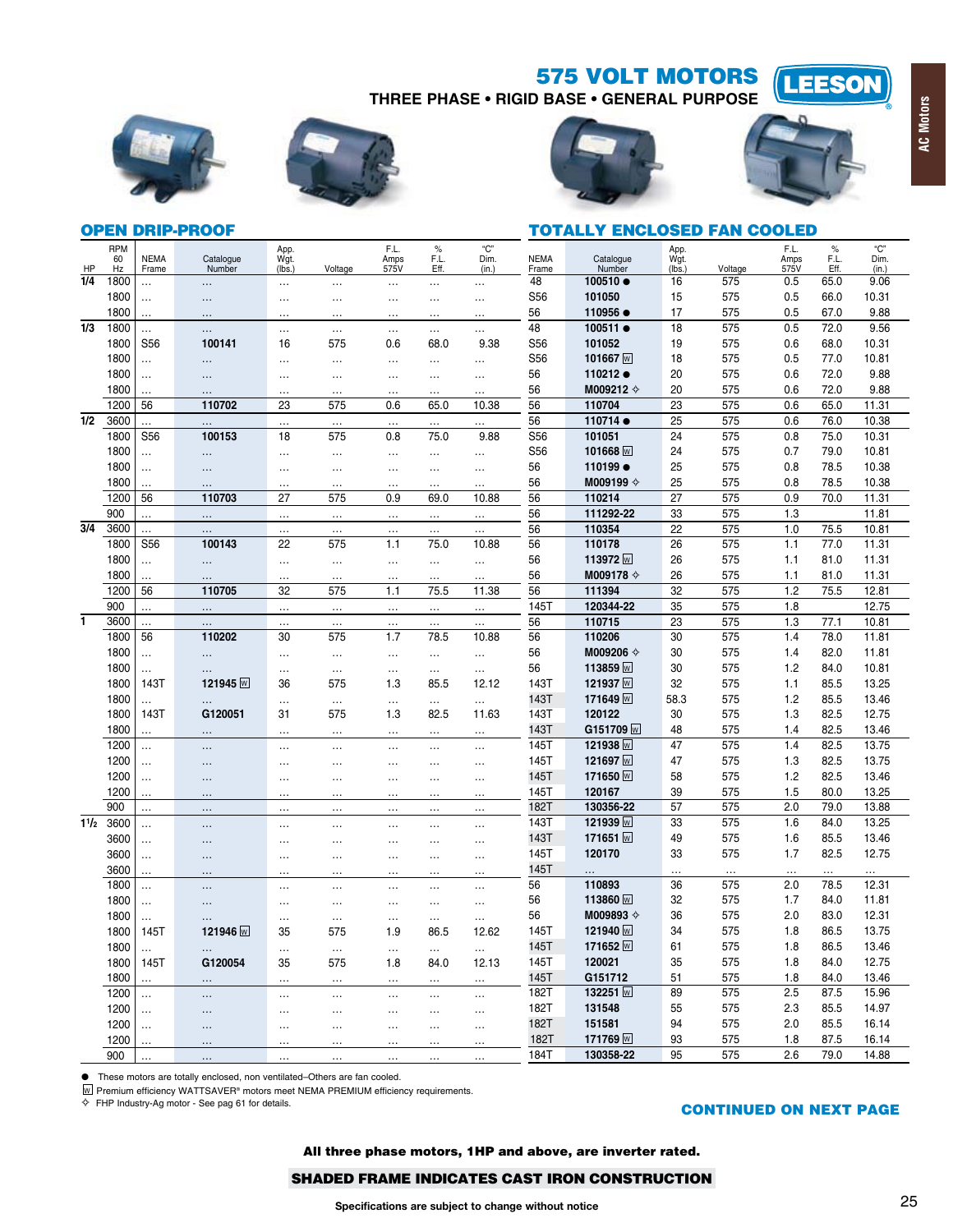

**AC Motors** 

# **575 VOLT MOTORS**

**THREE PHASE . RIGID BASE . GENERAL PURPOSE** 



**OPEN DRIP-PROOF**



# **TOTALLY ENCLOSED FAN COOLED**

|                      | <b>RPM</b> |             |                       | App.                 |                  | F.L.            | $\%$             | $C$ "                       |               |                     | App.<br>Wgt. |          | F.L.         | $\%$         | "C"           |
|----------------------|------------|-------------|-----------------------|----------------------|------------------|-----------------|------------------|-----------------------------|---------------|---------------------|--------------|----------|--------------|--------------|---------------|
|                      | 60         | <b>NEMA</b> | Catalogue             | Wgt.                 |                  | Amps            | F.L.             | Dim.                        | <b>NEMA</b>   | Catalogue<br>Number | (lbs.)       | Voltage  | Amps<br>575V | F.L.<br>Eff. | Dim.<br>(in.) |
| HP<br>$\overline{2}$ | Hz         | Frame       | Number                | (lbs.)               | Voltage          | 575V            | Eff.             | (in.)                       | Frame<br>145T | 121941 M            | 44           | 575      | 2.1          | 85.5         | 13.75         |
|                      | 3600       | 145T        | 121947 M              | 43                   | 575              | 2.2             | 85.5             | 12.62                       | 145T          | 171653 <sub>M</sub> | 54           | 575      | 2.0          | 86.5         | 13.46         |
|                      | 3600       | .           |                       | $\ldots$             | $\ddotsc$        | $\cdots$        | $\ldots$         | $\cdots$                    |               | 120171              | 39           | 575      | 2.1          | 84.0         | 13.75         |
|                      | 3600       | 145T        | 160362                | 39                   | 575              | 2.1             | 84.0             | 12.13                       | 145T          |                     |              |          |              |              |               |
|                      | 1800       | .           | $\ddots$              | $\ldots$             |                  | $\ddotsc$       | .                | .                           | 56H           | 114327              | 37           | 575      | 2.5          | 81.0         | 12.31         |
|                      | 1800       | 145T        | 121948 $\overline{w}$ | 37                   | 575              | 2.3             | 86.5             | 12.62                       | 145T          | 121942              | 45           | 575      | 2.2          | 86.5         | 14.76         |
|                      | 1800       | .           | $\cdots$              | $\sim$               | $\ddotsc$        | $\ldots$        | $\ldots$         | $\cdots$                    | 145T          | 171654 <sub>M</sub> | 61           | 575      | 2.5          | 86.5         | 13.46         |
|                      | 1800       | 145T        | G120055               | 37                   | 575              | 2.4             | 84.0             | 13.31                       | 145T          | 120019              | 41           | 575      | 2.4          | 84.0         | 14.75         |
|                      | 1800       | $\ddotsc$   | $\ldots$              | $\ldots$             | $\ddotsc$        | $\ldots$        | $\ldots$         | $\cdots$                    | 145T          | G151714             | 67.5         | 575      | 2.3          | 84.9         | 13.46         |
|                      | 1200       |             | $\cdots$              | $\ldots$             | $\ldots$         | $\cdots$        | $\ldots$         | $\cdots$                    | 184T          | 132252 M            | 89           | 575      | 2.9          | 88.5         | 15.96         |
|                      | 1200       |             |                       | $\ldots$             | $\cdots$         | $\cdots$        | $\cdots$         | $\cdots$                    | 184T          | 171627 M            | 101          | 575      | 2.4          | 88.5         | 16.80         |
|                      | 1200       |             | $\cdots$              | $\sim$ $\sim$ $\sim$ | $\cdots$         | $\cdots$        | $\cdots$         | $\cdots$                    | 184T          | 131529              | 64           | 575      | 2.9          | 86.5         | 13.97         |
|                      | 1200       | .           |                       |                      | $\cdots$         | $\ddotsc$       | $\cdots$         |                             | 184T          | 151583              | 101          | 575      | 2.0          | 85.5         | 16.14         |
|                      | 900        |             |                       | $\ddotsc$            |                  |                 |                  | $\cdots$                    | 213T          | G151365-22          | 160          | 575      | 4.5          | 82.5         | 18.20         |
| 3                    | 3600       | .<br>145T   | $\ddotsc$<br>G120169  | $\sim$<br>41         | $\ddotsc$<br>575 | $\ldots$<br>2.9 | $\ldots$<br>84.0 | $\sim$<br>12.88             | 145T          | 120423              | 41           | 575      | 2.9          | 85.5         | 13.25         |
|                      |            |             | 121949 <sub>M</sub>   |                      |                  |                 |                  |                             | 145T          |                     | $\ddotsc$    | $\cdots$ | $\cdots$     | $\cdots$     | $\cdots$      |
|                      | 3600       | 145T        |                       | 45                   | 575              | 3.1             | 86.5             | 12.62                       | 182T          | 132093 <sub>M</sub> | 66           | 575      | 3.0          | 86.5         | 13.96         |
|                      | 3600       |             | .                     | $\ddotsc$            | $\ldots$         | $\ddotsc$       | $\cdots$         | $\cdots$                    | 182T          | 171624 <sub>M</sub> | 90           | 575      | 3.0          | 88.5         | 13.96         |
|                      | 3600       |             | $\cdots$              | $\ddotsc$            | $\cdots$         | $\cdots$        | $\cdots$         | $\cdots$                    | 182T          | G161329             | 58           | 575      | 3.0          | 85.5         | 16.14         |
|                      | 3600       | .           | $\cdots$              | $\cdots$             | $\cdots$         | $\cdots$        |                  |                             | 182T          | 132253 M            | 80           | 575      | 3.1          | 89.5         | 14.96         |
|                      | 1800       | 182T        | 132261 W              | 75                   | 575              | 3.1             | 89.5             | 13.69                       | 182T          | 171321 W            | 104          | 575      |              | 90.2         | 15.89         |
|                      | 1800       | 182T        | 170611 ₪              | 100                  | 575              | 3.0             | 90.2             | 14.37                       |               |                     |              |          | 3.1          |              |               |
|                      | 1800       | 182T        | G130442               | 50                   | 575              | 3.4             | 86.5             | 12.69                       | 182T          | 131460              | 60           | 575      | 3.3          | 87.5         | 12.97         |
|                      | 1800       |             |                       | $\ddotsc$            | $\cdots$         | $\ddotsc$       |                  | .                           | 182T          | G151321             | 94           | 575      | 3.4          | 87.5         | 16.14         |
|                      | 1200       | 213T        | 170565 <sub>M</sub>   | 152                  | 575              | 3.6             | 88.5             | 16.38                       | 213T          | 171380 ₪            | 171          | 575      | 3.8          | 89.5         | 18.19         |
|                      | 900        | 215T        | C141021               |                      |                  |                 | 86.5             | 16.38                       | 215T          | G151374-22          | 168          | 575      | 4.4          | 84.1         | 19.60         |
| 5                    | 3600       | 184T        | 170610 W              | 93                   | 575              | 4.8             | 88.5             | 14.37                       | 184T          | 171625 <sub>M</sub> | 98           | 575      | 4.7          | 88.5         | 16.80         |
|                      | 3600       |             |                       | $\sim$               | $\ddotsc$        | $\ldots$        | $\ldots$         | $\mathcal{L}_{\mathcal{A}}$ | 184T          | 132094 <sub>M</sub> | 88           | 575      | 4.8          | 89.0         | 16.46         |
|                      | 3600       | 182T        | G161333               | 100                  | 575              | 5.6             | 85.5             | 15.13                       | 184T          | G161331             | 100          | 575      | 4.8          | 88.0         | 16.14         |
|                      | 1800       | 184T        | 132262 M              | 86                   | 575              | 5.1             | 89.5             | 15.19                       | 184T          | 132255 <sub>M</sub> | 94           | 575      | 5.1          | 89.5         | 15.96         |
|                      | 1800       | 184T        | 170608 M              | 106                  | 575              | 5.0             | 89.5             | 14.37                       | 184T          | 171323 ₪            | 109          | 575      | 5.1          | 89.5         | 16.80         |
|                      | 1800       | 184T        | G130443               | 59                   | 575              | 5.6             | 87.5             | 13.69                       | 184T          | 131461              | 71           | 575      | 5.5          | 87.5         | 13.97         |
|                      | 1800       |             |                       | $\ldots$             | $\ldots$         | $\ddotsc$       |                  | $\cdots$                    | 184T          | G151323             | 101          | 575      | 5.5          | 87.5         | 16.14         |
|                      | 1200       | 215T        | 170566 <sub>M</sub>   | 188                  | 575              | 5.6             | 90.2             | 16.38                       | 215T          | 171381 <sub>M</sub> | 168          | 575      | 6            | 89.5         | 19.61         |
|                      | 900        | 254T        | C150832               | 250                  | 575              |                 | 87.5             | 20.87                       | 254T          | 150750-22           | 188          | 575      | 7.2          | 88.3         | 23.23         |
| $7^{1/2}$            | 3600       | 184T        | 170612 <sub>M</sub>   | 105                  | 575              | 7.0             | 90.2             | 14.37                       | 184T          | 171768 <sub>M</sub> | 115          | 575      | 7.0          | 91.0         | 16.80         |
|                      | 3600       |             | .                     | $\sim$               | $\ddotsc$        | $\ldots$        | $\ldots$         | $\cdots$                    | 213T          | 170196 <sub>M</sub> | 157          | 575      | 7.2          | 91.0         | 18.20         |
|                      | 3600       |             | $\cdots$              | $\ddotsc$            | $\cdots$         | $\ddotsc$       | $\cdots$         | $\cdots$                    | 213T          | G150196             | 150          | 575      | 7.2          | 88.5         | 18.20         |
|                      | 3600       |             |                       | $\ddotsc$            | $\cdots$         | $\ddotsc$       | $\cdots$         | $\cdots$                    | $\cdots$      |                     | $\cdots$     | $\cdots$ | .            | $\cdots$     | $\cdots$      |
|                      | 1800       | 213T        | 170209 M              | 160                  | 575              | 8.0             | 91.0             | 16.38                       | 213T          | 170207 ₪            | 165          | 575      | 7.4          | 91.7         | 18.19         |
|                      | 1800       | 213T        | 160209                | 158                  | 575              | 7.8             | 88.5             | 16.38                       | 213T          | G150207             | 153          | 575      | 7.7          | 89.5         | 18.19         |
|                      | 1200       | 254T        | 170567 <sub>M</sub>   | 291                  | 575              | 8.5             | 91.7             | 20.94                       | 254T          | 170215 <sub>M</sub> | 249          | 575      | 8.9          | 91.7         | 23.19         |
|                      | 1200       |             |                       |                      |                  |                 |                  |                             | 254T          | G150215             | 250          | 575      | 8.0          | 89.5         | 23.23         |
|                      |            |             | <br>C150833           | $\ldots$             | $\ddotsc$        | $\ldots$        | $\cdots$         | .                           | 256T          | 150281-22           | 290          | 575      | 9.7          | 87.7         | 24.96         |
|                      | 900        | 256T        |                       |                      | 575              |                 | 88.5             | 22.52                       | 284T          | *                   |              | 575      |              |              | 26.26         |
|                      | 720        | 284T        | *                     |                      | 575              |                 |                  | 23.54                       | 215T          | 170197 ₪            | 181          | 575      | 9.2          | 91.7         | 19.61         |
| 10                   | 3600       | 213T        | 170552 W              | 150                  | 575              | 9.5             | 90.2             | 16.38                       | 215T          | G150197             | 167          | 575      | 9.4          | 89.5         | 18.20         |
|                      | 3600       | $\cdots$    |                       | $\sim$               | $\ldots$         | $\ldots$        | $\ldots$         |                             | 215T          | 170212              | 177          | 575      |              | 91.7         |               |
|                      | 1800       | 215T        | 170211 $w$            | 184                  | 575              | 10.5            | 91.7             | 17.87                       |               |                     |              |          | 10.0         |              | 19.61         |
|                      | 1800       | 215T        | 160211                | 165                  | 575              | 10.0            | 89.5             | 17.87                       | 215T          | G150212             | 176          | 575      | 10.1         | 89.5         | 19.61         |
|                      | 1200       | 256T        | 170568                | 305                  | 575              | 11.8            | 91.7             | 22.60                       | 256T          | 170219              | 276          | 575      | 11.6         | 91.7         | 24.92         |
|                      | 1200       | $\cdots$    | $\sim$                | $\sim$               | $\ldots$         | $\ldots$        | $\ldots$         | $\ldots$                    | 256T          | G150219             | 277          | 575      | 10.5         | 89.5         | 24.92         |
|                      | 900        | 284T        | C160673               |                      | 575              |                 | 89.5             | 23.54                       | 284T          | 150283-22           | 460          | 575      | 13.0         | 88.8         | 26.26         |
|                      | 720        |             | *                     |                      | 575              |                 |                  |                             |               | *                   |              | 575      |              |              |               |

W Premium efficiency WATTSAVERe® motors meet NEMA PREMIUM efficiency requirements.<br>☀ Motors will be assigned a Catalogue/Serial number at time of manufacture. Call for pricing.<br>NOTE: 150,000 series OPEN and TEFC motors in

# **CONTINUED ON NEXT PAGE**

**All three phase motors, 1HP and above, are inverter rated.**

**SHADED FRAME INDICATES CAST IRON CONSTRUCTION**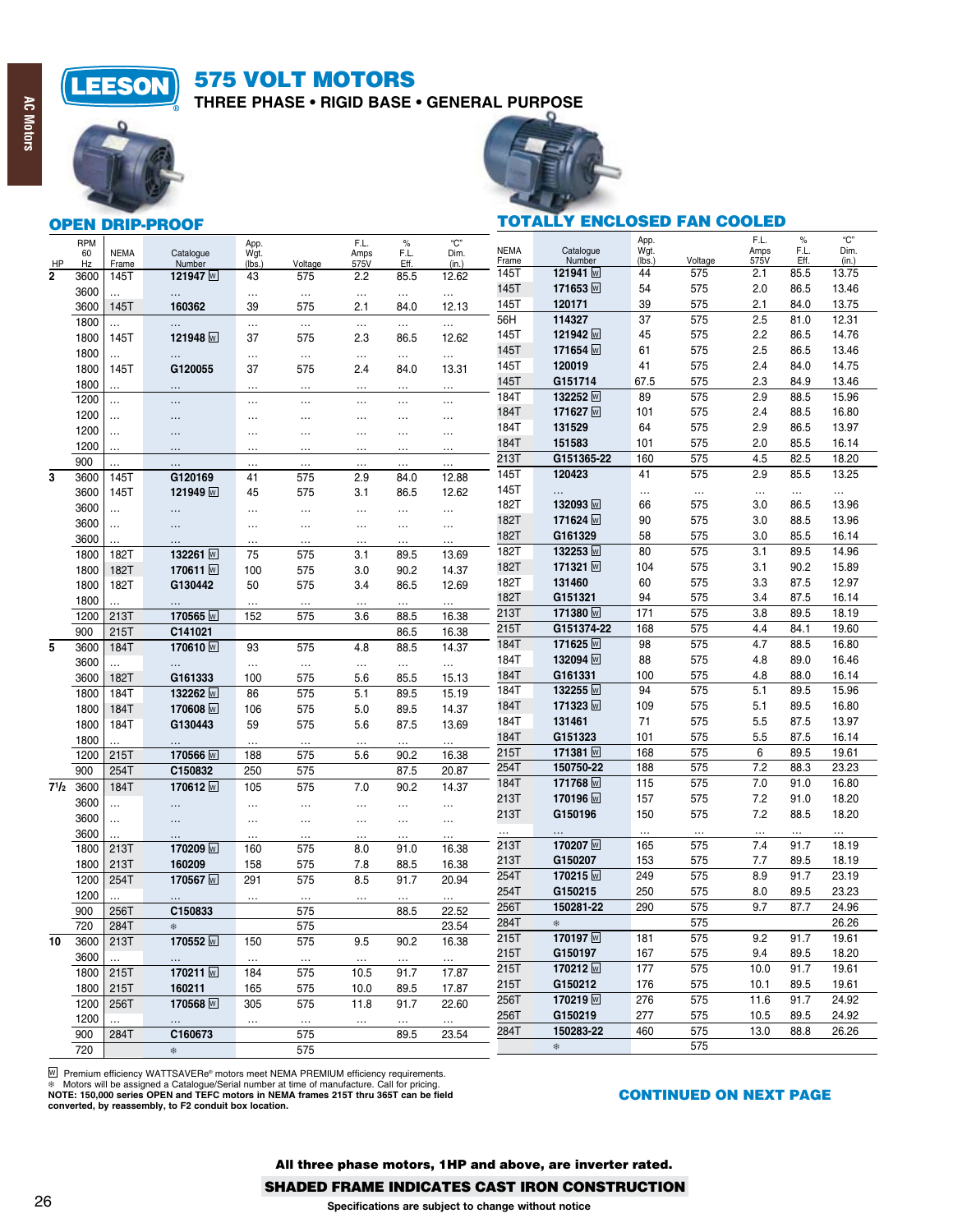**EESON** 

# **575 VOLT MOTORS** THREE PHASE . RIGID BASE . GENERAL PURPOSE



For more complete design and engineering data on this line of rugged, heavy duty motors request LEESON bulletin 1700.



| HP              | <b>RPM</b><br>60<br>Hz | <b>NEMA</b><br>Frame | Catalogue<br>Number | App.<br>Wgt.<br>(lbs.) | Voltage          | F.L.<br>Amps<br>575V | $\%$<br>F.L.<br>Eff. | "C"<br>Dim.<br>(in.) | <b>NEMA</b><br>Frame | Catalogue<br>Number | App.<br>Wgt.<br>(lbs.) | Voltage          | F.L.<br>Amps<br>575V | $\%$<br>F.L.<br>Eff. | C <sup>n</sup><br>Dim.<br>(in.) |
|-----------------|------------------------|----------------------|---------------------|------------------------|------------------|----------------------|----------------------|----------------------|----------------------|---------------------|------------------------|------------------|----------------------|----------------------|---------------------------------|
| $\overline{15}$ | 3600                   | 215T                 | 170553 W            | 175                    | $\overline{575}$ | 13.5                 | 91.0                 | 17.87                | 215T                 | G151718             | 272                    | $\overline{575}$ | 14.0                 | 90.2                 | 19.61                           |
|                 | 3600                   | $\cdots$             | $\ldots$            | $\cdots$               | $\cdots$         | $\ddotsc$            | $\cdots$             | $\cdots$             | 254T                 | 170198 W            | 276                    | 575              | 13.8                 | 92.4                 | 23.19                           |
|                 | 3600                   |                      | $\cdots$            | $\cdots$               | $\cdots$         | $\cdots$             |                      | $\cdots$             | 254T                 | G150198             | 260                    | 575              | 14.0                 | 90.2                 | 23.19                           |
|                 | 1800                   | 254T                 | 170216 W            | 283                    | 575              | 14.5                 | 93.0                 | 20.94                | 254T                 | 170116 W            | 280                    | 575              | 14.5                 | 92.4                 | 23.19                           |
|                 | 1800                   | 254T                 | 160216              | 279                    | 575              | 15.0                 | 91.0                 | 20.87                | 254T                 | G150116             | 277                    | 575              | 14.7                 | 91.0                 | 23.19                           |
|                 | 1200                   | 284T                 | 170569 W            | 414                    | 575              | 16.0                 | 92.4                 | 23.54                | 284T                 | 170222 W            | 386                    | 575              | 16.2                 | 92.4                 | 26.30                           |
|                 | 1200                   |                      | $\ddotsc$           | $\cdots$               | $\cdots$         | $\ddotsc$            | $\cdots$             | .                    | 284T                 | G150222             | 346                    | 575              | 16.2                 | 90.2                 | 26.30                           |
|                 | 900                    | 286T                 | C160674             |                        | 575              |                      | 89.5                 | 25.00                | 286T                 | 150262-22           | 480                    | 575              | 18.5                 | 91.0                 | 27.83                           |
|                 | 720                    |                      | *                   |                        | 575              |                      |                      |                      |                      | *                   |                        | 575              |                      |                      |                                 |
| $\overline{20}$ | 3600                   | 254T                 | 170554 W            | 255                    | 575              | 18.5                 | 91.7                 | 20.94                | 256T                 | 170199 W            | 322                    | 575              | 18.4                 | 92.4                 | 24.92                           |
|                 | 3600                   | $\cdots$             | .                   | $\cdots$               | $\ldots$         | $\cdots$             |                      | $\cdots$             | 256T                 | G150199             | 296                    | 575              | 18.4                 | 90.2                 | 24.92                           |
|                 | 1800                   | 256T                 | 170046 W            | 330                    | 575              | 19.5                 | 93.0                 | 22.60                | 256T                 | 170117 W            | 322                    | 575              | 19.5                 | 93.6                 | 24.92                           |
|                 | 1800                   | 256T                 | G150046             | 324                    | 575              | 19.2                 | 92.4                 | 22.52                | 256T                 | G150117             | 321                    | 575              | 19.3                 | 91.0                 | 24.92                           |
|                 | 1200                   | 286T                 | 170570 W            | 445                    | 575              | 21.5                 | 92.4                 | 25.00                | 286T                 | 170226 W            | 405                    | 575              | 21.0                 | 91.7                 | 27.83                           |
|                 | 1200                   |                      | $\ddotsc$           | $\cdots$               | $\cdots$         | $\cdots$             | $\cdots$             |                      | 286T                 | G150226             | 381                    | 575              | 21.0                 | 90.2                 | 27.83                           |
|                 | 900                    | 324T                 | C170520             |                        | 575              |                      | 90.2                 | 26.03                | 324T                 | 150264-22           | 640                    | 575              | 25.6                 | 91.0                 | 29.53                           |
|                 | 720                    | 326T                 | 妾                   |                        | 575              |                      |                      |                      | 326T                 | *                   |                        | 575              |                      |                      | 31.02                           |
| $\overline{25}$ | 3600                   | 256T                 | 170555 W            | 305                    | 575              | 23.0                 | 92.4                 | 22.60                | 284TS                | 170224 W            | 383                    | $\overline{575}$ | 22.7                 | 93.0                 | 24.88                           |
|                 | 3600                   |                      | .                   | $\cdots$               | $\cdots$         | $\cdots$             | $\cdots$             |                      | 284TS                | G150224             | 349                    | 575              | 23.3                 | 91.0                 | 24.88                           |
|                 | 1800                   | 284T                 | 170048 W            | 392                    | 575              | 25.0                 | 93.6                 | 23.54                | 284T                 | 170118 W            | 385                    | 575              | 23.6                 | 93.6                 | 26.26                           |
|                 | 1800                   | 284T                 | G150048             | 404                    | 575              | 23.8                 | 93.6                 | 23.54                | 284T                 | G150118             | 370                    | 575              | 23.6                 | 92.4                 | 26.26                           |
|                 | 1200                   | 324T                 | 170571 W            | 575                    | 575              | 26.5                 | 93.0                 | 26.02                | 324T                 | 170230 W            | 545                    | 575              | 26.4                 | 93.0                 | 27.83                           |
|                 | 1200                   |                      | $\ddotsc$           | $\cdots$               | $\cdots$         | $\cdots$             | $\cdots$             |                      | 324T                 | G150230             | 494                    | 575              | 25.9                 | 91.7                 | 29.53                           |
|                 | 900                    | 326T                 | C170521             | 650                    | 575              |                      | 90.2                 | 27.52                | 326T                 | 150266-22           | 700                    | 575              | 30.4                 | 91.2                 | 31.02                           |
|                 | 720                    |                      | *                   |                        | 575              |                      |                      |                      |                      | *                   |                        | 575              |                      |                      |                                 |
| 30              | 3600                   | 284TS                | 170556 W            | 380                    | 575              | 27.0                 | 91.7                 | 22.17                | 286TS                | 170228 W            | 385                    | 575              | 27.0                 | 93.0                 | 26.48                           |
|                 | 3600                   |                      |                     | $\ddotsc$              | $\ldots$         | $\cdots$             | $\cdots$             |                      | 286TS                | G150228             | 375                    | 575              | 27.7                 | 91.0                 | 26.48                           |
|                 | 1800                   | 286T                 | 170050 W            | 471                    | 575              | 28.0                 | 94.5                 | 25.00                | 286T                 | 170119 W            | 432                    | 575              | 28.0                 | 93.6                 | 27.83                           |
|                 | 1800                   | 286T                 | G150050             | 456                    | 575              | 28.6                 | 92.4                 | 25.00                | 286T                 | G150119             | 428                    | 575              | 28.0                 | 92.4                 | 27.83                           |
|                 | 1200                   | 326T                 | 170572 W            | 550                    | 575              | 30.0                 | 93.6                 | 27.52                | 326T                 | 170234 W            | 615                    | 575              | 30.8                 | 93.6                 | 31.02                           |
|                 | 1200                   |                      | $\ddotsc$           | $\cdots$               | $\cdots$         | $\cdots$             | $\cdots$             | $\ddotsc$            | 326T                 | G150234             | 528                    | 575              | 30.8                 | 91.7                 | 31.02                           |
|                 | 900                    | 364T                 | C180315             |                        | 575              |                      | 91.0                 | 27.87                | 364T                 | 150268-22           | 810                    | 575              | 36.0                 | 91.3                 | 32.64                           |
|                 | 720                    |                      | *                   |                        | 575              |                      |                      |                      |                      | *                   |                        | 575              |                      |                      |                                 |
| 40              | 3600                   | 286TS                | 170557 W            | 450                    | 575              | 36.5                 | 93.6                 | 23.62                | 324TS                | 170232 W            | 500                    | 575              | 36.0                 | 93.6                 | 28.03                           |
|                 | 3600                   |                      |                     | $\cdots$               | $\ldots$         | $\cdots$             | $\cdots$             | $\cdots$             | 324TS                | G150232             | 496                    | 575              | 37.2                 | 91.7                 | 28.03                           |
|                 | 1800                   | 324T                 | 170052 W            | 550                    | 575              | 39.0                 | 94.1                 | 26.02                | 324T                 | 170120 W            | 538                    | 575              | 38.0                 | 94.1                 | 29.53                           |
|                 | 1800                   | 324T                 | G150052             | 560                    | 575              | 38.0                 | 93.0                 | 26.02                | 324T                 | G150120             | 528                    | 575              | 38.0                 | 93.0                 | 29.53                           |
|                 | 1200                   | 364T                 | 170573 W            | 875                    | 575              | 40.5                 | 94.1                 | 28.01                | 364T                 | 170238 W            | 743                    | 575              | 40.5                 | 94.1                 | 32.64                           |
|                 | 1200                   |                      |                     |                        | $\cdots$         | $\cdots$             | $\cdots$             |                      | 364T                 | G150238             | 638                    | 575              | 40.0                 | 93.0                 | 32.64                           |
|                 | 900                    | 365T                 | C180316             | 950                    | 575              |                      | 91.0                 | 30.04                | 365T                 | 150270-22           | 960                    | 575              | 48.0                 | 91.9                 | 33.62                           |
|                 | 720                    |                      | *                   |                        | 575              |                      |                      |                      |                      | *                   |                        | 575              |                      |                      |                                 |

<sup>[W]</sup> Premium efficiency WATTSAVERe® motors meet NEMA PREMIUM efficiency requirements.<br> **\*** Motors will be assigned a Catalogue/Serial number at time of manufacture. Call for pricing.

**LEESON CAST IRON** motors are ideal for "tough

575 VOLT . OPEN DRIP-PROOF

to handle" applications requiring the extra structural

integrity and corrosion resistance of cast iron frames and

systems resulting in lower operating temperatures which

translates to extended life and greater overload capability.

endshields. These motors utilize extremely efficient cooling

All motors on this page have a 1.15 Service Factor.

# All three phase motors, 1HP and above, are inverter rated.

# **SHADED FRAME INDICATES CAST IRON CONSTRUCTION**

Specifications are subject to change without notice

# **CONTINUED ON NEXT PAGE**

NOTE: FOR ADJUSTABLE SPEED DRIVES - SEE PAGE 139.

WATTSAVERe® motors Meet NEMA MG1 part 30 & 31.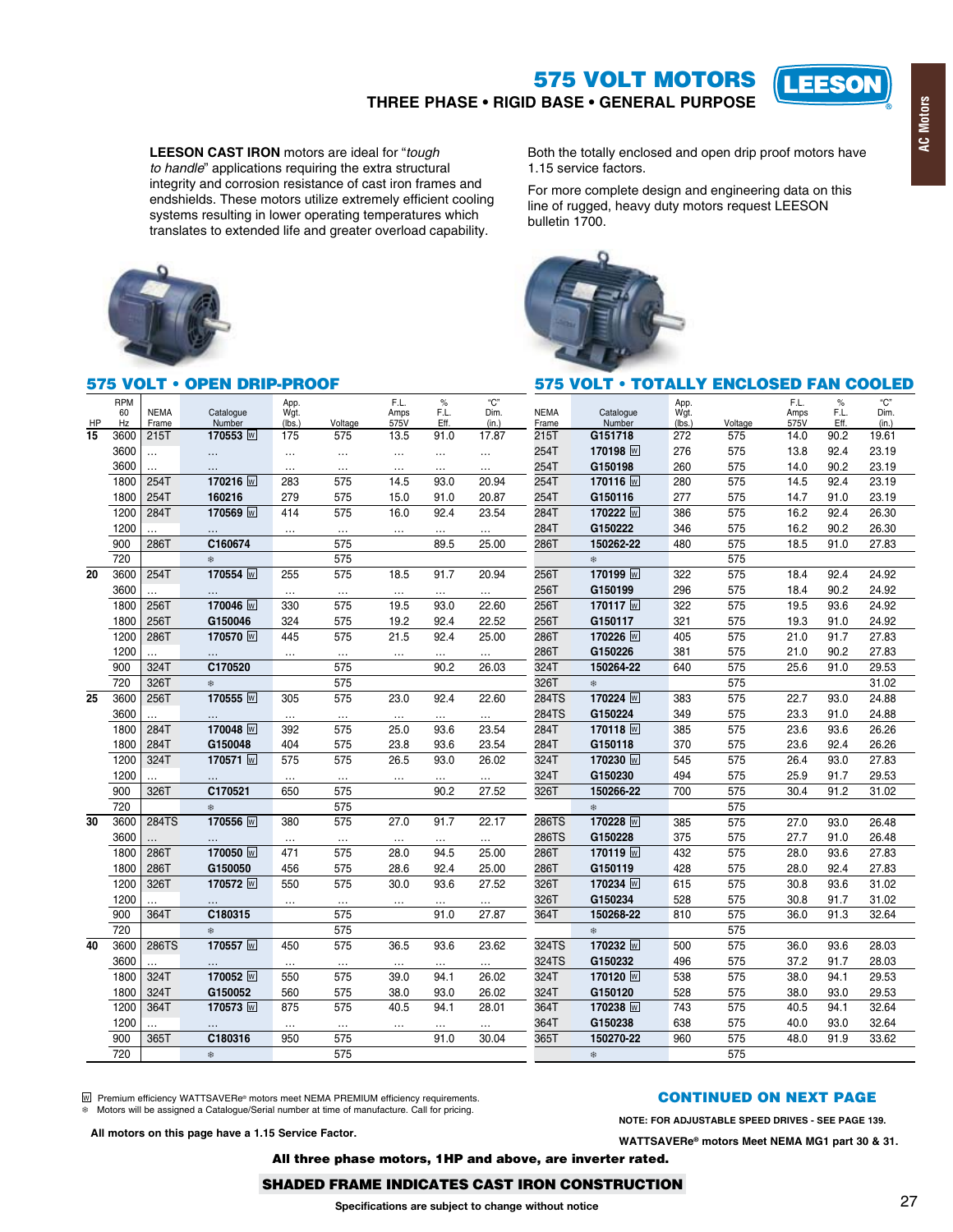

THREE PHASE . RIGID BASE . GENERAL PURPOSE





|     | 575 VULI   |                      | <u>UPEN DRIP-PROUF</u> |              |           |              |              |               | 5 I G                | <b>VULI</b><br>٠    | IUIALLY      | <b>ENCLUSED</b> |              | FAN          | <b>COOLED</b> |
|-----|------------|----------------------|------------------------|--------------|-----------|--------------|--------------|---------------|----------------------|---------------------|--------------|-----------------|--------------|--------------|---------------|
|     | <b>RPM</b> |                      |                        | App.<br>Wgt. |           | F.L.         | $\%$         | "C"           |                      |                     | App.<br>Wgt. |                 | F.L.         | $\%$         | "C"           |
| HP  | 60<br>Hz   | <b>NEMA</b><br>Frame | Catalogue<br>Number    | (lbs.)       | Voltage   | Amps<br>575V | F.L.<br>Eff. | Dim.<br>(in.) | <b>NEMA</b><br>Frame | Catalogue<br>Number | (lbs.)       | Voltage         | Amps<br>575V | F.L.<br>Eff. | Dim.<br>(in.) |
| 50  | 3600       | 324TS                | 170558 <sub>M</sub>    | 515          | 575       | 45.5         | 93.0         | 24.53         | 326TS                | 170236 W            | 595          | 575             | 45.0         | 94.1         | 29.53         |
|     | 3600       |                      |                        |              | $\ddotsc$ | $\ddotsc$    | .            |               | 326TS                | G150236             | 531          | 575             | 44.8         | 92.4         | 29.53         |
|     | 1800       | 326T                 | 170054                 | 615          | 575       | 47.5         | 94.5         | 27.52         | 326T                 | 170121 M            | 587          | 575             | 47.0         | 94.5         | 31.02         |
|     | 1800       | 326T                 | G150054                | 614          | 575       | 48.0         | 93.0         | 27.52         | 326T                 | G150121             | 561          | 575             | 47.1         | 93.0         | 31.02         |
|     | 1200       | 365T                 | 170574 M               | 925          | 575       | 50.0         | 94.1         | 33.62         | 365T                 | 170243 <sub>M</sub> | 790          | 575             | 50.5         | 94.1         | 33.62         |
|     | 1200       | .                    | $\ddotsc$              | $\cdots$     | $\ddotsc$ | $\cdots$     | $\cdots$     | $\cdots$      | 365T                 | G150423             | 686          | 575             | 49.2         | 93.0         | 33.62         |
|     | 900        |                      |                        | $\ldots$     | $\ldots$  | $\cdots$     | $\cdots$     | $\ldots$      | 404T                 | 150272-22           | 1160         | 575             | 53.0         | 91.7         | 36.42         |
|     | 720        |                      | *                      |              | 575       |              |              |               |                      | 妾                   |              | 575             |              |              |               |
| 60  | 3600       | 326TS                | 170559 <sub>M</sub>    | 565          | 575       | 53.5         | 94.1         | 26.02         | 364TS                | 170241 ₪            | 760          | 575             | 54.0         | 94.1         | 30.51         |
|     | 3600       | .                    | $\ddotsc$              | $\ddotsc$    | $\ldots$  | $\ddotsc$    | $\cdots$     | $\cdots$      | 364TS                | G150241-22          | 695          | 575             | 54.8         | 93.0         | 37.91         |
|     | 1800       | 364T                 | 170200 ₪               | 1000         | 575       | 58.0         | 95.0         | 31.54         | 364T                 | 170239 W            | 666          | 575             | 57.0         | 95.4         | 32.64         |
|     | 1800       | 364T                 | G150200                | 636          | 575       | 56.4         | 93.6         | 27.87         | 364T                 | G150239             | 687          | 575             | 55.2         | 93.6         | 32.64         |
|     | 1200       | 404T                 | 170575 ₪               | 1190         | 575       | 64.5         | 94.5         | 32.76         | 404T                 | 170248 W            | 1040         | 575             | 56.0         | 94.5         | 36.42         |
|     | 1200       |                      |                        | $\cdots$     | $\ddotsc$ | $\cdots$     | $\cdots$     | $\cdots$      | 404T                 | G150248-22          | 888          | 575             | 58.0         | 93.6         | 36.42         |
|     | 900        | $\cdots$             | .                      | $\ldots$     | $\cdots$  | $\cdots$     | $\cdots$     | $\cdots$      | 405T                 | 150274-22           | 1220         | 575             | 70.0         | 91.7         | 37.91         |
|     | 720        |                      | 參                      |              | 575       |              |              |               |                      | 參                   |              | 575             |              |              |               |
| 75  | 3600       | 364TS                | 170560 ₪               | 928          | 575       | 67.5         | 93.6         | 26.89         | 365TS                | 170246 <sub>M</sub> | 884          | 575             | 67.0         | 94.5         | 31.49         |
|     | 3600       | .                    |                        |              |           | $\ddotsc$    |              |               | 365TS                | G150246             | 884          | 575             | 68.8         | 93.0         | 31.49         |
|     | 1800       | 365T                 | 170201 ₪               | 1070         | 575       | 70.5         | 95.4         | 31.18         | 365T                 | 170244 网            | 733          | 575             | 68.5         | 95.8         | 33.62         |
|     | 1800       | 365T                 | G150201                | 733          | 575       | 70.0         | 94.1         | 30.04         | 365T                 | G150244             | 723          | 575             | 69.2         | 94.1         | 33.62         |
|     | 1200       | 405T                 | 170576                 | 1175         | 575       | 79.0         | 94.5         | 34.25         | 405T                 | 170251 ₪            | 1125         | 575             | 70.5         | 94.5         | 37.91         |
|     | 1200       |                      | $\ddotsc$              | $\ddotsc$    | $\ldots$  | $\ldots$     | $\cdots$     | $\cdots$      | 405T                 | G150251             | 973          | 575             | 71.6         | 93.6         | 37.91         |
|     | 900        | $\ldots$             | $\ddotsc$              | $\ldots$     | $\cdots$  | $\cdots$     | $\cdots$     | $\cdots$      | 445T                 | 150276-22           | 1750         | 575             | 76.0         | 93.0         | 44.40         |
|     | 720        |                      | *                      |              | 575       |              |              |               |                      | *                   | 2500         | 575             |              |              | 44.40         |
| 100 | 3600       | 365TS                | 170561 ₪               | 1000         | 575       | 89.5         | 93.6         | 29.06         | 405TS                | 170254              | 955          | 575             | 87.2         | 95.0         | 34.92         |
|     | 3600       |                      |                        |              |           |              | .            |               | 405TS                | G150254             | 985          | 575             | 88.0         | 93.6         | 34.92         |
|     | 1800       | 404T                 | 170202 <sub>M</sub>    | 1075         | 575       | 90.0         | 95.4         | 32.76         | 405T                 | 170253 <sub>M</sub> | 1095         | 575             | 90.0         | 95.4         | 37.91         |
|     | 1800       | 404T                 | 160202-22              | 1023         | 575       | 96.0         | 94.1         | 33.10         | 405T                 | G150253             | 1050         | 575             | 91.7         | 94.5         | 37.91         |
|     | 1200       | 444T                 | 170577 <sub>M</sub>    | 1947         | 575       | 94.5         | 95.4         | 40.00         | 444T                 | 171668 ₪            | 1420         | 575             | 97.5         | 95.0         | 42.87         |
|     | 1200       | $\ddotsc$            | $\ldots$               | $\cdots$     | $\ddotsc$ | $\ddotsc$    | $\ldots$     | $\ldots$      | 444T                 | G150256-22          | 1653         | 575             | 89.6         | 94.1         | 42.40         |
|     | 900        | .                    | $\ddotsc$              | $\ldots$     | $\cdots$  | $\ddotsc$    | $\ldots$     | $\cdots$      | 445T                 | 150278-22           | 2500         | 575             | 121.0        | 93.0         | 44.40         |
| 125 | 3600       | 404TS                | 170562 <sub>M</sub>    | 1016         | 575       | 114.5        | 94.1         | 29.76         | 444TS                | 170621 M            | 1295         | 575             | 108.5        | 95.0         | 39.10         |
|     | 1800       | 405T                 | 170203 ₪               | 1292         | 575       |              | 95.4         | 34.25         | 444T                 | 170257 <sub>M</sub> | 1950         | 575             | 110.0        | 95.4         | 42.87         |
|     | 1800       | 405T                 | 160252-22              | 1195         | 575       | 118.0        | 94.5         | 34.60         | 444T                 | G150257             | 1676         | 575             | 111.2        | 94.5         | 42.40         |
|     | 1200       | 445T                 | 170578                 | 2022         | 575       | 121.0        | 95.8         | 40.00         | 445T                 | 171669 ₪            | 1585         | 575             | 124.0        | 95.0         | 44.88         |
|     | 1200       |                      |                        |              | $\ldots$  |              | .            |               | 445T                 | G150260-22          | 1753         | 575             | 111.9        | 94.1         | 44.40         |
| 150 | 3600       | 405TS                | 170563 ₪               | 1110         | 575       | 136.5        | 94.1         | 31.26         | 445TS                | 170267 ₪            | 1440         | 575             | 130.0        | 95.4         | 44.88         |
|     | 1800       | 444T                 | 170609 <sub>M</sub>    | 1954         | 575       | 133.5        | 95.8         | 40.00         | 445T                 | 170545 <sub>W</sub> | 1627         | 575             | 130.0        | 95.8         | 44.88         |
|     | 1800       | .                    |                        |              | $\ddotsc$ |              |              |               | 445T                 | G150545             | 1808         | 575             | 133.0        | 95.0         | 44.40         |
|     | 1200       | 445T                 | 170579 <sub>M</sub>    | 2025         | 575       | 143.0        | 95.8         | 40.00         | 445T                 | 171628 <sub>M</sub> | 2230         | 575             | 148.5        | 95.8         | 48.00         |
| 200 | 3600       | 444TS                | 170564 W               | 1790         | 575       | 175.5        | 95.0         | 36.25         | 447TS                | 170607 <sub>W</sub> | 2014         | 575             | 173.5        | 95.4         | 48.00         |
|     | 1800       | 445T                 | 170205 <sub>M</sub>    | 2030         | 575       | 180.0        | 95.8         | 40.00         | 447T                 | 170603 <sub>M</sub> | 2227         | 575             | 173.5        | 96.2         | 48.00         |
|     | 1800       | .                    |                        | $\cdots$     | $\ldots$  | $\ddotsc$    | $\cdots$     |               | 447T                 | G150603             | 1925         | 575             | 176.0        | 95.0         | 47.90         |
|     | 1200       | 447T                 | 170580 <sub>M</sub>    | 2615         | 575       | 193.5        | 96.2         | 43.12         | 449T                 | 171665 <sub>M</sub> | 2542         | 575             | 193.0        | 95.8         | 52.80         |
| 250 | 1800       | 445T                 | C100477                | 2700         | 575       |              | 95.4         | 40.40         | 449T                 | C100121             | 2801         | 575             | 216.0        | 96.2         | 52.90         |
|     | 1800       |                      | $\ddotsc$              | $\ddotsc$    | $\ldots$  | $\cdots$     | $\cdots$     |               | 449T                 | 170625 M            | 2850         | 575             | 216.0        | 96.2         | 52.90         |
| 300 | 1800       | 445T                 | C100478                | 2806         | 575       |              | 95.4         | 40.40         | 449T                 | C100122             | 2950         | 575             | 261.6        | 95.4         | 52.90         |
| 350 | 1800       | 445T                 | C100479                | 2901         | 575       |              | 95.4         | 40.40         | 449T                 | C100124             | 3000         | 575             | 321.6        | 95.4         | 52.90         |

<sup>M</sup> Premium efficiency WATTSAVERe® motors meet NEMA PREMIUM efficiency requirements.<br>
<sup>
≱</sup> Motors will be assigned a Catalogue/Serial number at time of manufacture. Call for pricing.

All motors on this page have a 1.15 Service Factor.

All three phase motors, 1HP and above, are inverter rated.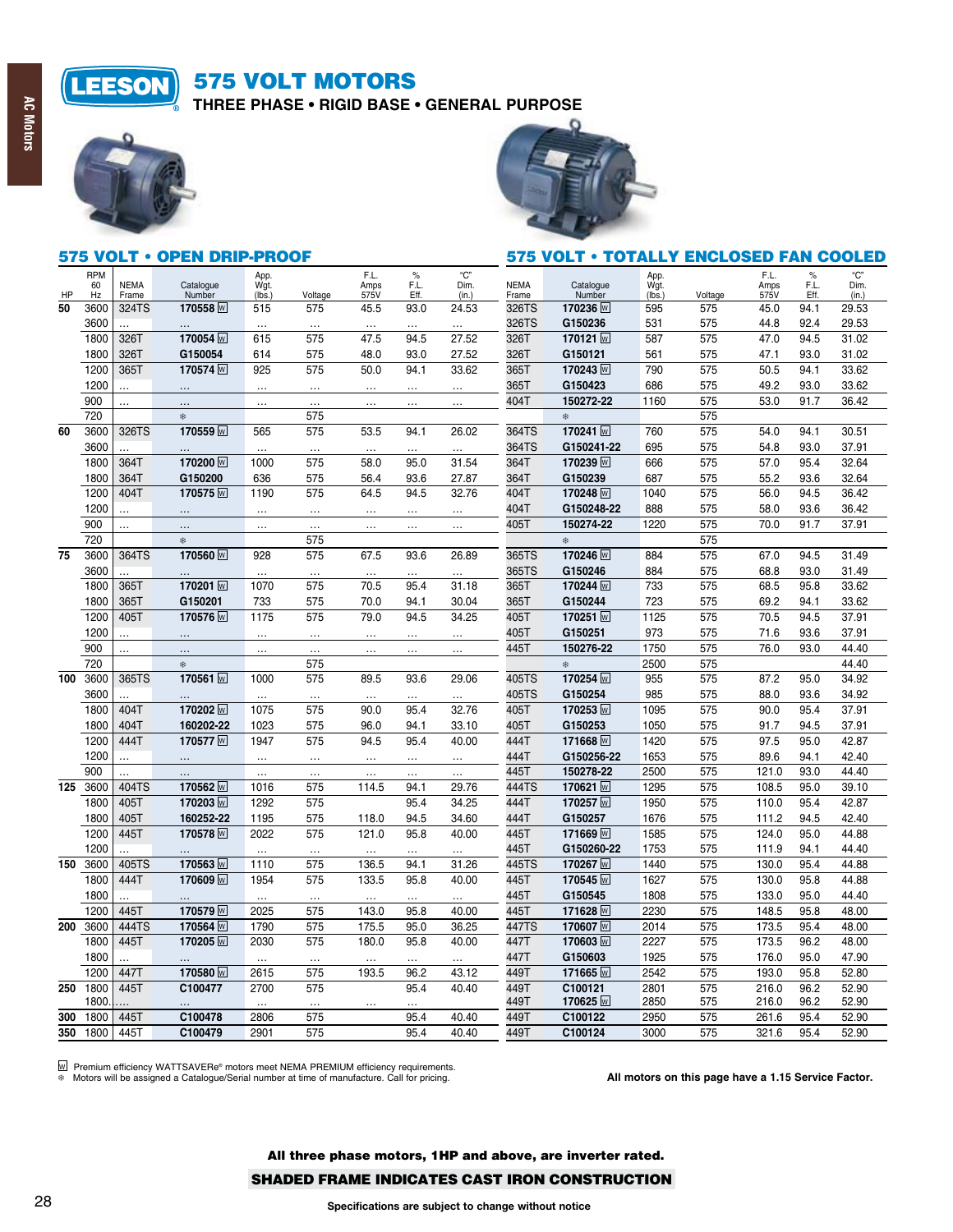# 575 VOLT MOTORS

THREE PHASE . NEMA "C" FACE . GENERAL PURPOSE



**AC Motors** 





|                         |                        |                         | 575 VOLT • OPEN DRIP-PROOF   |                        |          |                      |                      |                      |                      | 575 VOLT • TOTALLY ENCLOSED FAN COOLED |                        |         |                      |                   |                      |
|-------------------------|------------------------|-------------------------|------------------------------|------------------------|----------|----------------------|----------------------|----------------------|----------------------|----------------------------------------|------------------------|---------|----------------------|-------------------|----------------------|
| HP                      | <b>RPM</b><br>60<br>Hz | <b>NEMA</b><br>Frame    | Catalogue<br>Number          | App.<br>Wgt.<br>(lbs.) | Voltage  | F.L.<br>Amps<br>575V | $\%$<br>F.L.<br>Eff. | "C"<br>Dim.<br>(in.) | <b>NEMA</b><br>Frame | Catalogue<br>Number                    | App.<br>Wgt.<br>(lbs.) | Voltage | F.L.<br>Amps<br>575V | %<br>F.L.<br>Eff. | "C"<br>Dim.<br>(in.) |
| 1/4                     | 1800                   | u.                      | $\cdots$                     | $\ldots$               | $\cdots$ | $\ldots$             | $\cdots$             |                      | S56C                 | 101922                                 | 15                     | 575     | 0.6                  | 66.0              | 9.81                 |
|                         | 1800                   | .                       | $\ddotsc$                    | .                      | $\cdots$ | .                    | .                    | $\cdots$             | 56C                  | 111893 ●                               | 16                     | 575     | 0.5                  | 80.0              | 9.94                 |
| 1/3                     | 1800                   | S <sub>56</sub>         | 100141C                      | 16                     | 575      | 0.6                  | 68.0                 | 9.31                 | <b>S56C</b>          | 101248                                 | 19                     | 575     | 0.6                  | 68.0              | 10.31                |
|                         | 1800                   |                         | $\ldots$                     | $\ldots$               | $\cdots$ |                      |                      | $\cdots$             | 56C                  | 110711                                 | 20                     | 575     | 0.6                  | 72.0              | 9.94                 |
|                         | 1800                   |                         | $\cdots$                     | .                      | $\cdots$ | .                    | .                    | .                    | 56C                  | M009711 <b>♦</b>                       | 20                     | 575     | 0.6                  | 72.0              | 9.94                 |
| 1/2                     | 1800                   | S56                     | 100153C                      | 18                     | 575      | 0.8                  | 75.0                 | 9.81                 | 56C                  | M009176 <b>→</b>                       | 41                     | 575     | 2.2                  | 78.0              | 12.31                |
|                         | 1800                   | .                       | $\ldots$                     | $\ldots$               |          |                      |                      | .                    | S56C                 | 101908                                 | 24                     | 575     | 0.8                  | 75.0              | 10.31                |
|                         | 1800                   | $\cdots$                | $\cdots$                     | $\cdots$               | $\cdots$ |                      |                      | .                    | 56C                  | 110176 ●                               | 20                     | 575     | 0.8                  | 79.0              | 9.94                 |
| 3/4                     | 1800                   | $\overline{\text{S}56}$ | 100143C                      | 22                     | 575      | 1.1                  | 75.0                 | 10.81                | 56C                  | 110177                                 | 21                     | 575     | 1.1                  | 77.0              | 10.81                |
|                         | 1800                   |                         | $\ldots$                     | $\ldots$               | $\cdots$ | $\cdots$             | $\cdots$             | $\ldots$             | 56C                  | 114472 ★                               | 272                    | 575     | 1.1                  | 75.0              | 10.81                |
|                         | 1800                   | .                       | $\ddotsc$                    | $\cdots$               | $\cdots$ |                      |                      | $\cdots$             | 56C                  | M009177 ♦                              | 6                      | 575     | 1.1                  | 81.0              | 11.31                |
| $\mathbf{1}$            | 3600                   | $\ddotsc$               | $\ddotsc$                    | $\cdots$               | $\cdots$ | $\ddotsc$            | $\cdots$             | $\ddotsc$            | 56C                  | 114469                                 | 24                     | 575     | 1.3                  | 77.1              | 10.81                |
|                         | 3600                   |                         | $\ddotsc$                    |                        | .        |                      | .                    | .                    | 56C                  | 114468 $\star$                         | 24                     | 575     | 1.3                  | 77.1              | 10.81                |
|                         | 1800                   | 56C                     | 110179                       | 30                     | 575      | 1.4                  | 78.0                 | 10.88                | 56C                  | 110204                                 | 30                     | 575     | 1.5                  | 77.0              | 11.31                |
|                         | 1800                   | $\cdots$                | $\ldots$                     | $\cdots$               | $\cdots$ | $\cdots$             | $\cdots$             | $\cdots$             | 56C                  | 114467 $\star$                         | 30                     | 575     | 1.5                  | 77.0              | 11.31                |
|                         | 1800                   | $\cdots$                | $\cdots$                     | $\ddotsc$              | $\cdots$ |                      | .                    | $\cdots$             | 56C                  | M009204 $\diamond$                     | 30                     | 575     | 1.4                  | 82.0              | 11.81                |
|                         | 1800                   | 143TC                   | 121945CB ★ <u>W</u>          | 36                     | 575      | 1.3                  | 85.5                 | 12.12                | 143TC                | 121937CB ★ <u>W</u>                    | 32                     | 575     | 1.1                  | 85.5              | 13.25                |
|                         | 1800                   | $\ddotsc$               | $\ddotsc$                    | $\cdots$               | $\cdots$ | $\cdots$             | $\cdots$             | .                    | 143TC                | G120176                                | 32                     | 575     | 1.2                  | 82.5              | 12.25                |
|                         | 1800                   |                         | $\cdots$                     | $\cdots$               | $\cdots$ | $\cdots$             | $\cdots$             | $\cdots$             | 143TC                | G151730 *                              | 48                     | 575     | 1.5                  | 84.0              | 13.98                |
| 11/2                    | 3600                   | $\cdots$                | $\ldots$                     | $\cdots$               | $\cdots$ | $\cdots$             | $\cdots$             | $\cdots$             | 56                   | 110715CB                               | 23                     | 575     | 1.3                  | 77.1              | 10.81                |
|                         | 1800                   | $\cdots$                | $\cdots$                     | $\cdots$               | $\cdots$ | $\cdots$             | $\cdots$             | .                    | 56C                  | 111444                                 | 33                     | 575     | 2.0                  | 78.5              | 11.81                |
|                         | 1800                   | 145TC                   | 121946CB ★ W                 | 35                     | 575      | 1.9                  | 86.5                 | 12.62                | 145TC                | 121940CB ★                             | 34                     | 575     | 1.8                  | 86.5              | 13.75                |
|                         | 1800                   | 145TC                   | G120054CB ★                  | 36                     | 575      | 1.8                  | 84.0                 | 12.13                | 145TC                | G120177                                | 32                     | 575     | 1.8                  | 84.0              | 12.75                |
|                         | 1800                   | $\cdots$                | $\cdots$                     | $\ldots$               | $\cdots$ | $\cdots$             | $\cdots$             | .                    | 145TC                | 171755 ★∞                              | 61                     | 575     | 1.8                  | 86.5              | 13.46                |
|                         | 1800                   |                         | $\ddotsc$                    | $\cdots$               | $\cdots$ | $\cdots$             | $\cdots$             | $\cdots$             | 145TC                | G151731 *                              | 50                     | 575     | 1.9                  | 85.5              | 13.98                |
| $\overline{2}$          | 3600                   | $\ddotsc$               | $\ldots$                     | $\cdots$               | $\cdots$ |                      | $\cdots$             | $\cdots$             | 56C                  | 111611                                 | 34                     | 575     | 2.2                  | 82.5              | 12.31                |
|                         | 3600                   | $\ddotsc$               | $\cdots$                     | .                      | $\cdots$ | $\cdots$             | $\cdots$             | $\cdots$             | 56C                  | 117048 ★                               | 36                     | 575     | 2.2                  | 82.5              | 12.31                |
|                         | 1800                   | 145TC                   | 121948CB ★ <u>W</u>          | 37                     | 575      | 2.3                  | 86.5                 | 12.62                | 145TC                | 121942CB *                             | 45                     | 575     | 2.2                  | 86.5              | 14.76                |
|                         | 1800                   | 145TC                   | G120055CB ★                  | 38                     | 575      | 2.4                  | 84.0                 | 13.31                | 145TC                | G120178                                | 45                     | 575     | 2.3                  | 84.0              | 13.75                |
|                         | 1800                   |                         | $\ddotsc$                    | $\sim$                 | $\cdots$ | $\ldots$             | $\cdots$             | $\cdots$             | 145TC                | 171756 ★⊠                              | 61                     | 575     | 2.5                  | 86.5              | 13.46                |
|                         | 1800                   |                         | $\ldots$                     | $\sim$                 | $\cdots$ | $\cdots$             | $\cdots$             | $\cdots$             | 145TC                | G151732 *                              | 56                     | 575     | 2.3                  | 84.0              | 13.98                |
| $\overline{\mathbf{3}}$ | 3600                   |                         | $\cdots$                     | $\cdots$               | $\cdots$ |                      | $\cdots$             | $\cdots$             | 56HC                 | 115597 □ ★                             | 43                     | 575     | 3.2                  | 80.0              | 12.81                |
|                         | 1800                   | $\cdots$                | $\ldots$                     | $\cdots$               | $\cdots$ | $\cdots$             | $\cdots$             | $\ddotsc$            | 56HC                 | 116400 ★                               | 50                     | 575     | 3.4                  | 82.5              | 13.48                |
|                         | 1800                   | 182TC                   | 132261CB ★ <u>W</u>          | 75                     | 575      | 3.1                  | 89.5                 | 13.69                | 182TC                | 132253CB ★ <u>W</u>                    | 80                     | 575     | 3.1                  | 89.5              | 14.96                |
|                         | 1800                   | 182TC                   | G130442CB                    | 55                     | 575      | 3.4                  | 86.5                 | 12.69                | 182TC                | G131498                                | 68                     | 575     | 3.3                  | 87.5              | 13.97                |
|                         | 1800                   | .                       | $\ddotsc$                    | $\ddotsc$              | $\cdots$ | $\cdots$             | $\cdots$             | $\cdots$             | 182TC                | 161325 ★                               | 104                    | 575     | 3.1                  | 87.5              | 16.20                |
|                         | 1800                   | $\cdots$                | $\ldots$                     | $\cdots$               | $\cdots$ | $\cdots$             | $\cdots$             | $\cdots$             | <b>182TC</b>         | 171757 ★∞                              | 104                    | 575     | 3.1                  | 90.2              | 15.89                |
|                         | 1800                   | .                       | $\cdots$                     | .                      | $\cdots$ |                      | $\cdots$             | $\cdots$             | 182TC                | G151722 *                              | 95                     | 575     | 3.4                  | 87.5              | 16.76                |
| $\overline{5}$          | 1800                   | 184TC                   | 132262CB $\star\overline{w}$ | 86                     | 575      | 5.1                  | 89.5                 | 15.19                | 184TC                | 132255CB ★ M                           | 94                     | 575     | 5.1                  | 89.5              | 15.96                |
|                         | 1800                   | 184TC                   | G130443CB                    | 59                     | 575      | 5.6                  | 87.5                 | 13.69                | 184TC                | G131499                                | 76                     | 575     | 5.2                  | 87.5              | 14.97                |
|                         | 1800                   | .                       | $\ddotsc$                    | $\ddotsc$              | $\cdots$ | $\cdots$             | $\cdots$             | $\ldots$             | 184TC                | 161327 ★                               | 109                    | 575     | 5.0                  | 87.5              | 16.20                |
|                         | 1800                   | $\cdots$                | $\cdots$                     | $\cdots$               | $\cdots$ | $\cdots$             | $\cdots$             | $\cdots$             | <b>184TC</b>         | 171758 ★                               | 109                    | 575     | 5.1                  | 89.5              | 16.80                |
|                         | 1800                   |                         |                              |                        |          |                      |                      |                      | 184TC                | G151723 *                              | 101                    | 575     | 5.5                  | 87.5              | 16.76                |

### Ratings in this column have NEMA Service Factor-See page 194.

Ratings in this column have 1.15 Service Factor.

- Combination 56H base motors have mounting holes for NEMA 56 and NEMA 143-5T
- and a standard NEMA 56 shaft.<br>FHP Industry-Ag motors. ♦
- These motors are totally enclosed, non ventilated Others are fan cooled.  $\bullet$
- 
- ★ C face and rigid base mount.<br>
W Premium efficiency WATTSAVERe® motors meet NEMA PREMIUM efficiency requirements.

Flange Kits are available on page 124.

# **CONTINUED ON NEXT PAGE**

All three phase motors, 1HP and above, are inverter rated. SHADED FRAME INDICATES CAST IRON CONSTRUCTION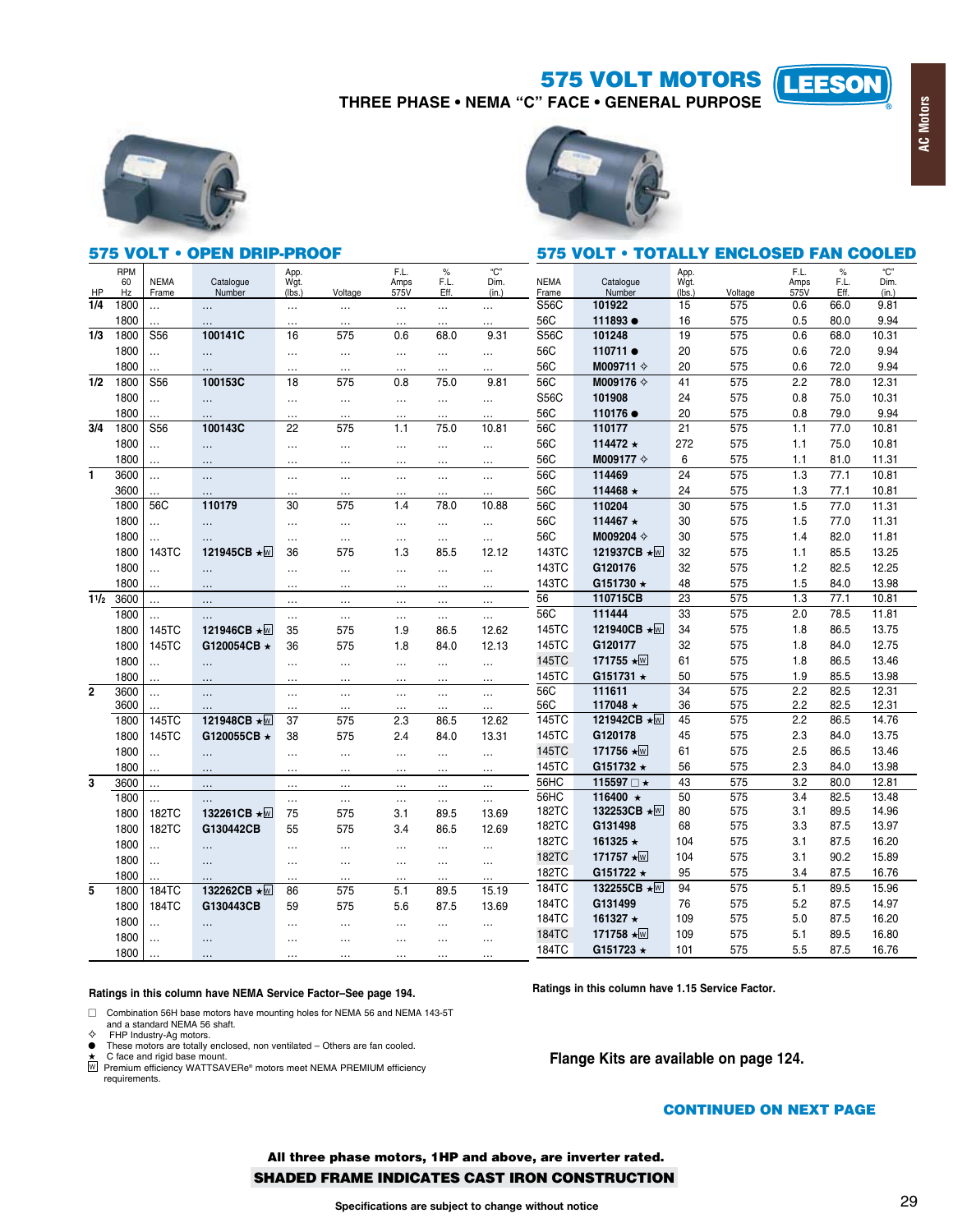# **575 VOLT MOTORS LEESON**

THREE PHASE . NEMA "C" FACE . GENERAL PURPOSE



575 VOLT . OPEN DRIP-PROOF



# 575 VOLT • TOTALLY ENCLOSED FAN COOLED

| HP        | <b>RPM</b><br>60<br>Hz | <b>NEMA</b><br>Frame | Catalogue<br>Number     | App.<br>Wgt.<br>(lbs. | Voltage | F.L.<br>Amps<br>575V | $\%$<br>F.L.<br>Eff. | C <sup>n</sup><br>Dim.<br>(in.) | <b>NEMA</b><br>Frame | Catalogue<br>Number              | App.<br>Wat.<br>(lbs. | Voltage | F.L.<br>Amps<br>575V | %<br>F.L.<br>Eff. | C <sup>n</sup><br>Dim.<br>(in.) |
|-----------|------------------------|----------------------|-------------------------|-----------------------|---------|----------------------|----------------------|---------------------------------|----------------------|----------------------------------|-----------------------|---------|----------------------|-------------------|---------------------------------|
| $7^{1/2}$ | 1800                   | 213TC                | 170209CB ★M             | 160                   | 575     | 8.0                  | 91.0                 | 16.38                           | 213TC                | 170759 ★w                        | 165                   | 575     | 7.44                 | 91.7              | 18.19                           |
|           | 1800                   | 213TC                | 160209CB ★              | 174                   | 575     | 7.8                  | 88.5                 | 16.38                           | 213TC                | G151706 ★                        | 166                   | 575     | 7.7                  | 89.5              | 18.20                           |
| 10        | 1800                   | 215TC                | 170211CB ★ w            | 184                   | 575     | 10.5                 | 91.7                 | 17.87                           | 215TC                | 171670 ★w                        | 177                   | 575     | 10                   | 91.7              | 19.61                           |
|           | 1800                   | 215TC                | 160211CB ★              | 179                   | 575     | 10.0                 | 89.5                 | 17.87                           | 215TC                | G151708 $\star$                  | 177                   | 575     | 10.1                 | 89.5              | 19.60                           |
| 15        | 1800                   | 254TC                | 170216CB <b>*</b> ™     | 283                   | 575     | 14.5                 | 93.0                 | 20.94                           | 254TC                | $\star^{\overline{w}}$<br>171761 | 280                   | 575     | 14.5                 | 92.4              | 23.19                           |
|           | 1800                   | 254TC                | 160216CB ★              | 304                   | 575     | 15.0                 | 91.0                 | 20.87                           | 254TC                | G151724 $\star$                  | 276                   | 575     | 14.8                 | 91.0              | 23.23                           |
| 20        | 1800                   | 256TC                | 170046CB ★M             | 330                   | 575     | 19.5                 | 93.0                 | 22.60                           | 256TC                | 171762 ★w                        | 322                   | 575     | 19.5                 | 93.6              | 24.92                           |
|           | 1800                   | 256TC                | G150046CB $\star$       | 349                   | 575     | 19.2                 | 91.7                 | 12.52                           | 256TC                | G151725 $\star$                  | 347                   | 575     | 19.3                 | 91.0              | 24.96                           |
| 25        | 1800                   | 284TC                | 170048CB ★ w            | 392                   | 575     | 25.0                 | 93.6                 | 23.54                           | 284TC                | 171763 ★w                        | 385                   | 575     | 23.6                 | 93.6              | 26.26                           |
|           | 1800                   | 284TC                | G150048CB $\star$       | 446                   | 575     | 23.8                 | 91.7                 | 23.54                           | 284TC                | G151726 ★                        | 427                   | 575     | 23.6                 | 92.4              | 26.26                           |
| 30        | 1800                   | 286TC                | 170050CB ★ <sub>W</sub> | 471                   | 575     | 28.0                 | 94.5                 | 25.00                           | 286TC                | 171764 ★w                        | 432                   | 575     | 28.0                 | 93.6              | 27.83                           |
|           | 1800                   | 286TC                | G150050CB *             | 498                   | 575     | 28.6                 | 92.4                 | 25.00                           | 286TC                | G151727 $\star$                  | 474                   | 575     | 28.0                 | 92.4              | 27.83                           |
| 40        | 1800                   | 324TC                | 170052CB ★W             | 550                   | 575     | 39.0                 | 94.1                 | 26.02                           | 324TC                | 171765 ★w                        | 538                   | 575     | 38.0                 | 94.1              | 29.53                           |
|           | 1800                   | 324TC                | G150052CB $\star$       | 617                   | 575     | 38.0                 | 93.0                 | 26.02                           | 324TC                | G151728 $\star$                  | 585                   | 575     | 38.0                 | 93.0              | 29.53                           |
| 50        | 1800                   | 326TC                | 170054CB ★ w            | 615                   | 575     | 47.5                 | 94.5                 | 27.52                           | 326TC                | 171766 ★ <sub>W</sub>            | 587                   | 575     | 47.0                 | 94.5              | 31.02                           |
|           | 1800                   | 326TC                | G150054CB $\star$       | 671                   | 575     | 48.0                 | 93.0                 | 27.52                           | 326TC                | G151729 $\star$                  | 644                   | 575     | 47.1                 | 93.0              | 31.02                           |
| 60        | 1800                   | 364TC                | 170200CB ★ w            | 1000                  | 575     | 58.0                 | 95.0                 | 31.54                           | 364TC                | 170239CB ★ <u> w</u>             | 666                   | 575     | 57.0                 | 95.4              | 32.64                           |
|           | 1800                   | 364TC                | G150200CB ★             | 711                   | 575     | 56.4                 | 93.6                 | 27.87                           | 364TC                | G150239CB $\star$                | 741                   | 575     | 55.2                 | 93.6              | 32.64                           |

Ratings in this column have NEMA Service Factor-See page 194.

Ratings in this column have 1.15 Service Factor.

★ C face and rigid base mount.<br>
IM Premium efficiency WATTSAVERe® motors meet NEMA PREMIUM efficiency<br>
requirements.

Flange Kits are available on page 124.

**AC Motors**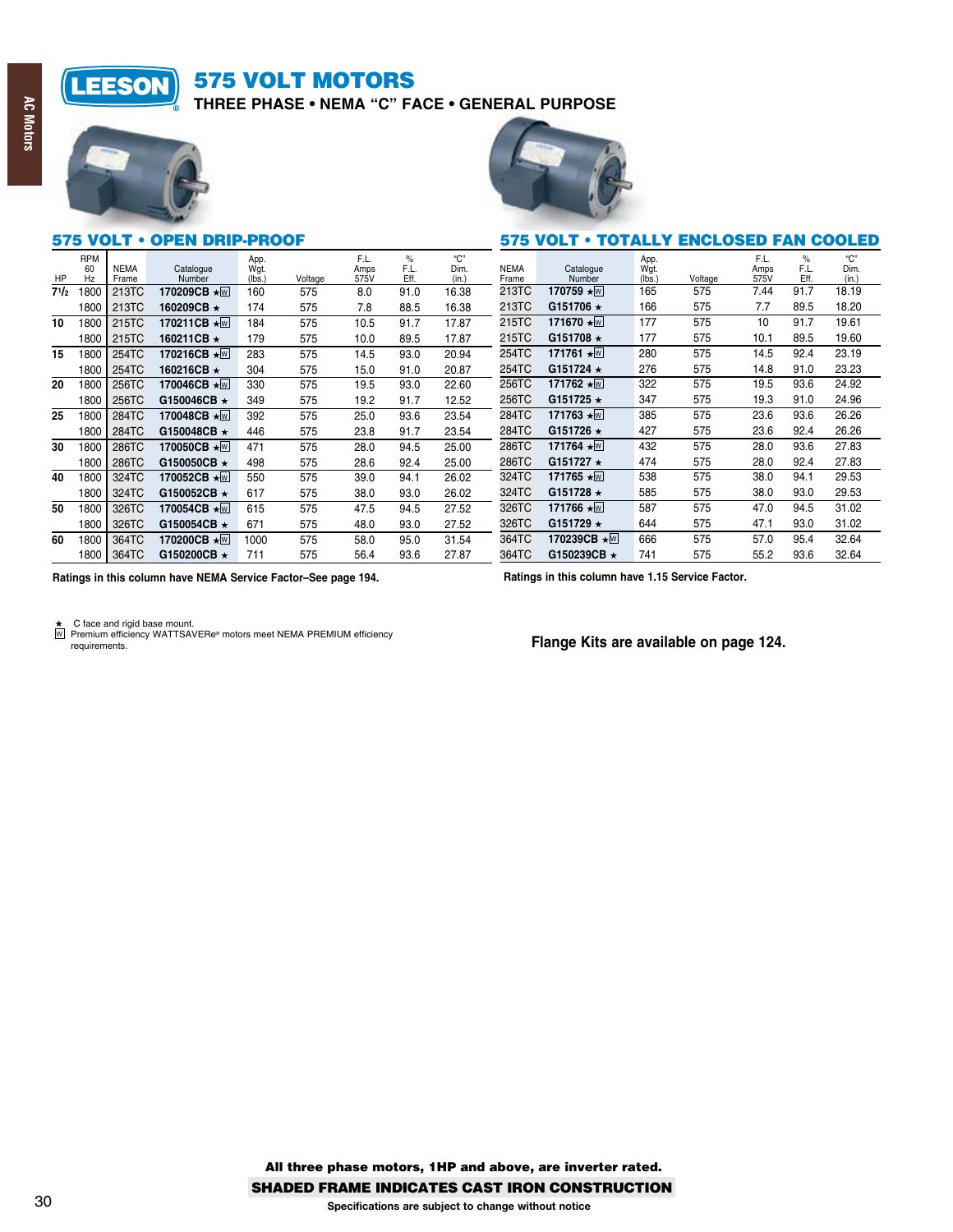208-230/460 VOLT MOTORS

THREE PHASE . RIGID BASE . GENERAL PURPOSE



**RPM** 

 $60$ 

Hz

 $3600$ 

1800

1800

1800

1800

1800

1800

 $1200$ 

3600

1800

1800

1800

1800

1200

900

3600

3600

1800

1800

1800

1200

1200

 $900$ 

3600

3600

1800

1800

1800

1800

1800

1800

1800

1800

1200

1200

1200

900

 $\overline{1/4}$ 

 $\overline{1/3}$ 3600

 $\overline{1/2}$ 3600

 $\overline{3/4}$ 

ī







**LEESON** 

**AC Motors** 

### 208-230/460 VOLT . OPEN DRIP-PROOF 208-230/460 VOLT . TEFC  $C<sup>n</sup>$ F.L.  $C<sup>n</sup>$ App.<br>Wgt. F.L App<br>Wgt  $E^{\sim}$  $F^{\prime}$ **NEMA** Catalogue Amps Dim. **NFMA** Catalogue Amps Dim Voltage  $rac{Frame}{42}$ Frame Number  $(lbs.)$ 230V Eff  $(in.)$ (lbs. Voltage 230V Eff  $(in.)$ Numbe  $092016 \bullet$ 208-230/460  $62.0$  $0.9$  $8.06$  $17$  $\ldots$  $\ldots$  $\cdots$  $\overline{48}$  $100123$ 208-230/460 16  $1.0$ 78.0 9.18  $\ddotsc$  $\ddotsc$  $\ddotsc$  $\ddotsc$  $\ddotsc$  $\ddotsc$  $\ddotsc$ 208-230/460 S56 101649 ● 208-230/460 78.0 S56 100027 16  $1.4$ 58.0 9.24 16  $1.0$ 9.56 48 101447  $14$ 208-230/460  $1.4$ 68.0 9.00 48 101013 ●  $17$ 208-230/460  $1.2$ 72.0 9.06 100446  $17$ 208-230/460  $9.12$  $\overline{48}$  $100443$  $19$ 208-230/460 78.0 48  $1.6$ 64.3  $14$ 9.56  $S56$ 100028 18 208-230/460  $1.6$ 64.3 949  $S56$ 101079  $22$ 208-230/460  $1.6$ 64.3 9.69 103017 S<sub>56</sub> 23 208-230/460  $1.3$ 77.0 10.24 S<sub>56</sub> 103019 w 24 208-230/460  $1.3$  $77.0$ 10.19 56 M009031  $\diamond$ 20 208-230/460  $1.3$ 72.0 9.88  $\overline{56}$ 110425 208-230/460 9.88 110441  $23$ 208-230/460  $16$  $10.81$ 23 65.0 65.0 56  $1.6$  $\overline{48}$ 100905 18 208-230/460  $1.8$ 69.0 9.94  $\ddotsc$  $\ddotsc$  $\ddotsc$  $\ddotsc$  $\ddotsc$  $\ddotsc$ S56 101448  $17$ 208-230/460  $1.8$ 69.0 9.38 56 110143 ● 25 208-230/460  $1.5$ 67.0 10.38 48 100961 +  $21$ 208-230/460  $2.0$ 73.0 9.56  $\ddotsc$  $\ddotsc$  $\ddotsc$  $\ddotsc$  $\ddotsc$ 100029 20 208-230/460  $2.0$ 9.99 **S56** 100913  $24$ 208-230/460  $20$ S<sub>56</sub> 68.0 73.0 9.94 S<sub>56</sub> 103018 208-230/460 S<sub>56</sub> 103020 W  $27$ 26  $1.8$ 77.0 10.74 208-230/460  $1.8$ 77.0 10.69 56 M009032 <br/>  $\diamond$ 25 208-230/460  $2.0$ 78.5 10.38 56 110027 22 208-230/460  $2.8$ 66.0 10.38 56 110353 26 208-230/460  $2.4$ 70.0 11.31  $\overline{56}$ 114618  $31$ 208-230/460  $24$ 690 11.81  $\ddotsc$  $\ddot{\phantom{a}}$  $\ddotsc$ 48 100960 + 22 208-230/460  $2.4$ 75.0 10.44  $\ddotsc$ ... S56 101449 20 208-230/460  $2.4$ 79.0 9.88 56 110313 24 208-230/460  $2.4$ 75.5 10.81 100030  $24$ 208-230/460  $2.8$ 75.0 10.49 56 M009034  $\diamond$ 26 208-230/460  $2.4$ 81.0 11.31 S<sub>56</sub> 116738 $\overline{w}$  $22$ 56  $30$ 208-230/460  $24$ 81.5 10.86 56 110034 208-230/460  $28$  $770$ 10.81 56 116739<sub>W</sub>  $31$ 208-230/460  $2.4$ 81.5 11.31 110028 27 208-230/460  $3.4$ 75.5 10.88 56 110275 33 208-230/460  $3.0$ 11.81 56 75.5 121009 34 208-230/460 1437  $3.0$ 75.5 12.75 145T 121199  $21$ 208-230/460  $3.1$ 70.0 1275  $\ddot{\phantom{a}}$  $\ddotsc$  $\overline{56}$  $\overline{24}$ 110426  $22$ 208-230/460  $32$  $77.0$ 110145 208-230/460  $3.2$ 10.81 56 9.84 77.0 56 116128  $24$ 208-230/460  $28$ 80.0 10.18 56 116129<sub>M</sub> 24 208-230/460  $2.8$  $80.0$ 11.31 110029  $22$ 56 M009035  $\diamond$ 30 56 208-230/460  $4.2$ 78.5 10.38 208-230/460  $3.4$ 82.0 11.81 56 110035 30 208-230/460  $3.8$ 77.0 11.31  $\ddotsc$  $\ddotsc$  $\ddotsc$  $\ddotsc$  $\ddotsc$  $\ddotsc$ 115830 56HZ  $115827$ 24 208-230/460  $4.2$ 78.5 11.13 56HZ 33 208-230/460  $3.8$ 77.0 12.75 116752 116757<sub>W</sub> 36 208-230/460  $32$ 32 208-230/460  $32$ 56 85.5 11.68 56 85.5 12.81 143T 121003<sub>M</sub> 36 208-230/460  $32$ 85.5 12.12 143T 120921<sub>W</sub> 32 208-230/460  $3.2$ 85.5 12.25 **143T** 171640 W 50 208-230/460  $3.2$ 85.5 13.46  $\ddotsc$  $\ddotsc$  $\ddotsc$  $\ddotsc$  $\ddotsc$ 143T G120010  $31$ 208-230/460  $3.1$ 82.5 11.13 143T G120014 31 208-230/460  $3.1$ 82.5 12.75

143T

1451

145T

145T

182T

G151696

121520 W

171643 W

G120087

G131478

Ratings in this column have NEMA Service Factor-See page 194.

121517<sub>M</sub>

G120089

Motors in this column have a 1.15 Service Factor, except as noted by  $\clubsuit$ .

208-230/460

208-230/460

208-230/460

208-230/460

208-230/460

 $32$ 

 $3.8$ 

 $3.8$ 

3.6

 $4.2$ 

82.5

82.5

82.5

80.0

74.0

13.46

13.75

13.46

13.25

12.96

48

47

58

35

57

FHP Industry-Ag motors.

**145T** 

145T

 $\ddotsc$ 

Combination 56HZ base has mounting holes for NEMA 56 and 143-5T and a standard NFMA 145T frame shaft of 7/8" diameter

41

 $\ddotsc$ 

39

208-230/460

 $\ddotsc$ 

208-230/460

 $3.8$ 

 $\ddotsc$ 

 $3.6$ 

82.5

 $\ddotsc$ 

80.0

12.62

12.13

 $\ddotsc$ 

These motors are totally enclosed, non ventilated - Others are fan cooled.

Premium efficiency WATTSAVERe® motors meet NEMA PREMIUM efficiency

requirements.<br>1.00 Service Factor

**CONTINUED ON NEXT PAGE** 

All three phase motors, 1HP and above, are inverter rated.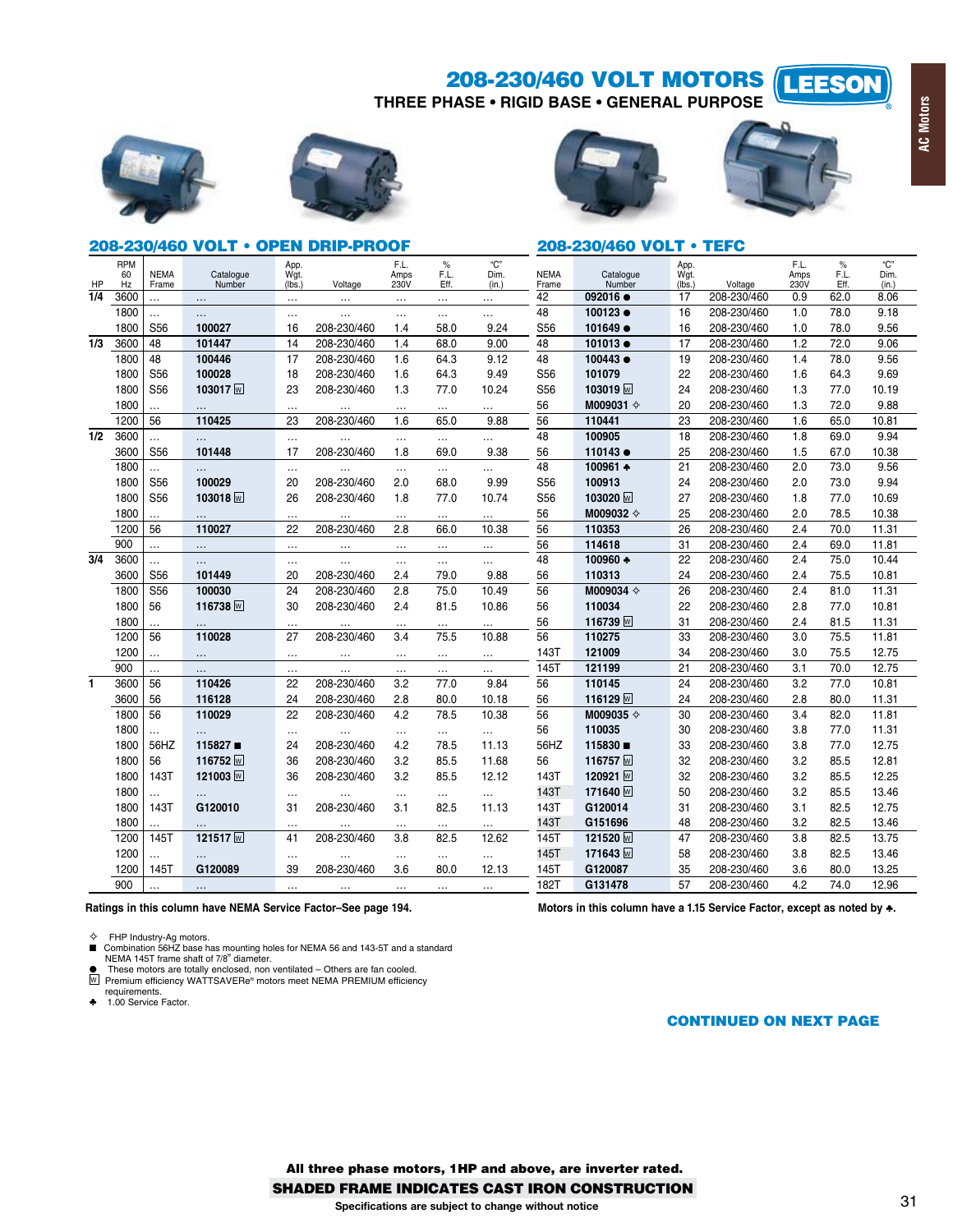# LEESON

**AC Motors** 

# 208-230/460 VOLT MOTORS

THREE PHASE . RIGID BASE . GENERAL PURPOSE

# 208-230/460 VOLT . OPEN DRIP-PROOF

# 208-230/460 VOLT . TEFC

|                | <b>RPM</b><br>60 | <b>NEMA</b>   | Catalogue                       | App.<br>Wgt.   |                            | F.L.<br>Amps    | $\%$<br>F.L.     | "C"<br>Dim.          | <b>NEMA</b>  | Catalogue                       | App.<br>Wgt. |                            | F.L.<br>Amps | $\%$<br>F.L.                | "С"<br>Dim.    |
|----------------|------------------|---------------|---------------------------------|----------------|----------------------------|-----------------|------------------|----------------------|--------------|---------------------------------|--------------|----------------------------|--------------|-----------------------------|----------------|
| HP             | Hz               | Frame         | Number                          | (lbs.]         | Voltage                    | 230V            | Eff.             | (in.)                | Frame        | Number                          | (lbs.)       | Voltage                    | 230V         | Eff.                        | (in.)          |
| 11/2           | 3600             | 56            | 110429<br>116753 <sub>W</sub>   | 29             | 208-230/460                | 4.2             | 81.5             | 10.84                | 56           | 110745 +<br>116758 <sub>M</sub> | 30           | 208-230/460<br>208-230/460 | 4.2          | 81.5<br>84.0                | 11.81          |
|                | 3600<br>3600     | 56<br>143T    | 121514 W                        | 36<br>36       | 208-230/460<br>208-230/460 | 4.0<br>4.0      | 84.0<br>84.0     | 11.84<br>12.28       | 56<br>143T   | 121518 <sub>M</sub>             | 33<br>33     | 208-230/460                | 4.0<br>4.0   | 84.0                        | 12.81<br>13.25 |
|                | 3600             |               |                                 |                |                            |                 |                  |                      | 145T         | G120086                         | 33           | 208-230/460                | 4.0          | 82.5                        | 12.75          |
|                | 3600             | .<br>$\cdots$ | $\cdots$<br>$\cdots$            | $\cdots$       | .                          | $\cdots$        | $\cdots$         | $\cdots$<br>$\cdots$ | 143T         | 171642 <sub>M</sub>             | 49           | 208-230/460                | 4.0          | 84.0                        | 13.46          |
|                | 1800             | 56            | 110430                          | $\cdots$<br>27 | $\cdots$<br>208-230/460    | $\cdots$<br>5.6 | $\cdots$<br>78.5 | 10.88                | 56           | 110444                          | 30           | 208-230/460                | 5.0          | 78.5                        | 11.81          |
|                | 1800             | 56            | 116754 W                        | 35             | 208-230/460                | 4.8             | 86.5             | 12.22                | 56           | 116759 <sub>M</sub>             | 34           | 208-230/460                | 4.8          | 86.5                        | 13.31          |
|                | 1800             | 56HZ          | 115825                          | 34             | 208-230/460                | 5.6             | 78.5             | 11.13                | 56HZ         | 115829                          | 37           | 208-230/460                | 5.0          | 78.5                        | 12.75          |
|                | 1800             | 145T          | 121004 W                        | 35             | 208-230/460                | 4.8             | 86.5             | 12.62                | 145T         | 120922 <sub>M</sub>             | 34           | 208-230/460                | 4.8          | 86.5                        | 13.75          |
|                | 1800             | 145T          | G120011                         | 34             | 208-230/460                | 4.4             | 84.0             | 12.13                | 145T         | G120015                         | 32           | 208-230/460                | 4.4          | 84.0                        | 12.75          |
|                | 1800             | .             | $\cdots$                        |                | .                          | $\cdots$        | $\cdots$         | $\cdots$             | 145T         | 171646                          | 54           | 208-230/460                | 4.8          | 86.5                        | 13.46          |
|                | 1200             |               | $\cdots$                        | $\ddotsc$      | $\ldots$                   | $\ldots$        | $\ldots$         | $\cdots$             | 56H          | 114930                          | 48           | 208-230/460                | 5.7          | 77.0                        | 13.31          |
|                | 1200             | 182T          | 131971 W                        | 82             | 208-230/460                | 5.6             | 86.5             | 14.69                | 182T         | 131980                          | 89           | 208-230/460                | 5.6          | 87.5                        | 15.96          |
|                | 1200             | .             | $\cdots$                        | $\cdots$       | $\cdots$                   | $\ldots$        | $\cdots$         | $\cdots$             | 182T         | 171644 <sub>M</sub>             | 93           | 208-230/460                | 4.8          | 87.5                        | 16.14          |
|                | 1200             |               | $\cdots$                        |                | $\cdots$                   | $\cdots$        | $\cdots$         | $\cdots$             | 182T         | G151580                         | 94           | 208-230/460                | 4.8          | 85.5                        | 16.14          |
|                | 1200             |               | $\cdots$                        |                | $\cdots$                   | $\cdots$        | $\cdots$         | $\cdots$             | 182T         | G130015                         | 58           | 208-230/460                | 5.6          | 85.5                        | 14.97          |
|                | 900              | .             | $\cdots$                        | $\ldots$       | $\cdots$                   | $\ldots$        | $\cdots$         | $\cdots$             | 184T         | G131479                         | 68           | 208-230/460                | 5.6          | 77.0                        | 13.96          |
| $\overline{2}$ | 3600             | 56            | 113292                          | 33             | 208-230/460                | 5.6             | 82.5             | 11.34                | 56           | 111916                          | 33           | 208-230/460                | 5.6          | 82.5                        | 12.31          |
|                | 3600             | 56            | 116755 <sub>W</sub>             | 43             | 208-230/460                | 4.8             | 85.5             | 12.18                | 56           | 116760                          | 44           | 208-230/460                | 4.8          | 85.5                        | 13.31          |
|                | 3600             | 145T          | 121515 <sub>W</sub>             | 43             | 208-230/460                | 4.8             | 85.5             | 12.62                | 145T         | 121519 <sub>M</sub>             | 44           | 208-230/460                | 4.8          | 85.5                        | 13.75          |
|                | 3600             | 145T          | G120076                         | 39             | 208-230/460                | 5.0             | 84.0             | 12.38                | 145T         | G120088                         | 41           | 208-230/460                | 5.0          | 84.0                        | 13.75          |
|                | 3600             | .             | $\cdots$                        | $\cdots$       |                            | $\ldots$        | $\cdots$         | $\cdots$             | 145T         | 171648                          | 56           | 208-230/460                | 4.8          | 85.5                        | 13.46          |
|                | 1800             | 56H           | 113025 □<br>115826              | 32             | 208-230/460<br>208-230/460 | 6.2             | 78.5             | 11.38<br>11.63       | 56H          | 113026 □<br>115828              | 35<br>37     | 208-230/460<br>208-230/460 | 6.2<br>6.2   | 81.5<br>81.5                | 12.31<br>12.75 |
|                | 1800<br>1800     | 56HZ<br>56    | 116756 <sub>W</sub>             | 33<br>37       | 208-230/460                | 6.2<br>5.8      | 78.5<br>86.5     | 13.22                | 56<br>56     | 116761 <sub>M</sub>             | 45           | 208-230/460                | 5.8          | 86.5                        | 14.32          |
|                | 1800             | 145T          | 121005 w                        | 38             | 208-230/460                | 5.8             | 86.5             | 13.63                | 145T         | 120923 W                        | 45           | 208-230/460                | 5.8          | 86.5                        | 14.32          |
|                | 1800             | $\cdots$      | $\cdots$                        |                | $\cdots$                   | $\cdots$        |                  | $\cdots$             | 145T         | 171647 <sub>W</sub>             | 58           | 208-230/460                | 5.8          | 86.5                        | 13.46          |
|                | 1800             | 145T          | G120012                         | $\cdots$<br>37 | 208-230/460                | 6.0             | $\cdots$<br>84.0 | 13.78                | 145T         | G120016                         | 39           | 208-230/460                | 6.0          | 84.0                        | 14.25          |
|                | 1800             |               | $\cdots$                        |                |                            | $\cdots$        | $\cdots$         | .                    | 145T         | G151735                         | 67           | 208-230/460                | 6            | 84.9                        | 13.46          |
|                | 1200             | 184T          | 131972 W                        | 88             | 208-230/460                | 7.2             | 87.5             | 15.19                | 184T         | 131981 M                        | 89           | 208-230/460                | 7.2          | 88.5                        | 15.96          |
|                | 1200             | .             | $\ldots$                        |                | .                          | $\ldots$        | $\cdots$         | $\cdots$             | 184T         | G151582                         | 101          | 208-230/460                | 6.8          | 86.5                        | 16.14          |
|                | 1200             | .             | $\cdots$                        | $\cdots$       |                            | $\cdots$        | $\cdots$         | $\cdots$             | 184T         | 171645 W                        | 104          | 208-230/460                | 7.2          | 88.5                        | 16.80          |
|                | 1200             | 184T          | G130012                         | 88             | 208-230/460                | 7.2             | 85.5             | 14.69                | 184T         | G130016                         | 72           | 208-230/460                | 7.2          | 86.5                        | 13.97          |
|                | 900              | .             | $\cdots$                        | $\ddotsc$      |                            | $\ldots$        |                  | $\cdots$             | 213T         | 151373-22                       | 160          | 208-230/460                | 11.3         | 82.5                        | 18.20          |
| 3              | 3600             | 56H           | 113293 □                        | 38             | 208-230/460                | 7.6             | 84.0             | 11.84                | 56H          | 114614 □                        | 40           | 208-230/460                | 7.6          | 84.0                        | 13.25          |
|                | 3600             | 145T          | 121516 W                        | 45             | 208-230/460                | 7.2             | 86.5             | 12.62                | $\cdots$     | $\cdots$                        | $\ldots$     |                            | $\ldots$     | $\mathcal{L}_{\mathcal{A}}$ | $\ldots$       |
|                | 3600             | 145T          | G120077                         | 43             | 208-230/460                | 7.2             | 84.0             | 12.88                | 145T         | G120185                         | 42           | 208-230/460                | 7.6          | 85.5                        | 14.25          |
|                | 3600             | .             | $\cdots$                        | $\ddotsc$      |                            | $\cdots$        | $\cdots$         | $\cdots$             | 182T         | 131985 ₪                        | 66           | 208-230/460                | 7.6          | 86.5                        | 13.96          |
|                | 3600             | .             |                                 | .              | .                          | $\ddotsc$       | $\cdots$         | $\cdots$             | 182T         | G161328                         | 58           | 208-230/460                | 9.0          | 85.5                        | 16.14          |
|                | 3600<br>1800     | 56HZ          | $\cdots$<br>116595              | .<br>44        | .<br>208-230/460           | $\cdots$<br>8.6 | $\cdots$<br>82.5 | $\cdots$<br>13.12    | 182T<br>56HZ | 170622 W<br>116594              | 66<br>45     | 208-230/460<br>208-230/460 | 9<br>8.6     | 86.5<br>82.5                | 16.14<br>14.26 |
|                | 1800             | 182T          | 131519 <sub>W</sub>             | 75             | 208-230/460                | 7.9             | 89.5             | 13.69                | 182T         | 131463 <sub>M</sub>             | 80           | 208-230/460                | 7.8          | 89.5                        | 14.96          |
|                | 1800             | 182T          | 170605 w                        | 100            | 208-230/460                | 8.0             | 90.2             | 14.37                | 182T         | 171320 W                        | 104          | 208-230/460                | 7.8          | 89.5                        | 15.89          |
|                | 1800             | 182T          | G130000                         | 60             | 208-230/460                | 8.4             | 86.5             | 12.69                | 182T         | G130008                         | 60           | 208-230/460                | 8.2          | 87.5                        | 12.97          |
|                | 1800             |               | $\sim 10^{-1}$                  | $\cdots$       | $\ldots$                   | $\cdots$        | $\cdots$         | $\sim$ .             | 182T         | G151320                         | 94           | 208-230/460                | 8.5          | 87.5                        | 16.14          |
|                | 1140             | 213T          | 171574 M                        | 154            | 208-230/460                | 10.0            | 88.5             | 16.38                | 213T         | 171378 <sub>W</sub>             | 171          | 208-230/460                | 9.4          | 89.5                        | 18.19          |
|                | 900              | 254T          | C141022                         | 170            | 208-230/460                | $\ldots$        | 86.5             | 17.87                | 215T         | 151366-22                       | 175          | 208-230/460                | 16.0         | 84.1                        | 19.60          |
| 5              | 3600             | 145T          | G121662                         | 45             | 208-230/460                | 12.4            | 85.5             | 13.78                | $\sim$       | $\sim 10^{-1}$                  | $\ldots$     | $\sim$                     | $\ldots$     | $\sim$                      | $\sim$         |
|                | 3600             | 184T          | 131986 w                        | 86             | 208-230/460                | 12.0            | 86.5             | 15.19                | 184T         | 131987 <sub>W</sub>             | 96           | 208-230/460                | 12.0         | 88.5                        | 16.46          |
|                | 3600             | 182T          | 170606 W                        | 93             | 208-230/460                | 12.2            | 86.5             | 14.37                | 184T         | 170623 ₪                        | 85           | 208-230/460                | 12.0         | 88.5                        | 16.80          |
|                | 3600             | 182T          | G130282                         | 84             | 208-230/460                | 12.2            | 85.5             | 13.19                | 184T         | G161330                         | 84           | 208-230/460                | 12.0         | 87.5                        | 16.14          |
|                | 3600             | 182T          | G161332                         | 104            | 208-230/460                | 14.0            | 85.5             | 15.13                | $\sim$       | $\sim$                          | $\ldots$     | $\sim$                     | $\ldots$     | $\mathcal{L}_{\mathcal{A}}$ | $\ldots$       |
|                | 1800             | 184T          | 131520 W                        | 86             | 208-230/460                | 12.8            | 89.5             | 15.19                | 184T         | 131464 $\overline{w}$           | 94           | 208-230/460                | 12.8         | 89.5                        | 15.96          |
|                | 1800             | 184T          | 170613 <sub>M</sub>             | 106            | 208-230/460                | 10.8            | 91.0             | 14.37                | 184T         | 171322 M                        | 109          | 208-230/460                | 12.8         | 89.5                        | 16.80          |
|                | 1800             | 184T          | G130004                         | 69             | 208-230/460                | 13.2            | 87.5             | 13.69                | 184T         | G130027                         | 71           | 208-230/460                | 13.0         | 87.5                        | 13.97          |
|                | 1800             |               | $\sim$ .<br>171575 <sub>W</sub> | $\cdots$       | $\ldots$                   | $\ldots$        | $\ldots$         | $\cdots$             | 184T         | G151322<br>171379 <sub>M</sub>  | 109          | 208-230/460                | 13.8         | 87.5                        | 16.14          |
|                | 1200<br>900      | 215T<br>254T  | C150834                         | 188<br>250     | 208-230/460<br>208-230/460 | 15.0            | 90.2             | 16.38<br>20.87       | 215T<br>254T | G151355-22                      | 176<br>250   | 208-230/460<br>208-230/460 | 14.4<br>14.4 | 89.5<br>88.3                | 19.61<br>23.23 |
|                |                  |               |                                 |                |                            | $\ldots$        | 87.5             |                      |              |                                 |              |                            |              |                             |                |

# Ratings in this column have NEMA Service Factor-See page 194.

Motors in this column have a 1.15 Service Factor, except as noted by 4. **CONTINUED ON NEXT PAGE** 

□ Combination 56H base motors have mounting holes for NEMA 56 and NEMA 143-5T and a standard NEMA 56 shaft.

■ Combination 56HZ base has mounting holes for NEMA 56 and 143-5T and a standard NEMA 145T frame

```
shaft of 7/8" diameter.<br>
<sup>■</sup> Premium efficiency WATTSAVERe® motors meet NEMA PREMIUM efficiency requirements.
```
+ 1.00 Service Factor.

All three phase motors, 1HP and above, are inverter rated.

**SHADED FRAME INDICATES CAST IRON CONSTRUCTION**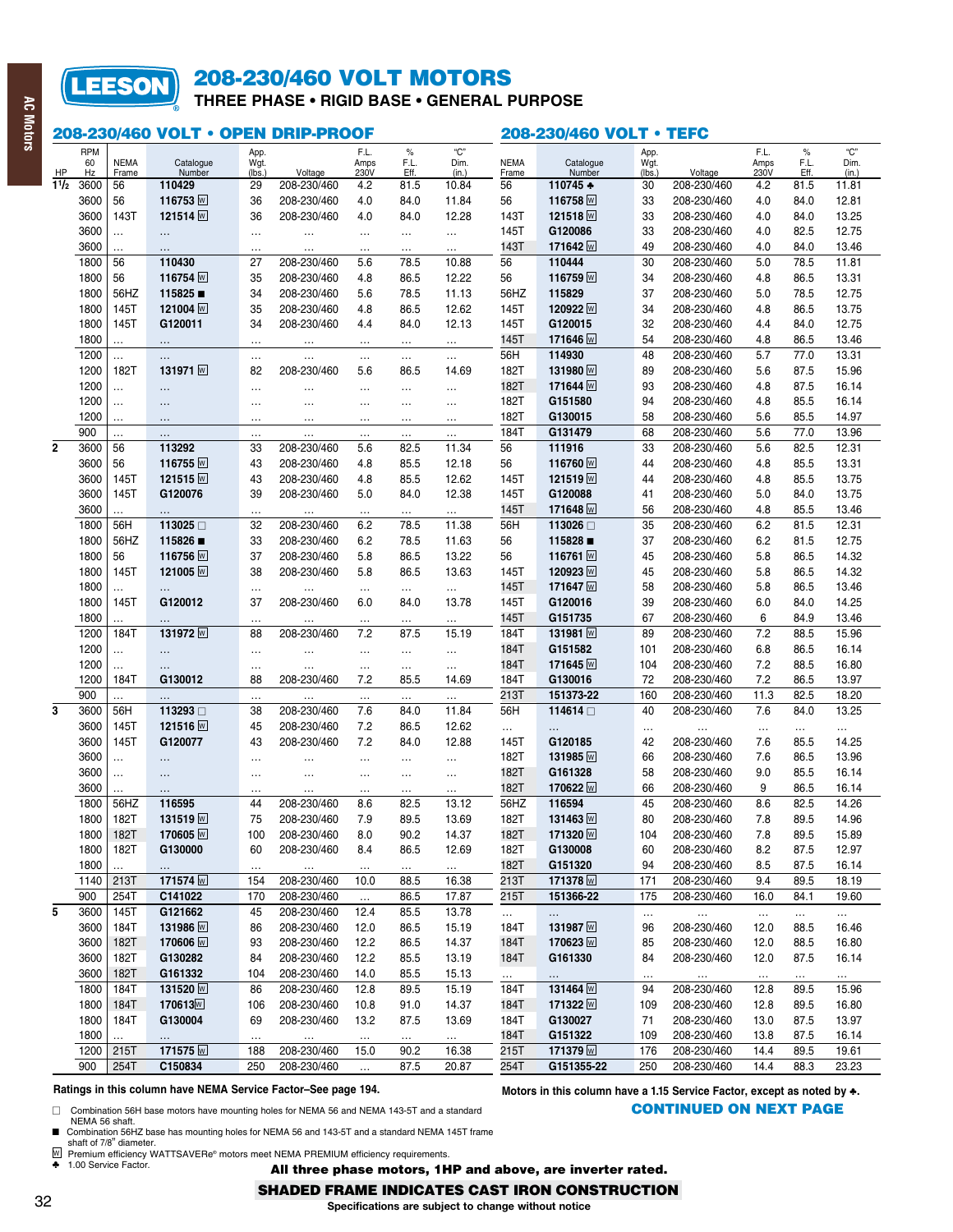208-230/460 VOLT MOTORS

THREE PHASE . RIGID BASE . GENERAL PURPOSE



RPM

60

Hz

3600

3600

1800

1800

 $1200$ 

1200

900

3600

1800

1800

1200

1200

900

3600

3600

3600

1800

1800

1200

1200

900

720

 $3450$ 

3450

1800

1800

 $1200$ 

1200

900

720

3600

3600

1800

1800

1200

1200

900

720

3600

1800

1800

1200

1200

900

720

286T

**286T** 

326T

326T

364T

365T

 $\overline{20}$ 

 $25$ 

 $\overline{30}$ 3600

 $\frac{1}{7^{1/2}}$ 3600

 $\overline{10}$  $3600$ 

 $\overline{15}$ 3600



### 208-230/460 VOLT . OPEN DRIP-PROOF 208-230/460 VOLT . TEFC  $\overline{C}$ F.L. "ن E.L. App App Catalogue Catalogue **NEMA** ...<br>Wgt FĹ Dim. **NEMA** Wgt FĹ Dim Amps Amps Numb Voltage 230V Eff  $(in.)$  $frac{Frame}{184T}$ Voltage 230V  $(in.)$ Frame (lbs. (lbs Fff 131988<sub>M</sub> 208-230/460  $88.5$ 171767<sub>W</sub> 208-230/460  $91.0$ 184T 16.19  $16.8$ 106 17.6 115  $17.0$ **184T** 170604 W 105 208-230/460 17.6 89.5 14.37 213T 170158<sub>M</sub> 147 208-230/460 18.0  $91.0$ 18.19 184T G130284 92 208-230/460 17.6 87.5 14.69 213T G150158 150 208-230/460 17.8 88.5 18.19 213T 170142 $\overline{w}$ 160 208-230/460 19.8 91.0 16.38 213T 170157<sub>W</sub> 155 208-230/460 18.6  $91.7$ 18.19 G150142 208-230/460 16.38 213T G150157 213T 160 19.6 88.5 153 208-230/460  $19.2$ 89.5 18.19 254T 170145 W  $291$ 208-230/460  $224$  $917$  $20.94$ 254T 170122 W  $249$ 208-230/460  $222$  $\overline{917}$  $2319$ 254T G150145 240 208-230/460 20.2 88.5 20.87 254T G150122 250 208-230/460 20.0 89.5 23.23 88.5 87.7 256T C150835 285 208-230/460  $25.0$ 22.52 256T G151356-22 300 208-230/460 24.3 24.96  $170143$   $\overline{w}$  $150$ 208-230/460  $91.0$ 16.38  $215T$ 170159<sub>M</sub>  $23.4$  $91.7$ 19.61 213T 181 208-230/460 23.6 215T G150159 167 208-230/460 23.6 89.5 19.61 170144 図 **215T** 200 208-230/460 25.6 91.7 17.87 215T 170140<sub>M</sub> 177 208-230/460  $25.0$ 91.7 19.61 25.0 215T G150144 200 208-230/460 89.5 17.87 215T G150140 176 208-230/460 25.2 89.5 19.61 170146<sub>W</sub> 208-230/460 91.7 22.60 256T 170123<sub>W</sub> 91.7 256T 305 29.6 300 208-230/460 29.0 24.92 256T G150146 267 208-230/460 27.0  $902$ 22.60 256T G150123 277 208-230/460 89.5 24.96 26.2 284T C160675 350 208-230/460 34.0 89.5 23.54 284T G151282-22 294 208-230/460 32.5 88.8 26.70 **215T** 170064<sub>M</sub> 175 208-230/460 34.6 91.0  $17.87$  $215T$ 170615<sub>W</sub> 186 208-230/460 35 91.7 19.61 215T G151317 185 208-230/460  $35.0$ 90.2 19.61  $\ddotsc$  $\ddotsc$ ...  $\ddotsc$ . . . 2541 170062<sub>M</sub> 282 208-230/460 35.0 917 23.19  $\ddotsc$  $\ddotsc$  $\ddotsc$  $\ddotsc$  $\ddotsc$  $\ddotsc$  $\ddotsc$ 254T G150062 260 208-230/460 35.0 90.2 23.19 254T 170065 W 208-230/460 37.0 93.0 20.94 254T 170066<sub>W</sub> 208-230/460 279 280 36.0 92.4 23.19 254T 254T G150065 279 208-230/460  $37.6$ 91.0 20.87 G150066 277 208-230/460 36.6 91.0 23.30 170067<sub>W</sub> 284T 170068<sub>M</sub> 284T 414 208-230/460 39.4 924 23.54  $333$ 208-230/460  $406$ 924 26.26 284T G150067 365 208-230/460 41.0 90.2 23.54 284T G150068 246 208-230/460 40.4 90.2 26.26 286T C160676 400 208-230/460 48.0 89.5 25.00 286T G150261-22 480 208-230/460 46.0 91.0 27.83 324T 324T 森 208-230/460 29.53 170032<sub>M</sub> 256T 254T 275 208-230/460  $930$ 20.94  $170033$  W  $316$ 208-230/460  $460$  $924$ 24.92 46.0 256T 296 208-230/460 46.2  $91.0$ G150033 24.96 170006 256T 324 208-230/460 51.0 93.0 22.60 256T 170007<sub>M</sub> 322 208-230/460 49.0 93.0 24.92 256T G150006 324 208-230/460 48.0 91.7 22.60 256T G150007 321 208-230/460 48.2 91.0 24.92 **286T** 170000 $\overline{w}$ 467 208-230/460  $550$ 924  $25.00$ **286T** 170001 $\overline{w}$ 392 208-230/460  $540$  $\overline{917}$ 2783 G150000 208-230/460 G150001 286T 385 53.0 91.0 25.00 286T 381 208-230/460 52.6 90.2 27.83 324T C170522 500 208-230/460 67.0 90.2 26.02 324T G150263-22 640 208-230/460 64.0 91.0 29.53 326T 208-230/460 326T 208-230/460 31.02 170034<sub>M</sub> 284TS 208-230/460  $2260$  $170035$  W 256T 524 930 383 208-230/460 56.8 93.0 2488 327 284TS G150035 349 208-230/460 56.4 91.0 24.88 170009<sub>M</sub> 23.54 284T 284T 404 208-230/460 59.6 93.6 170011 W 385 208-230/460  $59.0$ 93.6 26.26 284T G150009 404 208-230/460 23.54 284T G150011 370 208-230/460 58.8 92.4 59.6 91.7 26.26 324T 170002 $\overline{w}$ 705 208-230/460 670 930 26.02 324T 170003<sub>M</sub> 545 208-230/460 66.0 93.0 29.53 324T G150002 529 208-230/460 26.02 324T G150003 494 29.53 67.0 91.7 208-230/460 64.8 91.7 326T C170523 730 208-230/460 79.0 91.2 27.52 326T G150265-22 700 208-230/460 91.2 31.02 76.0 208-230/460 27.87 364T 208-230/460 364T 32.64 170036<sub>M</sub> **2RATS** 396 208-230/460 670 941 22.17 **PRATS** 170037 $\overline{w}$ 385 208-230/460 67<sub>6</sub>  $030$ 26.46

286TS

286T

286T

326T

326T

364T

365T

G150037

170015<sub>M</sub>

G150015

170005 $\overline{w}$ 

G150005

150267-22

Ratings in this column have NEMA Service Factor-See page 194.

170013

G150013

170004 $\overline{w}$ 

G150004

C180319

Motors in this column have a 1.15 Service Factor, except as noted by  $\clubsuit$ .

375

432

428

615

528

810

M Premium efficiency WATTSAVERe® motors meet NEMA PREMIUM efficiency requirements.

471

456

760

567

710

208-230/460

208-230/460

208-230/460

208-230/460

208-230/460

208-230/460

71.0

72.0

78.0

78.8

92.0

 $94.1$ 

92.4

93.6

92.4

91.0

Motors will be assigned a Catalogue/Serial number at time of manufacture. Call for pricing.

# **CONTINUED ON NEXT PAGE**

208-230/460

208-230/460

208-230/460

208-230/460

208-230/460

208-230/460

208-230/460

69.2

70.0

69.8

77.2

77.0

 $90.0$ 

91.0

94.1

92.4

93.6

91.7

91.3

26.46

27.82

27.83

31.02

31.02

32.64

33.62

# All three phase motors, 1HP and above, are inverter rated. **SHADED FRAME INDICATES CAST IRON CONSTRUCTION**

25.00

25.00

27.52

27.52

27.87

30.04

**AC Motors** 

**LEESON** 

33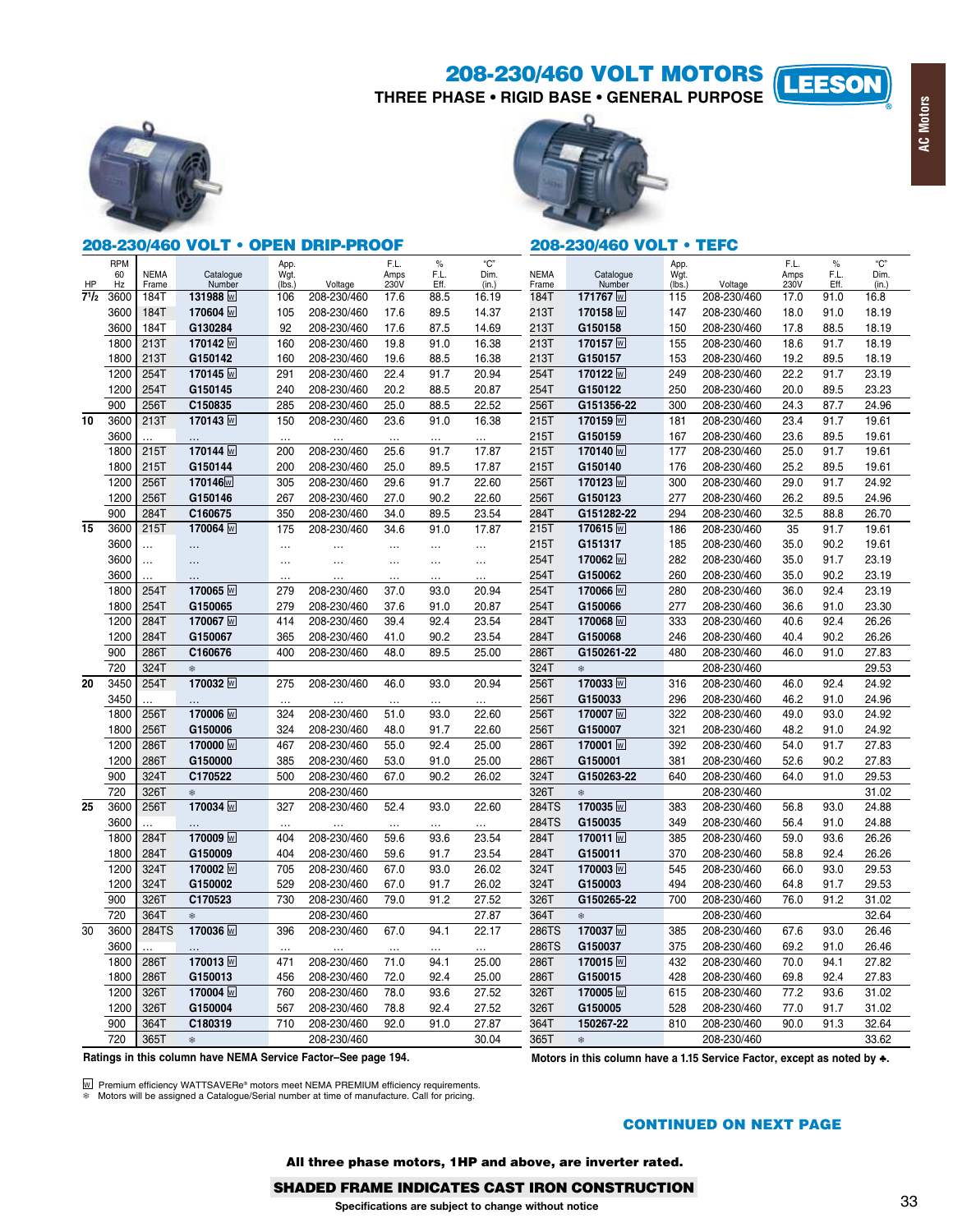# **LEESON**

# 208-230/460 VOLT MOTORS

THREE PHASE . RIGID BASE . GENERAL PURPOSE

# AC Motors

|                 |                        |                      | 208-230/460 VOLT • OPEN DRIP-PROOF |                        |                          |                      |                      |                      |                      | 208-230/460 VOLT • TEFC  |                        |             |                      |                      |                      |
|-----------------|------------------------|----------------------|------------------------------------|------------------------|--------------------------|----------------------|----------------------|----------------------|----------------------|--------------------------|------------------------|-------------|----------------------|----------------------|----------------------|
| HP              | <b>RPM</b><br>60<br>Hz | <b>NEMA</b><br>Frame | Catalogue<br>Number                | App.<br>Wgt.<br>(lbs.) | Voltage                  | F.L.<br>Amps<br>230V | $\%$<br>F.L.<br>Eff. | "C"<br>Dim.<br>(in.) | <b>NEMA</b><br>Frame | Catalogue<br>Number      | App.<br>Wgt.<br>(lbs.) | Voltage     | F.L.<br>Amps<br>230V | $\%$<br>F.L.<br>Eff. | "C"<br>Dim.<br>(in.) |
| $\overline{40}$ | 3600                   | 286TS                | 170038 <sub>M</sub>                | 441                    | 208-230/460              | 91.2                 | 93.6                 | 23.62                | 324TS                | 170039 w                 | 504                    | 208-230/460 | 89.0                 | 93.6                 | 28.03                |
|                 | 3600                   | 286TS                | G150038                            | 426                    | 208-230/460              | 93.0                 | 91.7                 | 23.62                | 324TS                | G150039                  | 496                    | 208-230/460 | 93.0                 | 91.7                 | 28.03                |
|                 | 1800                   | 324T                 | 170017 ₪                           | 560                    | 208-230/460              | 96.0                 | 94.1                 | 26.02                | 324T                 | 170019 w                 | 528                    | 208-230/460 | 92.0                 | 94.1                 | 29.53                |
|                 | 1800                   | 324T                 | G150017                            | 560                    | 208-230/460              | 96.0                 | 93.0                 | 26.02                | 324T                 | G150019                  | 528                    | 208-230/460 | 95.2                 | 93.0                 | 29.53                |
|                 | 1200                   | 364T                 | 170147                             | 892                    | 208-230/460              | 103.0                | 94.1                 | 28.01                | 364T                 | 170096 <sub>W</sub>      | 636                    | 208-230/460 | 102.0                | 94.1                 | 32.64                |
|                 | 1200                   |                      |                                    |                        |                          |                      |                      |                      | 364T                 | G150096                  | 638                    | 208-230/460 | 101.6                | 93.0                 | 32.64                |
|                 | 900                    | 365T                 | .<br>C180320                       | $\ldots$<br>750        | <br>208-230/460          | $\ldots$             | $\cdots$             | $\cdots$<br>30.04    | 365T                 | 150269-22                | 900                    | 208-230/460 | 120.0                | 91.9                 | 33.62                |
|                 | 720                    |                      |                                    |                        | 208-230/460              |                      |                      |                      | 404T                 |                          |                        | 208-230/460 |                      |                      | 36.42                |
| 50              | 3600                   | 324TS                | 170040                             | 548                    | 208-230/460              | 112.0                | 94.1                 | 24.53                | 326TS                | *<br>170041 <sub>W</sub> | 554                    | 208-230/460 | 111.0                | 94.5                 | 29.53                |
|                 | 3600                   | 324TS                | G150038                            | 511                    | 208-230/460              | 112.0                | 92.4                 | 24.53                | 326TS                | G150041                  | 531                    | 208-230/460 | 112.0                | 92.5                 | 29.53                |
|                 | 1800                   | 326T                 | 170021 ₪                           | 614                    | 208-230/460              | 118.0                | 94.5                 | 27.52                | 326T                 | 170023 W                 | 587                    | 208-230/460 | 117.0                | 94.5                 | 31.02                |
|                 | 1800                   | 326T                 | G150021                            | 614                    | 208-230/460              | 120.0                | 93.0                 | 27.52                | 326T                 | G150023                  | 561                    | 208-230/460 | 117.8                | 93.0                 | 31.02                |
|                 | 1200                   | 365T                 | 170148 <sub>M</sub>                | 918                    | 208-230/460              | 128.0                | 94.5                 | 33.62                | 365T                 | 170097 W                 | 672                    | 208-230/460 | 124.0                | 94.1                 | 33.62                |
|                 | 1200                   | 365T                 | G150148                            | 716                    | 208-230/460              | 125.0                | 93.0                 | 31.80                | 365T                 | G150097                  | 686                    | 208-230/460 | 123.0                | 93.0                 | 33.62                |
|                 | 900                    |                      |                                    |                        |                          |                      |                      |                      | 404T                 | 150271-22                | 1160                   | 208-230/460 | 132.0                | 91.7                 | 36.42                |
|                 | 720                    | $\cdots$             | $\cdots$                           | $\sim$                 | $\ddotsc$                | $\ldots$             | $\ddotsc$            | $\ddotsc$            | 405T                 | *                        |                        | 208-230/460 |                      |                      | 37.91                |
| 60              | 3600                   | 326TS                | $\ddotsc$<br>170042 図              | $\cdots$<br>590        | $\ddotsc$<br>208-230/460 | $\cdots$<br>136.0    | $\cdots$<br>94.1     | $\cdots$<br>26.02    | 364TS                | 170043 <sub>W</sub>      | 735                    | 208-230/460 | 136.0                | 94.1                 | 30.51                |
|                 | 3600                   | 326TS                | G150042                            | 560                    | 208-230/460              | 134.0                | 93.0                 | 26.02                | 364TS                | G150043                  | 695                    | 208-230/460 | 137.0                | 93.0                 | 30.51                |
|                 | 1800                   | 364T                 | 170025 ₪                           | 716                    | 208-230/460              | 139.0                | 94.1                 | 31.54                | 364T                 | 170027 W                 | 666                    | 208-230/460 | 137.0                | 95.4                 | 32.64                |
|                 | 1800                   | 364T                 | G150025                            | 650                    | 208-230/460              | 141.0                | 93.6                 | 27.87                | 364T                 | G150027                  | 681                    | 208-230/460 | 138.0                | 93.6                 | 32.64                |
|                 | 1200                   | 404T                 | 170149 ₪                           | 1031                   | 208-230/460              | 159.0                | 94.5                 | 32.76                | 404T                 | 170098 <sub>W</sub>      | 870                    | 208-230/460 | 142.0                | 94.5                 | 36.42                |
|                 | 1200                   | 404T                 | G150149                            | 1010                   | 208-230/460              | 142.0                | 93.6                 | 32.76                | 404T                 | G150098                  | 888                    | 208-230/460 | 145.0                | 93.6                 | 36.42                |
|                 | 900                    |                      |                                    |                        |                          |                      |                      |                      | 405T                 | 150273-22                | 1220                   | 208-230/460 | 175.0                | 91.7                 | 37.91                |
|                 | 720                    |                      | $\cdots$                           | $\sim$                 | $\ddotsc$                | $\ldots$             | $\ddotsc$            | $\ldots$             | 444T                 | *                        |                        | 208-230/460 |                      |                      | 42.40                |
| 75              | 3600                   | 364TS                | Ω,<br>170044 図                     | $\sim$<br>720          | $\ddotsc$<br>208-230/460 | $\cdots$<br>176.0    | $\cdots$<br>94.1     | $\cdots$<br>26.89    | 365TS                | 170045 <sub>W</sub>      | 780                    | 208-230/460 | 169.0                | 94.5                 | 31.50                |
|                 | 3600                   | 364TS                | G150044                            | 707                    | 208-230/460              | 173.0                | 93.0                 | 26.89                | 365TS                | G150045                  | 884                    | 208-230/460 | 172.0                | 93.0                 | 31.50                |
|                 | 1800                   | 365T                 | 170029 <sub>M</sub>                | 766                    | 208-230/460              | 172.0                | 84.5                 | 31.18                | 365T                 | 170031 W                 | 733                    | 208-230/460 | 171.0                | 95.8                 | 33.62                |
|                 | 1800                   | 365T                 | G150029                            | 733                    | 208-230/460              | 175.0                | 94.1                 | 30.04                | 365T                 | G150031                  | 865                    | 208-230/460 | 168.0                | 94.1                 | 33.62                |
|                 | 1200                   | 405T                 | 170150 ₪                           | 1095                   | 208-230/460              | 196.0                | 94.5                 | 34.25                | 405T                 | 170099 <sub>W</sub>      | 975                    | 208-230/460 | 176.0                | 95.0                 | 37.91                |
|                 | 1200                   | 405T                 | G150150                            | 1017                   | 208-230/460              | 181.0                | 93.6                 | 34.25                | 405T                 | G150099                  | 973                    | 208-230/460 | 179.0                | 93.6                 | 37.91                |
|                 | 900                    |                      |                                    |                        |                          |                      |                      |                      | 444T                 | 150275-22                | 1750                   | 208-230/460 | 190.0                | 93.0                 | 42.40                |
|                 | 720                    | $\cdots$             | $\ldots$                           | $\sim$                 | $\ddotsc$                | $\ldots$             | $\ddotsc$            | $\cdots$             | 445T                 | *                        |                        | 208-230/460 |                      |                      | 44.40                |
| 100             | 3600                   | 365TS                | $\ldots$<br>170151 ₪               | $\ldots$<br>775        | $\ddotsc$<br>208-230/460 | $\ldots$<br>226.0    | $\cdots$<br>94.5     | $\ddotsc$<br>29.06   | 405TS                | 170160 <sub>W</sub>      | 955                    | 208-230/460 | 218.0                | 95.0                 | 34.92                |
|                 | 3600                   | 365TS                | G150151                            | 752                    | 208-230/460              | 236.0                | 93.0                 | 29.06                | 405TS                | G150160-22               | 985                    | 208-230/460 | 220.0                | 93.6                 | 39.10                |
|                 | 1800                   | 404T                 | 170152 ₪                           | 1141                   | 208-230/460              | 225.0                | 95.4                 | 32.76                | 405T                 | 170087 W                 | 1070                   | 208-230/460 | 225.0                | 95.4                 | 37.91                |
|                 | 1800                   | 404T                 | 160152-22                          | 1162                   | 208-230/460              | 240.0                | 94.1                 | 33.10                | 405T                 | G150087                  | 1050                   | 208-230/460 | 229.0                | 94.5                 | 37.91                |
|                 | 1200                   | 444T                 | 170269 <b>Ma</b>                   | 1975                   | 460                      | 118.0                | 95.4                 | 40.00                | 444T                 | 170256 Wa                | 1457                   | 460         | 121.0                | 95.0                 | 42.87                |
|                 | 1200                   |                      | $\ldots$                           | $\sim$                 |                          |                      |                      |                      | 444T                 | G151367-22 a             | 1653                   | 460         | 114.5                | 94.1                 | 42.40                |
|                 | 900                    |                      | $\ldots$                           | $\cdots$               | $\ldots$<br>$\ddotsc$    | $\ldots$<br>$\ldots$ | $\ldots$<br>$\cdots$ | $\ldots$<br>$\ldots$ | 445T                 | 150277-22 a              | 2550                   | 460         | 302.0                | 93.0                 | 44.40                |
| 125             | 3600                   | 404TS                | 170154 <sub>M</sub>                | 1015                   | 208-230/460              | 284.0                | 94.5                 | 29.76                | 444TS                | 171580 Wa                | 1316                   | 460         | 132.0                | 95.0                 | 39.10                |
|                 | 3600                   | 404TS                | G150154                            | 987                    | 208-230/460              | 282.0                | 93.6                 | 29.76                | 444TS                | G151368-22 a             | 1700                   | 460         | 134.0                | 94.5                 | 34.91                |
|                 | 1800                   | 405T                 | 170155 <sub>M</sub>                | 1292                   | 230/460                  | 280.0                | 95.4                 | 34.25                | 444T                 | 170369 Wa                | 1950                   | 460         | 137.5                | 95.4                 | 42.87                |
|                 | 1800                   | 405T                 | 160155-22                          | 1162                   | 208-230/460              | 296.0                | 94.5                 | 34.60                | 444T                 | G151369-22 a             | 1884                   | 460         | 139.0                | 94.5                 | 42.40                |
|                 | 1200                   | 445T                 | 170259 <b>Ma</b>                   | 2022                   | 460                      | 148.0                | 95.8                 | 40.00                | 445T                 | 170260 <u>W</u> a        | 1596                   | 460         | 155.0                | 95.4                 | 44.88                |
|                 | 1200                   | $\cdots$             |                                    | $\cdots$               | $\ldots$                 | $\ldots$             | $\cdots$             | $\cdots$             | 445T                 | G151370-22 a             | 1873                   | 460         | 140.0                | 94.1                 | 44.40                |
|                 | 150 3600               | 405TS                | 171449 <b>W</b> a                  | 1085                   | 460                      | 169.0                | 94.5                 | 31.26                | 445TS                | 171578 Ma                | 1445                   | 460         | 161.0                | 95.0                 | 44.88                |
|                 | 1800                   | 444T                 | 171522 <b>M</b> a                  | 2000                   | 460                      | 164.0                | 95.8                 | 40.00                | 445T                 | 170371 Wa                | 1627                   | 460         | 163.0                | 95.8                 | 44.88                |
|                 | 1800                   | 444T                 | G151522 a                          | 1515                   | 460                      | 164.0                | 95.0                 | 40.40                | 445T                 | G151371 a                | 2000                   | 460         | 169.0                | 95.0                 | 44.40                |
|                 | 1200                   | 445T                 | 171576 <u>W</u> a                  | 2040                   | 460                      | 206.0                | 95.8                 | 40.00                | 447T                 | 171315 <b>Ma</b>         | 2230                   | 460         | 185.5                | 95.8                 | 48.00                |
|                 | 1200                   |                      | $\sim$                             | $\ldots$               | $\cdots$                 | $\cdots$             | $\cdots$             | $\ldots$             | 447T                 | 151515-22 a              | 2053                   | 460         | 176.0                | 95.0                 | 47.90                |
|                 | 200 3600               | 444TS                | 171573 <b>Ma</b>                   | 1765                   | 460                      | 216.0                | 95.4                 | 36.25                | 447TS                | 171579 Wa                | 1977                   | 460         | 216.5                | 95.4                 | 48.00                |
|                 | 1800                   | 445T                 | 171523 <b>Ma</b>                   | 2037                   | 460                      | 229.0                | 95.8                 | 40.00                | 447T                 | 170352 Wa                | 2227                   | 460         | 216.5                | 95.4                 | 48.00                |
|                 | 1800                   | 445T                 | G151523-22 a                       | 1620                   | 460                      | 229.0                | 96.0                 | 40.40                | 447T                 | G150352 a                | 2053                   | 460         | 223.0                | 95.0                 | 47.90                |
|                 | 1200                   | 447T                 | 171577 <b>W</b> a                  | 2820                   | 460                      | 239.0                | 96.2                 | 43.12                | 449T                 | 171316 Wa                | 2542                   | 460         | 241.5                | 96.2                 | 52.80                |
|                 | 250 1785               | 445T                 | C100480 a                          | 2700                   | 460                      | 284.0                | 95.4                 | 40.40                | 449T                 | 151516-22 a              | 2801                   | 460         | 274.0                | 95.0                 | 52.90                |
|                 | 1785                   |                      | $\cdots$                           | $\cdots$               | $\ldots$                 | $\ldots$             | $\ldots$             | $\cdots$             | 449T                 | 170624 W                 | 2850                   | 460         | 271.0                | 96.2                 | 52.90                |
| 300             | 1780                   | 445T                 | C100481 a                          | 2806                   | 460                      | 329.0                | 95.4                 | 40.40                | 449T                 | 151529-22 a              | 2950                   | 460         | 327.0                | 95.4                 | 52.90                |
|                 | 350 1785               | 445T                 | C100482 a                          | 2901                   | 460                      | 392.0                | 95.4                 | 40.40                | 449T                 | 151530-22 a              | 3000                   | 460         | 402.0                | 95.4                 | 52.90                |
|                 |                        |                      |                                    |                        |                          |                      |                      |                      |                      |                          |                        |             |                      |                      |                      |

# Ratings in this column have NEMA Service Factor-See page 194.

Motors in this column have a 1.15 Service Factor, except as noted by  $\clubsuit$ .

<sup>[W]</sup> Premium efficiency WATTSAVERe® motors meet NEMA PREMIUM efficiency requirements.<br>
<sup>®</sup> Motors will be assigned a Catalogue/Serial number at time of manufacture. Call for pricing.<br>
a Amps at 460V.

# All three phase motors, 1HP and above, are inverter rated.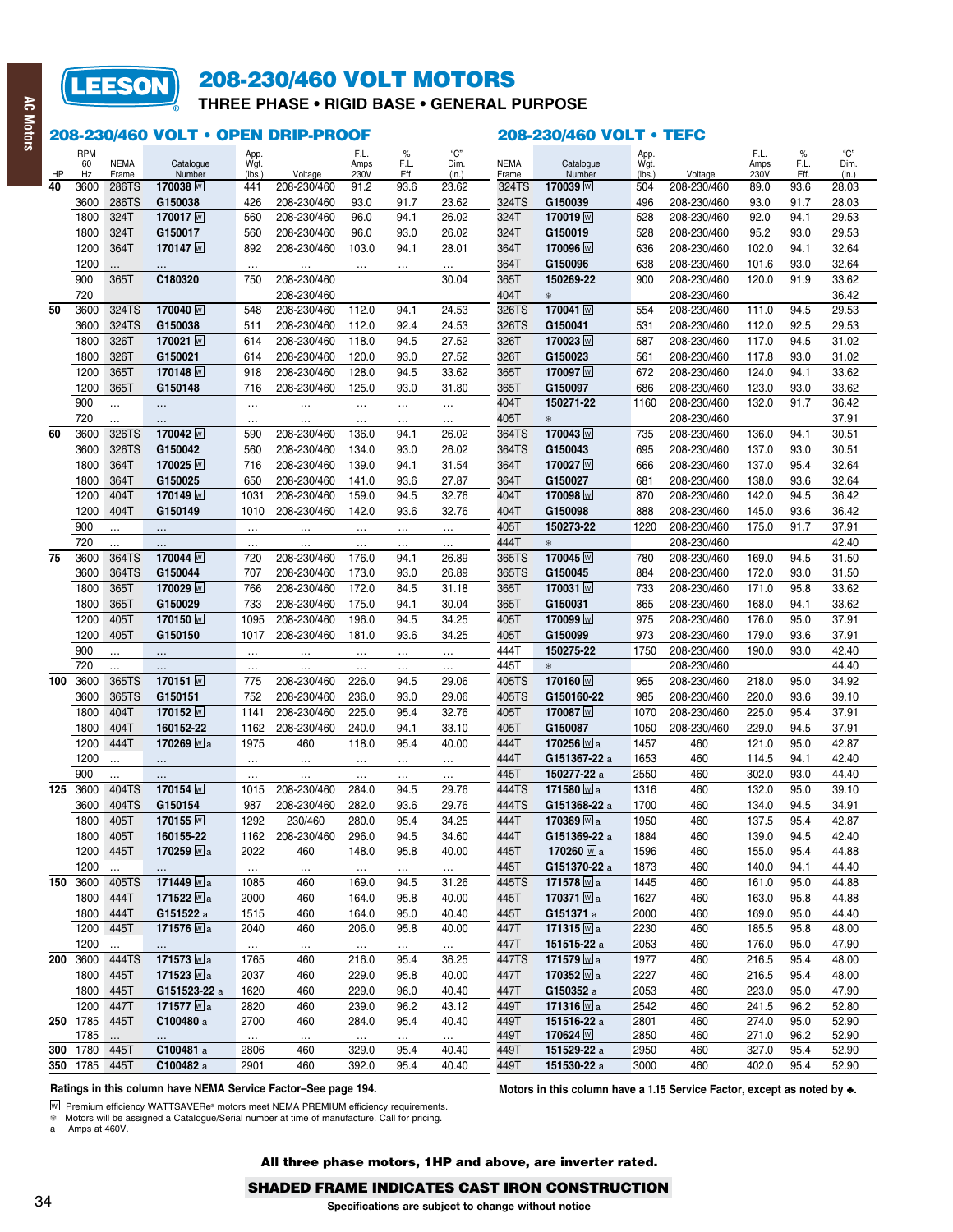# 208-230/460 VOLT MOTORS

**NEMA "C" FACE . GENERAL PURPOSE** 



**AC Motors** 





| 208-230/460 VOLT • OPEN DRIP-PROOF |                        |                        |                         |                        |                          |                             |                               |                      | 208-230/460 VOLT . TEFC |                             |                       |                            |                      |                      |                      |
|------------------------------------|------------------------|------------------------|-------------------------|------------------------|--------------------------|-----------------------------|-------------------------------|----------------------|-------------------------|-----------------------------|-----------------------|----------------------------|----------------------|----------------------|----------------------|
| HP                                 | <b>RPM</b><br>60<br>Hz | <b>NEMA</b><br>Frame   | Catalogue<br>Number     | App.<br>Wgt.<br>(lbs.) | Voltage                  | F.L.<br>Amps<br>230V        | $\frac{9}{6}$<br>F.L.<br>Eff. | "C"<br>Dim.<br>(in.) | <b>NEMA</b><br>Frame    | Catalogue<br>Number         | App.<br>Wgt.<br>(lbs. | Voltage                    | F.L.<br>Amps<br>230V | $\%$<br>F.L.<br>Eff. | "С"<br>Dim.<br>(in.) |
| 1/4                                | 1800                   | $\cdots$               | $\cdots$                | $\ldots$               | $\ldots$                 | $\cdots$                    | $\cdots$                      | $\cdots$             | <b>S56C</b>             | 101767                      | 19                    | 208-230/460                | 1.4                  | 58.0                 | 9.69                 |
|                                    | 1800                   | $\cdots$               | $\ddotsc$               | $\cdots$               | .                        |                             | $\cdots$                      |                      | 56C                     | 110453 ●                    | 16                    | 208-230/460                | 1.2                  | 67.0                 | 9.94                 |
| 1/3                                | 1800                   | <b>S56C</b>            | 100048                  | 17                     | 208-230/460              | 1.6                         | 64.3                          | 9.49                 | S56C                    | 101769                      | 20                    | 208-230/460                | 1.6                  | 64.3                 | 9.69                 |
|                                    | 1800                   | $\ddotsc$              | $\ldots$                | $\sim$                 | $\ddotsc$                | $\ldots$                    | $\ldots$                      | $\ldots$             | <b>S56C</b>             | 102863 ●                    | 19                    | 208-230/460                | 1.3                  | 77.0                 | 9.56                 |
|                                    | 1800                   | $\cdots$               | $\cdots$                | $\ddotsc$              | $\cdots$                 | $\cdots$                    | $\cdots$                      | $\cdots$             | 56C                     | M009045                     | 18                    | 208-230/460                | 1.3                  | 72.0                 | 9.94                 |
| 1/2                                | 3600                   | $\ddotsc$              | $\ddotsc$               | $\ddotsc$              | $\ddotsc$                | $\cdots$                    | $\cdots$                      |                      | 56C                     | 110144 ●                    | 25                    | 208-230/460                | 1.6                  | 82.5                 | 10.40                |
|                                    | 1800                   | <b>S56C</b>            | 100049                  | 21                     | 208-230/460              | 2.0                         | 68.0                          | 9.99                 | <b>S56C</b>             | 102861 ●                    | 23                    | 208-230/460                | 1.8                  | 77.0                 | 10.06                |
|                                    | 1800                   | $\cdots$               | $\cdots$                | $\ddotsc$              | $\ddotsc$                | $\cdots$                    | $\cdots$                      |                      | <b>S56C</b>             | 101924                      | 23                    | 208-230/460                | 2.0                  | 75.0                 | 10.81                |
|                                    | 1800                   |                        | $\ddotsc$               | $\ddotsc$              | .                        | $\cdots$                    | $\ddotsc$                     |                      | 56C                     | M009046                     | 24                    | 208-230/460                | 2.0                  | 78.5                 | 10.44                |
| 3/4                                | 1800                   | <b>S56C</b>            | 100050                  | 24                     | 208-230/460              | 2.8                         | 75.0                          | 10.49                | 56C                     | 110047                      | 22                    | 208-230/460                | 2.8                  | 77.0                 | 10.81                |
|                                    | 1800                   |                        |                         | $\ddotsc$              |                          |                             |                               |                      | 56C                     | M009047                     | 26                    | 208-230/460                | 2.4                  | 81.0                 | 11.31                |
| 1                                  | 3600                   | 56C                    | 110111                  | 22                     | 208-230/460              | 3.2                         | 77.0                          | 9.88                 | 56C                     | 110112                      | 21                    | 208-230/460                | 3.2                  | 77.0                 | 10.81                |
|                                    | 3600                   | $\cdots$               | $\ldots$                | $\ddotsc$              | $\ddotsc$                | $\cdots$                    | $\cdots$                      |                      | 56C                     | 110181 $\star$              | 24                    | 208-230/460                | 3.2                  | 77.1                 | 10.81                |
|                                    | 3600                   | $\cdots$               | $\cdots$                | .                      |                          | .                           | $\cdots$                      | .                    | 56C                     | 116748 w                    | 29                    | 208-230/460                | 2.8                  | 80.0                 | 11.31                |
|                                    | 1800                   | 56C                    | 110043                  | 22                     | 208-230/460              | 4.2                         | 78.5                          | 10.38                | 56C                     | 110048                      | 24                    | 208-230/460                | 3.8                  | 77.0                 | 11.31                |
|                                    | 1800                   | $\cdots$               | $\cdots$                | $\ldots$               |                          | $\cdots$                    | $\cdots$                      | $\cdots$             | 56C                     | M009048                     | 30                    | 208-230/460                | 3.4                  | 82.0                 | 11.81                |
|                                    | 1800                   | 143TC                  | 121064                  | 32                     | 208-230/460              | 3.4                         | 85.5                          | 12.12                | 143TC                   | 120921CB ★ <u>W</u>         | 32                    | 208-230/460                | 3.2                  | 85.5                 | 12.25                |
|                                    | 1800                   | 143TC                  | 121003CB ★ W            | 36                     | 208-230/460              | 3.2                         | 85.5                          | 12.12                | 143TC                   | 121067 w                    | 36                    | 208-230/460                | 3.4                  | 85.5                 | 13.25                |
|                                    | 1800                   | 143TC                  | G120172                 | 32                     | 208-230/460              | 3.2                         | 82.5                          | 11.28                | 143TC                   | G120024                     | 30                    | 208-230/460                | 3.1                  | 82.5                 | 12.25                |
|                                    | 1800                   | $\ddotsc$              | $\ddotsc$               | $\ddotsc$              |                          | $\ldots$                    | $\cdots$                      | $\cdots$             | 145TC                   | G151733 ★                   | 48                    | 208-230/460                | 3.8                  | 84.0                 | 13.98                |
| 11/2                               | 3600                   | 56C                    | 110437                  | 27                     | 208-230/460              | 4.2                         | 81.5                          | 10.84                | 56C                     | 116750 W                    | 33                    | 208-230/460                | 4.0                  | 84.0                 | 13.25                |
|                                    | 3600                   | $\ldots$               | $\cdots$                | $\ldots$               | $\ldots$                 | $\cdots$                    | $\sim$                        | $\cdots$             | 56C                     | 110917 $\star$              | 33                    | 208-230/460                | 4.0                  | 84.0                 | 13.25                |
|                                    | 3600                   | 143TC                  | G121668                 | 35                     | 208-230/460              | 4.0                         | 82.5                          | 11.78                | 143TC                   | G120105 W                   | 27                    | 208-230/460                | 4.0                  | 82.5                 | 11.78                |
|                                    | 1800                   | 56C                    | 110044                  | 32                     | 208-230/460              | 4.6                         | 78.5                          | 11.38                | 56C                     | 110125                      | 35                    | 208-230/460                | 5.0                  | 78.5                 | 11.81                |
|                                    | 1800                   | $\cdots$               | $\cdots$                | $\sim$ $\sim$          | $\ddotsc$                | $\cdots$                    | $\cdots$                      | $\cdots$             | 56C                     | 116743 W                    | 41                    | 208-230/460                | 4.8                  | 86.5                 | 13.31                |
|                                    | 1800                   | 145TC                  | 121004CB ★ <sub>W</sub> | 35                     | 208-230/460              | 4.8                         | 86.5                          | 12.62                | 145TC                   | 120922CB ★ W                | 34                    | 208-230/460                | 4.8                  | 86.5                 | 13.75                |
|                                    | 1800                   | 145TC                  | G120011CB ★             | 35                     | 208-230/460              | 4.4                         | 84.0                          | 12.13                | 145TC                   | G120037                     | 32                    | 208-230/460                | 4.4                  | 84.0                 | 12.75                |
|                                    | 1800                   | $\cdots$               | $\cdots$                | $\cdots$               | .                        | $\cdots$                    | $\cdots$                      | $\cdots$             | 145TC                   | $171753$ ★ $W$              | 54                    | 208-230/460                | 4.8                  | 86.5                 | 13.46                |
|                                    | 1800                   | $\cdots$               | $\ddotsc$               | $\ddotsc$              | $\ddotsc$                | $\cdots$                    | $\cdots$                      | $\cdots$             | 145TC                   | G151734 ★                   | 50                    | 208-230/460                | 4.8                  | 85.5                 | 13.98                |
| $\overline{2}$                     | 3600<br>3600           | 56C                    | 113894                  | 45                     | 208-230/460              | 5.6                         | 82.5                          | 11.34                | 56C                     | 111273 ★                    | 37                    | 208-230/460                | 5.6                  | 78.8                 | 12.31                |
|                                    |                        | $\ddotsc$              | $\cdots$                | $\sim$                 | $\ldots$                 | $\mathcal{L}_{\mathcal{A}}$ | $\ldots$                      | $\ldots$             | 56C<br>56C              | 113927 ★<br>116751 W        | 40<br>44              | 208-230/460<br>208-230/460 | 5.8<br>4.8           | 82.5<br>85.5         | 11.98<br>14.25       |
|                                    | 3600<br>3600           | 143TC                  | G121670                 | 31                     | 208-230/460              | 5.2                         | 84.0                          | 12.18                | 145TC                   | G120061                     | 44                    | 208-230/460                | 5.2                  | 84.0                 | 11.78                |
|                                    | 1800                   |                        | $\cdots$                | $\ldots$               | $\ldots$                 | $\cdots$                    | $\cdots$                      | $\cdots$             | 56C                     | 116744 W                    | 45                    | 208-230/460                | 5.8                  | 86.5                 | 13.82                |
|                                    | 1800                   | $\ddotsc$<br>$\ddotsc$ | $\cdots$<br>$\cdots$    | $\ldots$               | $\ddotsc$                | $\ddotsc$                   | $\ddotsc$                     | $\ddotsc$            | 56C                     | 110451                      | 34                    | 208-230/460                | 6.2                  | 81.5                 | 12.81                |
|                                    | 1800                   | 145TC                  | G120012CB ★             | $\cdots$<br>38         | $\ddotsc$<br>208-230/460 | $\ldots$<br>6.0             | $\cdots$<br>84.0              | $\cdots$<br>12.38    | 145TC                   | 121065 <sub>W</sub>         | 45                    | 208-230/460                | 5.8                  | 86.5                 | 14.26                |
|                                    | 1800                   | 145TC                  | 121005CB ★ M            | 38                     | 208-230/460              | 5.8                         | 86.5                          | 13.63                | 145TC                   | G120038                     | 44                    | 208-230/460                | 5.6                  | 84.0                 | 12.12                |
|                                    | 1800                   |                        |                         |                        |                          |                             |                               |                      | 145TC                   | 171754 ★w                   | 58                    | 208-230/460                | 5.8                  | 86.5                 | 13.46                |
|                                    | 1800                   | $\ddotsc$              | $\ddotsc$               | $\sim$ $\sim$<br>.     | $\cdots$                 | $\cdots$<br>.               | $\cdots$<br>.                 | $\cdots$<br>$\cdots$ | 145TC                   | G151735 ★                   | 56                    | 208-230/460                | 5.8                  | 84.0                 | 13.98                |
| 3                                  | 3600                   | 145TC                  | G121187                 | 45                     | 208-230/460              | 7.6                         | 84.0                          | 13.63                | 145TC                   | G120993                     | 60                    | 208-230/460                | 7.6                  | 85.5                 | 14.00                |
|                                    | 3600                   |                        |                         | $\cdots$               |                          | $\cdots$                    |                               |                      | 56C                     | 114615 □ ★                  | 43                    | 208-230/460                | 8                    | 80                   | 12.81                |
|                                    | 1800                   | 182TC                  | 131519CB ★M             | 75                     | 208-230/460              | 7.9                         | 89.5                          | 13.69                | 56HC                    | 116399 ★                    | 49                    | 208-230/460                | 8.6                  | 82.5                 | 13.81                |
|                                    | 1800                   | 182TC                  | G130000CB ★             | 55                     | 208-230/460              | 9.0                         | 84.0                          | 12.63                | 182TC                   | G131491 $\star\overline{w}$ | 67                    | 208-230/460                | 8.2                  | 87.5                 | 13.96                |
|                                    | 1800                   | $\ddotsc$              | $\cdots$                | $\cdots$               | .                        | $\cdots$                    | $\cdots$                      | $\cdots$             | 182TC                   | 131491                      | 60                    | 208-230/460                | 8.2                  | 87.5                 | 12.97                |
|                                    | 1800                   | $\ldots$               | $\ddotsc$               | $\ddotsc$              | $\ddotsc$                | .                           | $\cdots$                      | $\cdots$             | 182TC                   | 161324 ★                    | 104                   | 208-230/460                | 8.0                  | 87.5                 | 16.14                |
|                                    | 1800                   |                        |                         |                        |                          |                             |                               |                      | <b>182TC</b>            | 171757 ★w                   | 104                   | 208-230/460                | 7.8                  | 89.5                 | 15.89                |

Ratings in this column have NEMA Service Factor-See page 194.

Motors in this column have a 1.15 Service Factor.

□ Combination 56H base motors have mounting holes for NEMA 56 and NEMA 143-5T and a

standard NEMA 56 shaft. These motors are totally enclosed, non ventilated - Others are fan cooled.<br>C face and rigid base mount.  $\bullet$ 

★ C face and rigid base mount.<br>M Premium efficiency WATTSAVERe® motors meet NEMA PREMIUM efficiency requirements.

**CONTINUED ON NEXT PAGE** 

Flange kits are available on Page 124.

# All three phase motors, 1HP and above, are inverter rated.

# SHADED FRAME INDICATES CAST IRON CONSTRUCTION